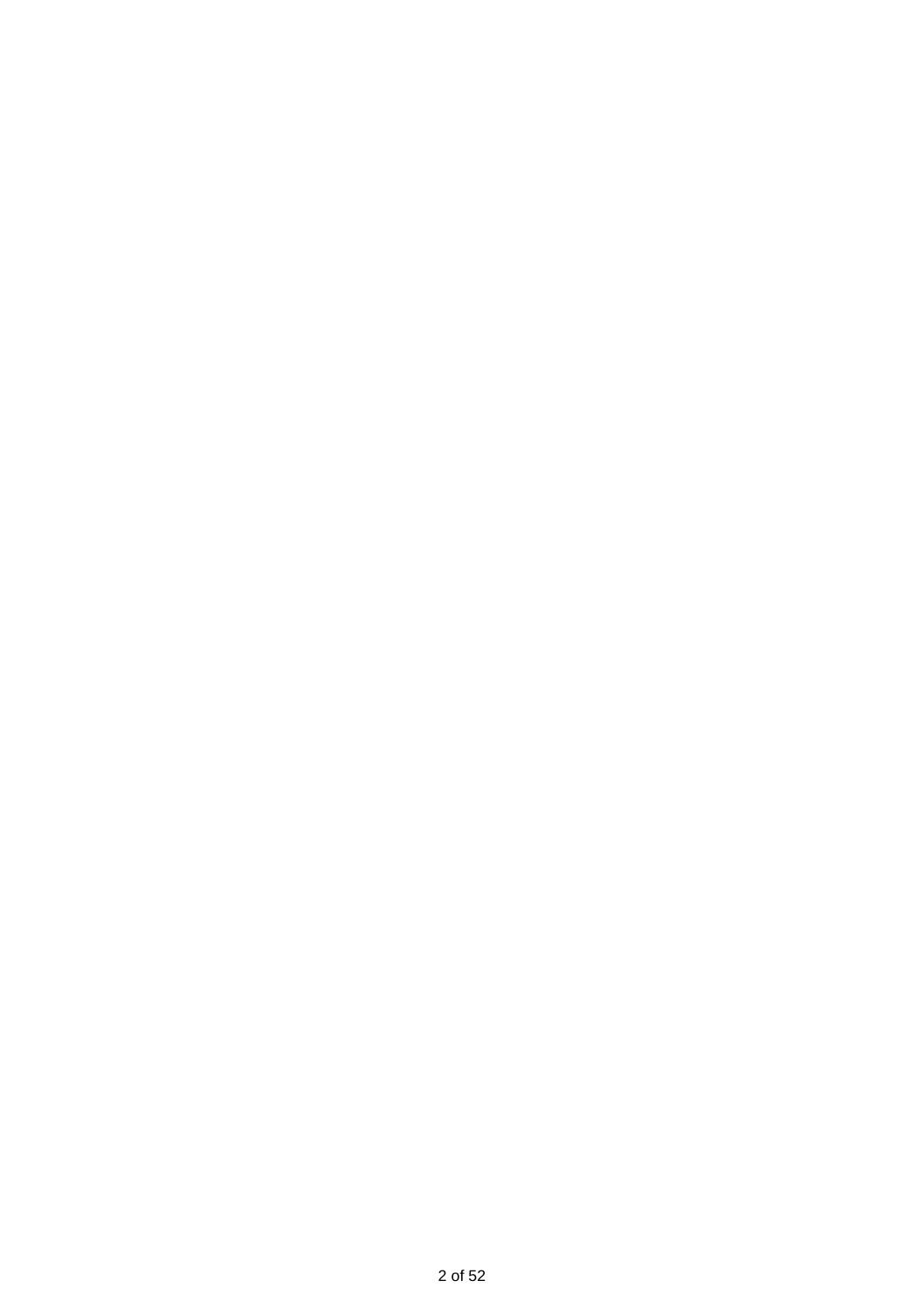| $\mathbf 1$    | Singles may have more time to give to ministry, but churches aim for married<br>people                                                                                                                                                                                                                                                                                                                                     | Nov 10, 2012 8:07 AM  |
|----------------|----------------------------------------------------------------------------------------------------------------------------------------------------------------------------------------------------------------------------------------------------------------------------------------------------------------------------------------------------------------------------------------------------------------------------|-----------------------|
| 2              | My depression is resulting from being single and having a lack of friends my<br>own age. I am having to seek out new friendship circles outside the church<br>as the church seems to be unable to meet my needs.                                                                                                                                                                                                           | Nov 10, 2012 6:09 AM  |
| 3              | when all your friends are married it's difficult to go on holiday and socialize<br>with them as your the odd one out and most things are geared up in society<br>for couples                                                                                                                                                                                                                                               | Oct 12, 2012 12:18 AM |
| 4              | Being single you have a lot of free time - i don't think prayer life would be<br>interuppted if I was in a relationship.                                                                                                                                                                                                                                                                                                   | Oct 8, 2012 3:16 AM   |
| 5              | I am divorced which was not my choice, and I never wanted to be single.<br>However, dating is a minefield and no one is serious enough these days to<br>make a committment.                                                                                                                                                                                                                                                | Sep 30, 2012 6:14 AM  |
| 6              | Im a single parent who does not get any respite.                                                                                                                                                                                                                                                                                                                                                                           | Sep 24, 2012 1:32 PM  |
| $\overline{7}$ | I live in a shared house, which is not always peaceful! I am responsible for<br>the people around me - particularly some individuals at my church and local<br>community. I don't always 'free' to plan my future as I like as I feel I am<br>waiting to meet a partner to plan our life together. I want to share my life<br>with someone and make plans but feel like I'm in 'limbo' because I've not yet<br>met anyone! | Sep 23, 2012 10:54 AM |
| 8              | Yes I do acknowledge that being single means certain good things. I think<br>one of the hardest things is my perception of what others think ie always<br>being the odd one out. I know that being in a relationship brings its own<br>challenges. I do enjoy all of the above statements at certain times but also<br>sometimes long for company/close relationship                                                       | Sep 23, 2012 3:16 AM  |
| 9              | I am a single parent to grown up children who live with me. My single status<br>is preferable to my married status, but when the children leave home in a<br>couple of years' time, I would not want to be alone. I would like to think the<br>Church would help me find friendships, but that is not the case in my own<br>Church(es)                                                                                     | Sep 22, 2012 8:12 AM  |
| 10             | I have children, I am responsible for them, I say I am four. God said marry. I<br>wish to marry. Marriage is not a trap, or prison, It is in my opinion about<br>helpmates, love, sharing and praying together with Christ at the begining and<br>end of it. Conflict indicates life it is not nessesarily bad                                                                                                             | Sep 22, 2012 2:23 AM  |
| 11             | I don't know how applicable these questions are to me. My parents and my<br>two younger brothers have had various problems and also I have had very<br>limited success so far with career/direction. This leaves me with more<br>responsibilities and less options than is normally associated with being<br>single.                                                                                                       | Sep 21, 2012 1:24 PM  |
| 12             | I live with my parents for financial reasons so it's no more peaceful than if I<br>was married and living with husband.                                                                                                                                                                                                                                                                                                    | Sep 20, 2012 8:33 AM  |
| 13             | I am a part-time Personal assistant/carer at the moment.                                                                                                                                                                                                                                                                                                                                                                   | Sep 19, 2012 8:00 AM  |
| 14             | I am singleton and live with my elderly parents, so i am single, but not free to<br>do as i please                                                                                                                                                                                                                                                                                                                         | Sep 18, 2012 3:06 PM  |
|                |                                                                                                                                                                                                                                                                                                                                                                                                                            |                       |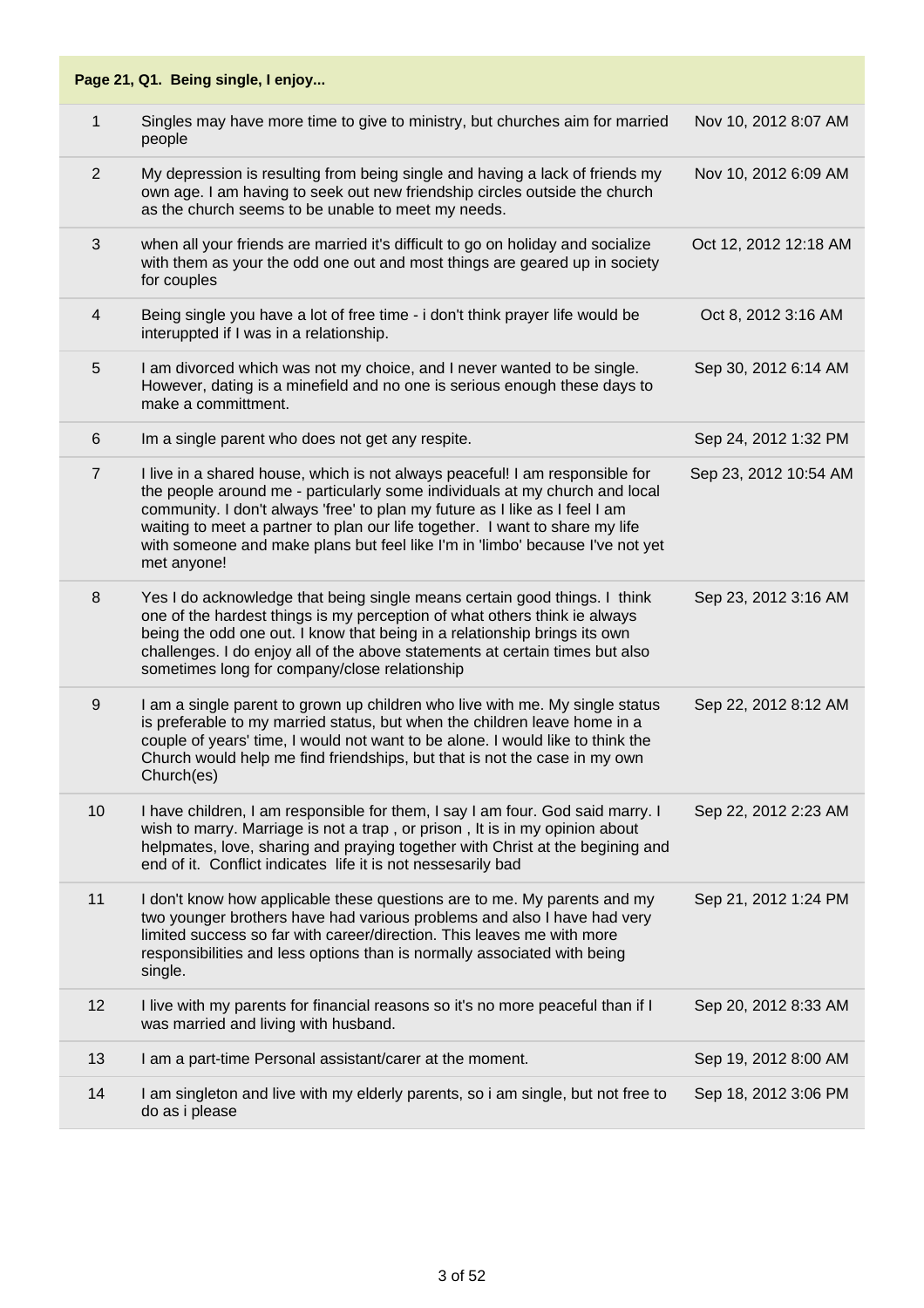| 15 | Look, there is no god, so get over all this crap                                                                                                                                                                                                                                                                                                                                                                                                                                                                                                                                                                                                                                                                                                                      | Sep 18, 2012 7:09 AM  |
|----|-----------------------------------------------------------------------------------------------------------------------------------------------------------------------------------------------------------------------------------------------------------------------------------------------------------------------------------------------------------------------------------------------------------------------------------------------------------------------------------------------------------------------------------------------------------------------------------------------------------------------------------------------------------------------------------------------------------------------------------------------------------------------|-----------------------|
| 16 | Carer of parent                                                                                                                                                                                                                                                                                                                                                                                                                                                                                                                                                                                                                                                                                                                                                       | Sep 17, 2012 1:21 PM  |
| 17 | My late wife and I worked as a team for Christ, my answers above may seem<br>negative but I liked being one half of a Christian couple                                                                                                                                                                                                                                                                                                                                                                                                                                                                                                                                                                                                                                | Sep 17, 2012 7:34 AM  |
| 18 | I think the support of another adult is very beneficial, i have children and find<br>it hard to be making all the decisions, and not to get overly anxious about<br>things.                                                                                                                                                                                                                                                                                                                                                                                                                                                                                                                                                                                           | Sep 15, 2012 12:21 PM |
| 19 | All the above have their plus points, but it would still be good to have a<br>partner with whom to enjoy events, conversation etc.                                                                                                                                                                                                                                                                                                                                                                                                                                                                                                                                                                                                                                    | Sep 13, 2012 11:00 AM |
| 20 | being a single mum, u do feel a certain shame, and being divorced, i hate,<br>esp as I am sure people see that at the top of the page and don't even read<br>down to see who I am                                                                                                                                                                                                                                                                                                                                                                                                                                                                                                                                                                                     | Sep 12, 2012 2:27 PM  |
| 21 | Despite the positives about being single I still would prefer to share my life<br>with some one.                                                                                                                                                                                                                                                                                                                                                                                                                                                                                                                                                                                                                                                                      | Sep 12, 2012 1:52 PM  |
| 22 | I love being able to just up and go and do whatever I want without having to<br>co-ordinate other peoples diaries and preferences. I have always been in<br>relationships and this is really new to me and very exciting!                                                                                                                                                                                                                                                                                                                                                                                                                                                                                                                                             | Sep 12, 2012 1:28 AM  |
| 23 | I am not a parent. My own parents are getting old now so it is nice to be able<br>to have the time to care for them. But also it would be nice to have a<br>husband to help me care for them too and be a support to me.                                                                                                                                                                                                                                                                                                                                                                                                                                                                                                                                              | Sep 10, 2012 2:36 PM  |
| 24 | do we actually have a 'choice' of being single?                                                                                                                                                                                                                                                                                                                                                                                                                                                                                                                                                                                                                                                                                                                       | Sep 10, 2012 1:40 PM  |
| 25 | Being single is really getting me down and sometimes robs me of my<br>enjoyment of being single. I often feel like a failure because I haven't met<br>anyone yet and I worry that people won't want to be with me when they know<br>more about me, especially the fact that I'm a vegetarian. I'm strongly<br>considering eating meat even though it repulses me, just to increase my<br>chances of finding a man. Also the fact that I work shifts including weekends,<br>don't earn a lot and have student loan debt makes me worry that men will be<br>put off wanting to get to knwo me further. In a very roundabout way my ex-<br>boyfriend indicated that all these things bothered him about me and in the<br>end this just increased my feelings of failure. | Sep 10, 2012 11:34 AM |
|    |                                                                                                                                                                                                                                                                                                                                                                                                                                                                                                                                                                                                                                                                                                                                                                       |                       |
| 26 | im careful who i let in my life because of my kids                                                                                                                                                                                                                                                                                                                                                                                                                                                                                                                                                                                                                                                                                                                    | Sep 10, 2012 5:50 AM  |
| 27 | Just single                                                                                                                                                                                                                                                                                                                                                                                                                                                                                                                                                                                                                                                                                                                                                           | Sep 8, 2012 5:56 PM   |
| 28 | I'm a single parent, so a relationship would provide someone to share the<br>responsibility and worries with. I am happy in myself at the moment, but I<br>want to marry and feel unhappy with waiting to meet the right person. I feel<br>held back from the family life I would like to have.                                                                                                                                                                                                                                                                                                                                                                                                                                                                       | Sep 8, 2012 5:36 PM   |
| 29 | I am a single parent to a five, three and one year old so don't have much<br>spare time to do any of the things above but I would love too :)                                                                                                                                                                                                                                                                                                                                                                                                                                                                                                                                                                                                                         | Sep 8, 2012 12:29 PM  |
| 30 | For me, being single solong, i now love to have that man of God, He had<br>created just for me before my birthday in December.                                                                                                                                                                                                                                                                                                                                                                                                                                                                                                                                                                                                                                        | Sep 7, 2012 3:06 PM   |
| 31 | As a fairly new Christian I think I would want a relationship with another                                                                                                                                                                                                                                                                                                                                                                                                                                                                                                                                                                                                                                                                                            | Sep 7, 2012 3:40 AM   |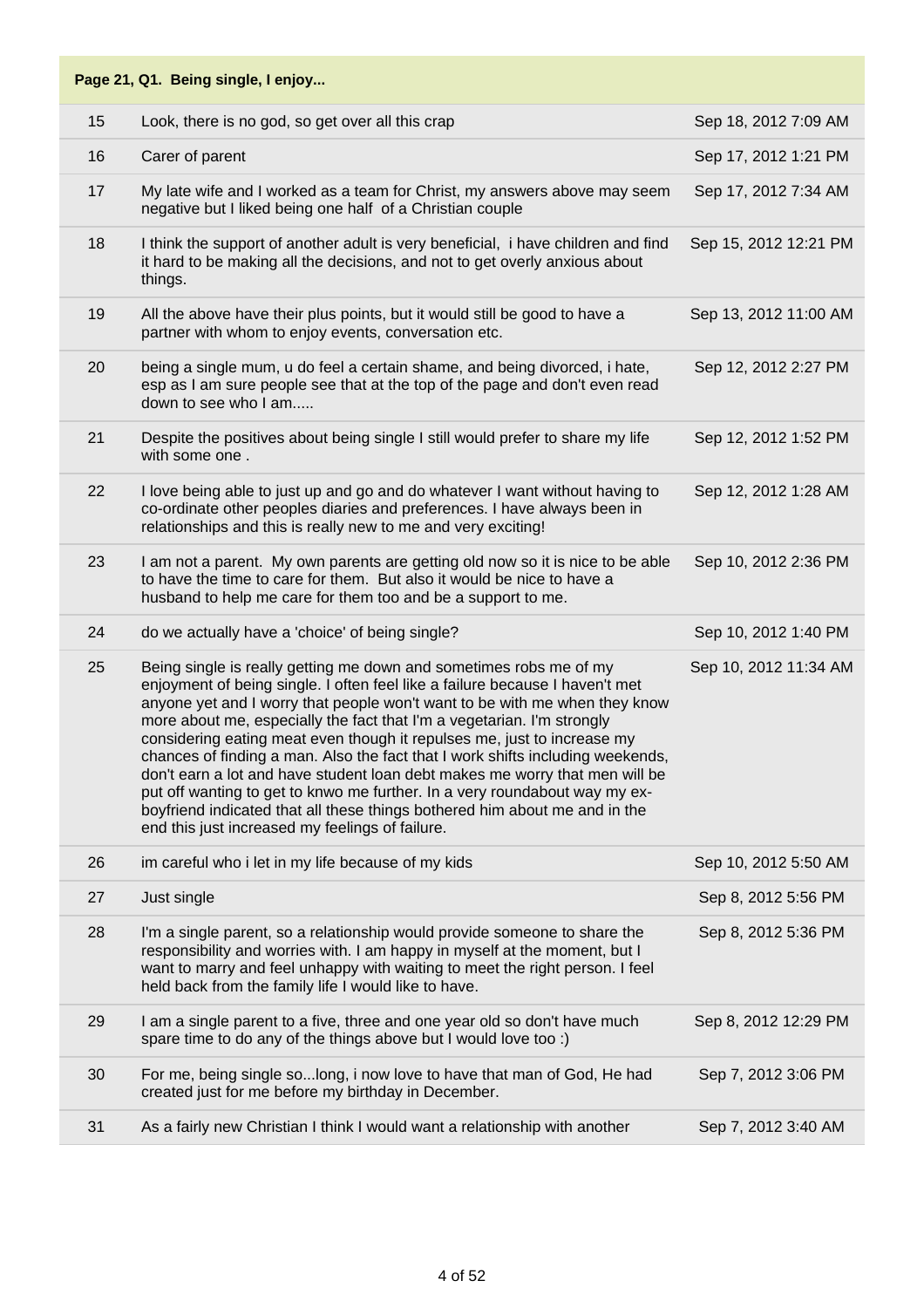| Page 21, Q1. Being single, I enjoy |                                                                                                                                                                                                                                                                                                                                                                                                                                                                                                                                                                                                                                                                                                                                                                                                                                   |                       |  |
|------------------------------------|-----------------------------------------------------------------------------------------------------------------------------------------------------------------------------------------------------------------------------------------------------------------------------------------------------------------------------------------------------------------------------------------------------------------------------------------------------------------------------------------------------------------------------------------------------------------------------------------------------------------------------------------------------------------------------------------------------------------------------------------------------------------------------------------------------------------------------------|-----------------------|--|
|                                    | Christian but there are certainly very few single men in my church. I am a<br>single parent which is a great consideration when thinking about dating and<br>introducing someone to my son.                                                                                                                                                                                                                                                                                                                                                                                                                                                                                                                                                                                                                                       |                       |  |
| 32                                 | Sometimes you want someone to face the world with, rather than having to<br>cope on your own. If all your friends are single, you can spend more time<br>with friends, but once you have friends who are married or have kids, you<br>feel guilty it you get in the way of family time or couple time, plus kids always<br>come first so where you were an important friend, you are now second.                                                                                                                                                                                                                                                                                                                                                                                                                                  | Sep 4, 2012 1:37 PM   |  |
| 33                                 | Single disabled Divorced One daughter grown ip and married living 2hrs<br>away Both of us in v rural areas                                                                                                                                                                                                                                                                                                                                                                                                                                                                                                                                                                                                                                                                                                                        | Sep 4, 2012 1:15 PM   |  |
| 34                                 | I am a single carer and feel these comments reflect the average christians<br>views. I chose to adopt my daughter as a single carer and found we fitted in<br>more when she was younger. Now the church doesn't know what to do with<br>either of us!                                                                                                                                                                                                                                                                                                                                                                                                                                                                                                                                                                             | Sep 2, 2012 2:03 PM   |  |
| 35                                 | well i'm not single by choice i do need a companion.                                                                                                                                                                                                                                                                                                                                                                                                                                                                                                                                                                                                                                                                                                                                                                              | Sep 2, 2012 7:11 AM   |  |
| 36                                 | There are some things to be said for being single; however, I feel very sad<br>and lonely, particularly at the weekends: (I wish my boyfriend and I stayed<br>in the same town; we would at least be able to spend more time together. I<br>feel my relationship has gone downhill, as we have grown apart; now we<br>hardly communicate, or see each other                                                                                                                                                                                                                                                                                                                                                                                                                                                                       | Sep 1, 2012 2:13 PM   |  |
| 37                                 | I do not want to develop the independent and selfish lifestyle that comes with<br>bei                                                                                                                                                                                                                                                                                                                                                                                                                                                                                                                                                                                                                                                                                                                                             | Sep 1, 2012 2:33 AM   |  |
| 38                                 | Having children, there are always sibling conflicts as well as parental! Having<br>space time to pursue your ministry should not make a difference if you are<br>married, hence having a partner who is like minded and understands your<br>ministry. Its great to have the freedom of not answering to anyone when you<br>are single, but there are times when you would like to be sharing those same<br>decisions, plans, areas of your life with your partner. So its great to be alone<br>but not lonely but there are times when you yearn for a partner. The<br>relationship between parent and child is not comparable to that of a partner<br>and can never be a substitute. Sometimes I am so ready for a relationship<br>but then I think it could be another ball I have to juggle in an already busy<br>modern life. | Aug 30, 2012 11:03 AM |  |
| 39                                 | I want to be able to share my day to day life and my faith with a like minded<br>person. I fully accept that God's plan for my life might be different from what I<br>would like but being independent isn't all it's cracked up to be.                                                                                                                                                                                                                                                                                                                                                                                                                                                                                                                                                                                           | Aug 29, 2012 11:12 AM |  |
| 40                                 | Loneliness is a factor in my life which could be filled with friends but as I am<br>over 50 the future is a big concern as to how I will manage by myself - there<br>is not the social family nerwork, the future plans as much, the ability to do<br>things and share costs etc. I am not interested in being footlose and fancy<br>free into my old age. I would prefer the responsibility of looking after<br>someone as it would hopefully be reciprocal.                                                                                                                                                                                                                                                                                                                                                                     | Aug 29, 2012 11:03 AM |  |
| 41                                 | I am living on my own, both my children have left home now. What I need is<br>someone with whom to go out e.g. cinema, walks, meals etc. As I am<br>working, I am not lonely but I can see this as a problem when retired.                                                                                                                                                                                                                                                                                                                                                                                                                                                                                                                                                                                                        | Aug 29, 2012 10:41 AM |  |
| 42                                 | I have a significant, lifelong physical disability so my independence in<br>impinged on in other ways, for example I have carers in 2-3 times a day, so I                                                                                                                                                                                                                                                                                                                                                                                                                                                                                                                                                                                                                                                                         | Aug 29, 2012 6:35 AM  |  |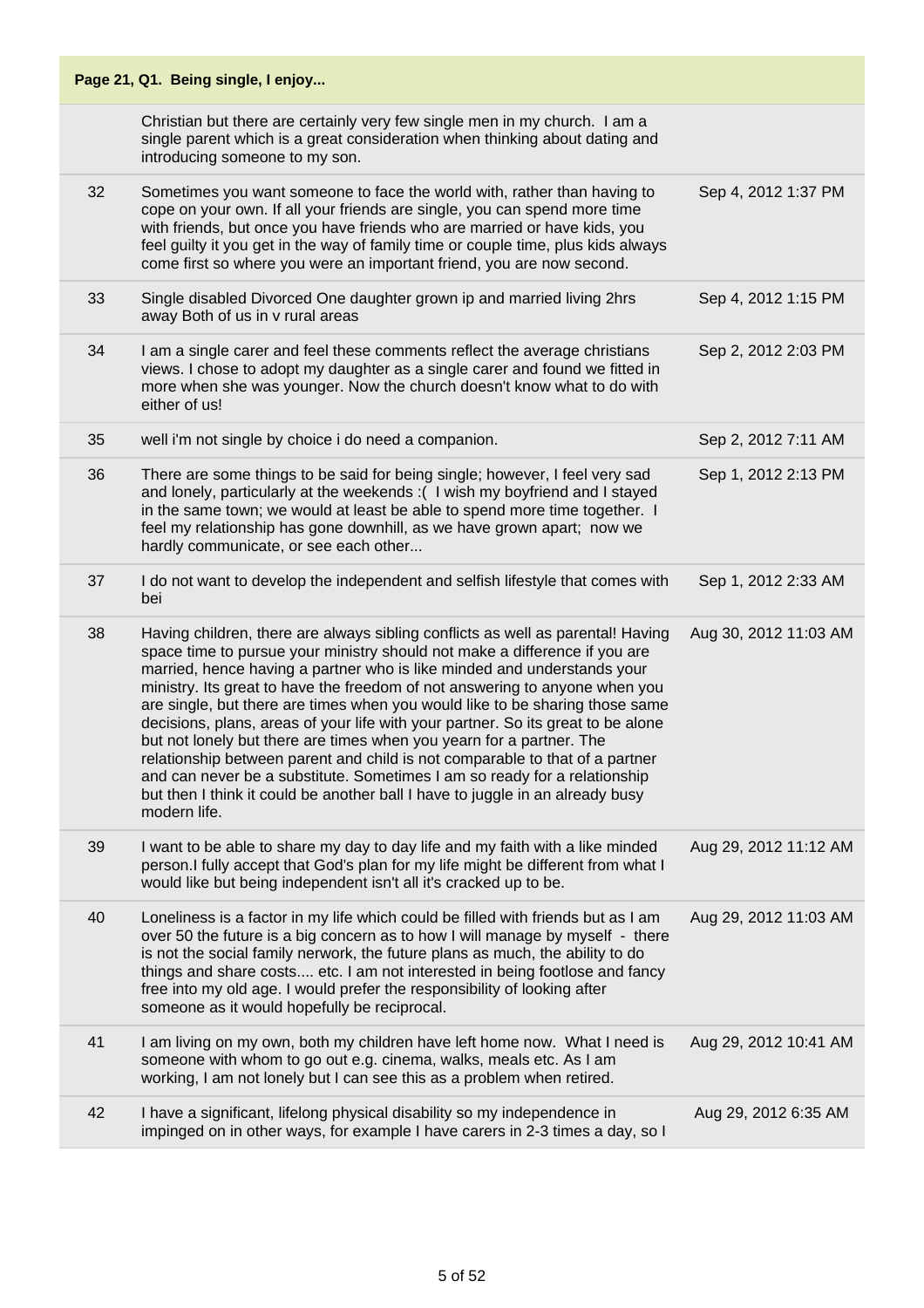|    | Page 21, Q1. Being single, I enjoy                                                                                                                                                                                                                                                                                                                        |                       |
|----|-----------------------------------------------------------------------------------------------------------------------------------------------------------------------------------------------------------------------------------------------------------------------------------------------------------------------------------------------------------|-----------------------|
|    | already have others to consider without including a partner, and value the<br>peace of living alone, as I can have noise and conflict from carers without<br>adding in another person.                                                                                                                                                                    |                       |
| 43 | I am newly single after separating from my partner of 6 years whom I thought<br>I was going to marry. We lived together for 5 years and at the end I had to<br>move out and I now enjoy living in my own home.                                                                                                                                            | Aug 29, 2012 1:16 AM  |
| 44 | I don't have a peaceful home life anyway - I spend most of my time round my<br>parents where my divorced brother and his five children live so it's never<br>entirely free from conflict!! On the other hand, my own rented room is<br>extremely peacful so that is quite nice to have my own space.                                                      | Aug 28, 2012 3:48 PM  |
| 45 | Yes as a single parent, most of the above don't count. But also as a<br>Christian, all the above really depends on how the Lord asks you to fill your<br>time, so I don't feel more or less independent than when I was married but I<br>am much happier being dependent on the Lord than when I am plotting my<br>own course (usually to some disaster!) | Aug 28, 2012 8:59 AM  |
| 46 | I would like someone to share decisions with - though (from expererience!) I<br>know that being single is much better than being married to the wrong<br>person!                                                                                                                                                                                          | Aug 27, 2012 10:01 AM |
| 47 | I have always been single so I do not know any different to the life I live. I<br>therefore cannot answer these questions.                                                                                                                                                                                                                                | Aug 26, 2012 3:30 PM  |
| 48 | Single young adult. No dependants.                                                                                                                                                                                                                                                                                                                        | Aug 26, 2012 9:28 AM  |
| 49 | Although I enjoy my independence and choosing to live my life and spend<br>my money as I wish, having a lack of single friends means my options are<br>limited - cannot go on holidays would want to with others so either holiday on<br>own or not at all                                                                                                | Aug 26, 2012 2:35 AM  |
| 50 | Single parent to a 5 year old. Longing to find a new husband to have more<br>children.                                                                                                                                                                                                                                                                    | Aug 26, 2012 12:54 AM |
| 51 | I have a 4 year old child so don't really have a lot of freedom to do my own<br>thing                                                                                                                                                                                                                                                                     | Aug 25, 2012 2:30 PM  |
| 52 | I have always been single and still live at home with my mum, waiting and<br>praying for Mr Right.                                                                                                                                                                                                                                                        | Aug 25, 2012 9:55 AM  |
| 53 | Although i am single i live with my family so i still dont have the indipendence<br>of living alone, plus my friend are all married or settled.                                                                                                                                                                                                           | Aug 25, 2012 8:32 AM  |
| 54 | married 32 years to a non christain, and one day God willing i will meet my<br>soul mate in Christ, and be able to share together Gods love.but scared as<br>have been alone now 7 years, my job does not leave me much time, if not at<br>work asleep                                                                                                    | Aug 25, 2012 6:58 AM  |
| 55 | I have been single forever. Have never been in a relationship and have only<br>been on about 3 dates in my life.                                                                                                                                                                                                                                          | Aug 25, 2012 1:30 AM  |
| 56 | i have kids, so I don't have the benefits of freedom etc. My personal view is<br>that being single is rubbish. I loved being married and having a companion<br>and I really miss that. But it's very hard to find a Christian man!                                                                                                                        | Aug 24, 2012 7:25 AM  |
| 57 | I'm committed to caring for my mum several hours a week & I have a                                                                                                                                                                                                                                                                                        | Aug 23, 2012 3:04 PM  |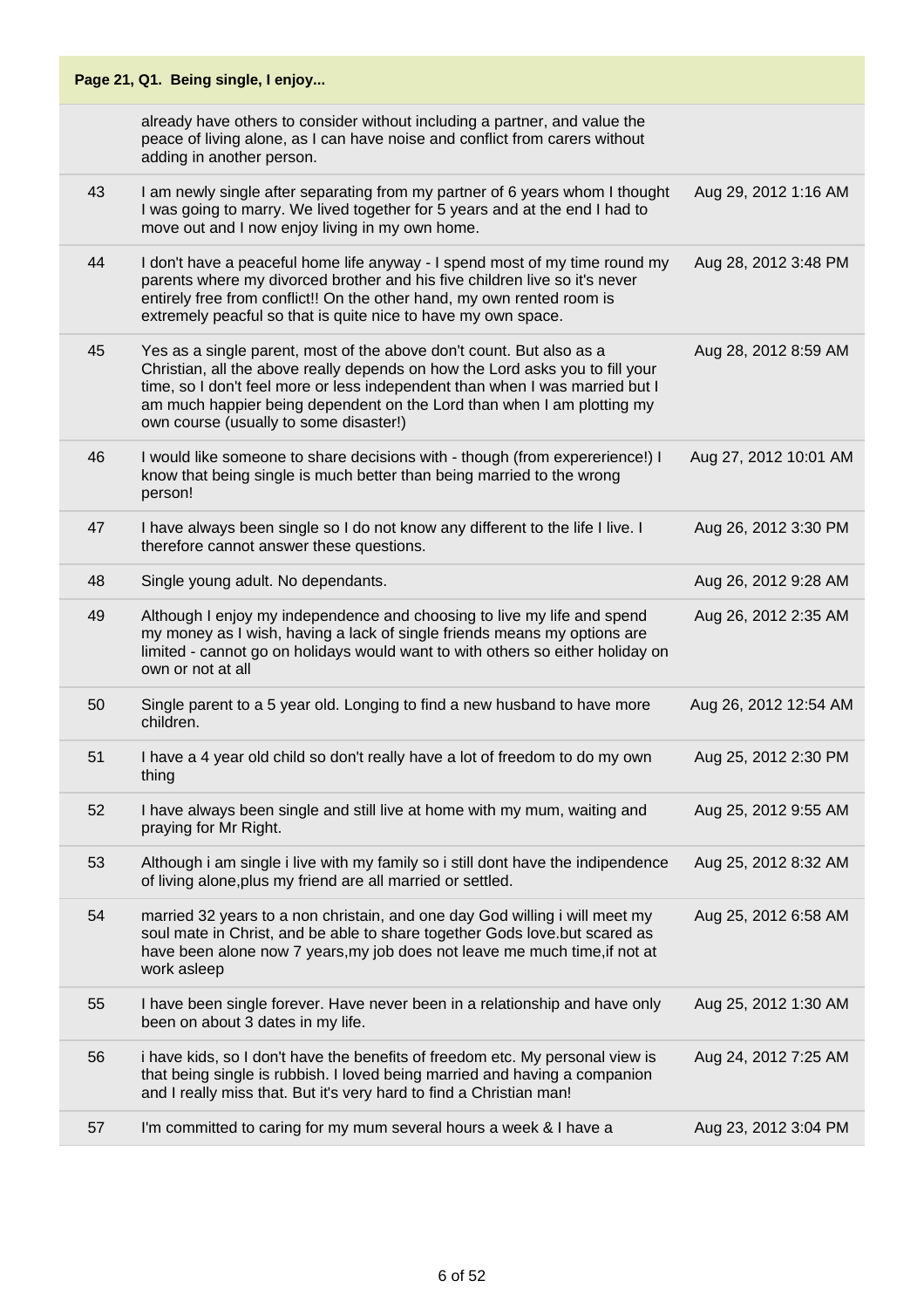| Page 21, Q1. Being single, I enjoy |                                                                                                                                                                                                                                                                                                                                                                                                       |                       |  |
|------------------------------------|-------------------------------------------------------------------------------------------------------------------------------------------------------------------------------------------------------------------------------------------------------------------------------------------------------------------------------------------------------------------------------------------------------|-----------------------|--|
|                                    | housemate who struggles with depression & chronic fatigue - so would be<br>good to have some mutual looking after in a relationship! I do sometimes<br>have a bit of conflct at home with a housemate, but this keeps me grounded<br>remembering that it might feel worse if with a partner.                                                                                                          |                       |  |
| 58                                 | I think if you are unhappy with your life while single the likelihood that you will<br>be totally happy once married is very remote. Marriage has to be about what<br>you can give to another person and not an expectation that they will make<br>you a complete person. It has to be a mutual partnership.                                                                                          | Aug 23, 2012 7:29 AM  |  |
| 59                                 | The idea that because I am single gives me more choices as to how and<br>what I do has not really happened. As a single divorced person with still<br>some resposbility for children my finances are so constrained that choices<br>are limited. Even spending time with family and friends has to be carefully<br>considered as petrol costs are high.                                               | Aug 23, 2012 1:08 AM  |  |
| 60                                 | I was a carer to my elderly mother till her recent death. I found this<br>extremely restricting and frustrating, especially as she didn't like to be left on<br>her own in the house. In my retirement I am very involved in all kinds of<br>community, church and voluntary work. I now find that I can pursue these<br>various ministries without hindrance.                                        | Aug 22, 2012 2:12 PM  |  |
| 61                                 | I am a happy person whether single or not, but am lonely from time to time                                                                                                                                                                                                                                                                                                                            | Aug 22, 2012 10:24 AM |  |
| 62                                 | I am a single parent of 2 and so life is pretty stressful and tiring.                                                                                                                                                                                                                                                                                                                                 | Aug 21, 2012 10:51 PM |  |
| 63                                 | I have no children, and most of my family members (parents, aunts, uncles,<br>etc) have now passed away. I have good friends, however they are all<br>married/ in relationships, and most have children to care for, so single life<br>can be very difficult at times.                                                                                                                                | Aug 19, 2012 12:22 PM |  |
| 64                                 | My profession means I'm too busy to enjoy some of these a lot of the time<br>anyway.                                                                                                                                                                                                                                                                                                                  | Aug 17, 2012 4:40 PM  |  |
| 65                                 | am a sinngle parent with a disabled son so teh first few qanswers reflect that                                                                                                                                                                                                                                                                                                                        | Aug 17, 2012 12:56 AM |  |
| 66                                 | Ex-evangelical Christian                                                                                                                                                                                                                                                                                                                                                                              | Aug 15, 2012 12:55 PM |  |
| 67                                 | Although it's nice to be able to have my independance, it would also be nice<br>to have the support of a partner, someone to discuss issues with, so I didn't<br>always have to make all the descisions and take all the responsibilities<br>myself.                                                                                                                                                  | Aug 15, 2012 6:02 AM  |  |
| 68                                 | having previously been married, I don't think marriage should impact on time<br>with friends/family, time to devote to faith/prayer etc as these are all things<br>that you should be doing together anyway.                                                                                                                                                                                          | Aug 13, 2012 5:55 PM  |  |
| 69                                 | can make one selfish !                                                                                                                                                                                                                                                                                                                                                                                | Aug 13, 2012 9:15 AM  |  |
| 70                                 | I am a single mum to 2 young children, I also care for a 17 yr old and her 8<br>month baby. I try to keep a positive outlook, I just feel that single people are<br>looked down on and don't receive the support they need. I make the best of<br>my situation, I am happy. I love God, and am thankful for all the blessings<br>he has given me, I would just love to share everything with someone. | Aug 12, 2012 12:41 PM |  |
| 71                                 | I don't just see my life in terms of freedom to make my choices, but how I<br>respond to God's call, and also remembering all that He has done for me,<br>and seeing why He has kept me single (to take me through inner healing and                                                                                                                                                                  | Aug 12, 2012 9:35 AM  |  |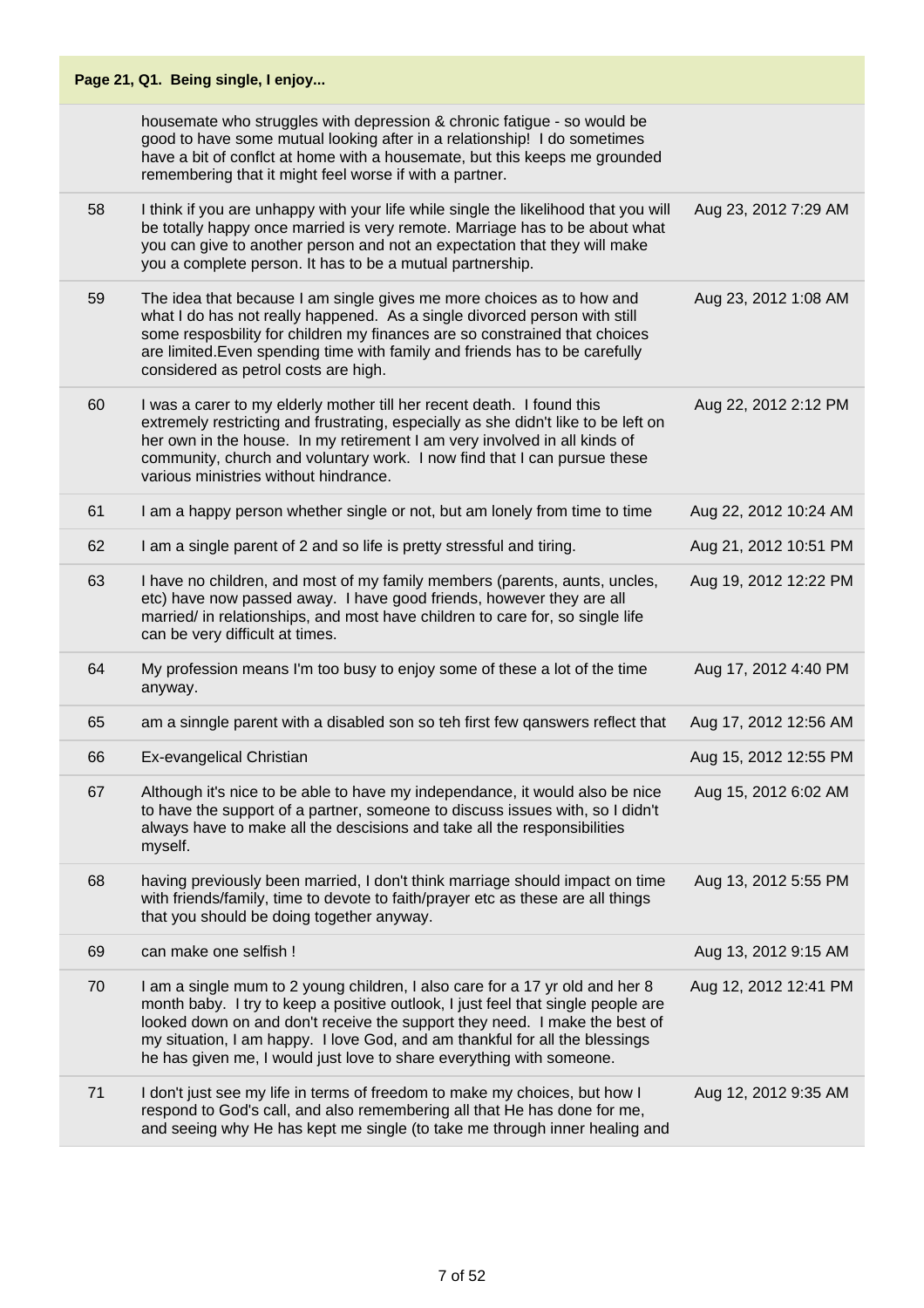| Page 21, Q1. Being single, I enjoy |                                                                                                                                                                                                                                                                                                                                                                                                                                                                                                                                                                                                                                                                                                  |                      |  |
|------------------------------------|--------------------------------------------------------------------------------------------------------------------------------------------------------------------------------------------------------------------------------------------------------------------------------------------------------------------------------------------------------------------------------------------------------------------------------------------------------------------------------------------------------------------------------------------------------------------------------------------------------------------------------------------------------------------------------------------------|----------------------|--|
|                                    | protect me from darkness and self-destruction). I feel that the churches need<br>to recognise that some of us are single for very serious spiritual reasons, that<br>our self-sacrifice in this area is for spiritual reasons, and that when you look<br>at the history of Christianity, the faith has often been spread by single,<br>celibate people. When the churches have not respected singleness and<br>celibacy, Christianity has not grown or thrived. Hardly any contemporary talk<br>of single people in the British churches discusses this.                                                                                                                                         |                      |  |
| 72                                 | I don't feel like happiness is dependent on being married, but I do feel that<br>the older you get and my peers get married, there are less people to spend<br>time with and that companionship is missing. It gets lonelier the older you get<br>I think                                                                                                                                                                                                                                                                                                                                                                                                                                        | Aug 10, 2012 1:14 PM |  |
| 73                                 | When your children have left home it is lonely but after answering the above<br>perhaps the single life is better for me afterall. I do find that older men are<br>looking for someone to look after them and I have done that for most of my<br>life.                                                                                                                                                                                                                                                                                                                                                                                                                                           | Aug 9, 2012 2:47 PM  |  |
| 74                                 | miss the lack of support with caring for my grandson and elderly mother                                                                                                                                                                                                                                                                                                                                                                                                                                                                                                                                                                                                                          | Aug 8, 2012 11:29 AM |  |
| 75                                 | my work means i don.t have that much freedom as i always seem to be<br>working or sleeping. being single is one thing having no friends as well since<br>they all moved on when they got married means that being single equates to<br>loneliness in my life,                                                                                                                                                                                                                                                                                                                                                                                                                                    | Aug 7, 2012 7:38 PM  |  |
| 76                                 | single parent                                                                                                                                                                                                                                                                                                                                                                                                                                                                                                                                                                                                                                                                                    | Aug 7, 2012 12:54 AM |  |
| 77                                 | Single mum of two preschoolers                                                                                                                                                                                                                                                                                                                                                                                                                                                                                                                                                                                                                                                                   | Aug 6, 2012 9:26 AM  |  |
| 78                                 | As one gets older there are less opportunities to make like-minded new<br>friends who are available to go out and do things Mortages, finance,<br>energy and other considerations also limit how much "freedom" one actually<br>has                                                                                                                                                                                                                                                                                                                                                                                                                                                              | Aug 6, 2012 1:04 AM  |  |
| 79                                 | I would like a relationship with a Strong Christian but I have a trust issue<br>because of past relationships so this makes it difficult for me to look for a<br>relationship. There is someone I do like a lot and know he is the perfect<br>person for me but I am struggling to actually put anything into action even<br>though I have been invited upto his home and he is a strong christian. We<br>done a Street Pastor course together and got on really well and have<br>become good friends. I've been praying about it and asking God to give us<br>an opportunity to get together but everytime I get the chance I pull back due<br>to fear it may not work and I'll get hurt again. | Aug 6, 2012 12:20 AM |  |
| 80                                 | As a widow, I feel the loss of a very good husband and marriage keenly, as<br>well as the loss of a close friend and confidante who knew me very well. I<br>would love to have that back, but I am not sure whether I want all the hassle<br>of getting adjusted to a new person with 'baggage' is something I really want<br>in my life again. I would love to have a partner in life and ministry who could<br>share the load with me though, but am sceptical as to whether this is realistic<br>given my age and personality etc. I would only want it if this was what the<br>Lord wanted for me.                                                                                           | Aug 4, 2012 2:17 PM  |  |
| 81                                 | I am a student to graduate soon, so I guess that applies to becoming<br>independent too!                                                                                                                                                                                                                                                                                                                                                                                                                                                                                                                                                                                                         | Aug 4, 2012 1:57 PM  |  |
| 82                                 | I sometimes value support with questions, answers, practical support and<br>encouragement (so important) and am concerned I lean on my grown up                                                                                                                                                                                                                                                                                                                                                                                                                                                                                                                                                  | Aug 4, 2012 11:20 AM |  |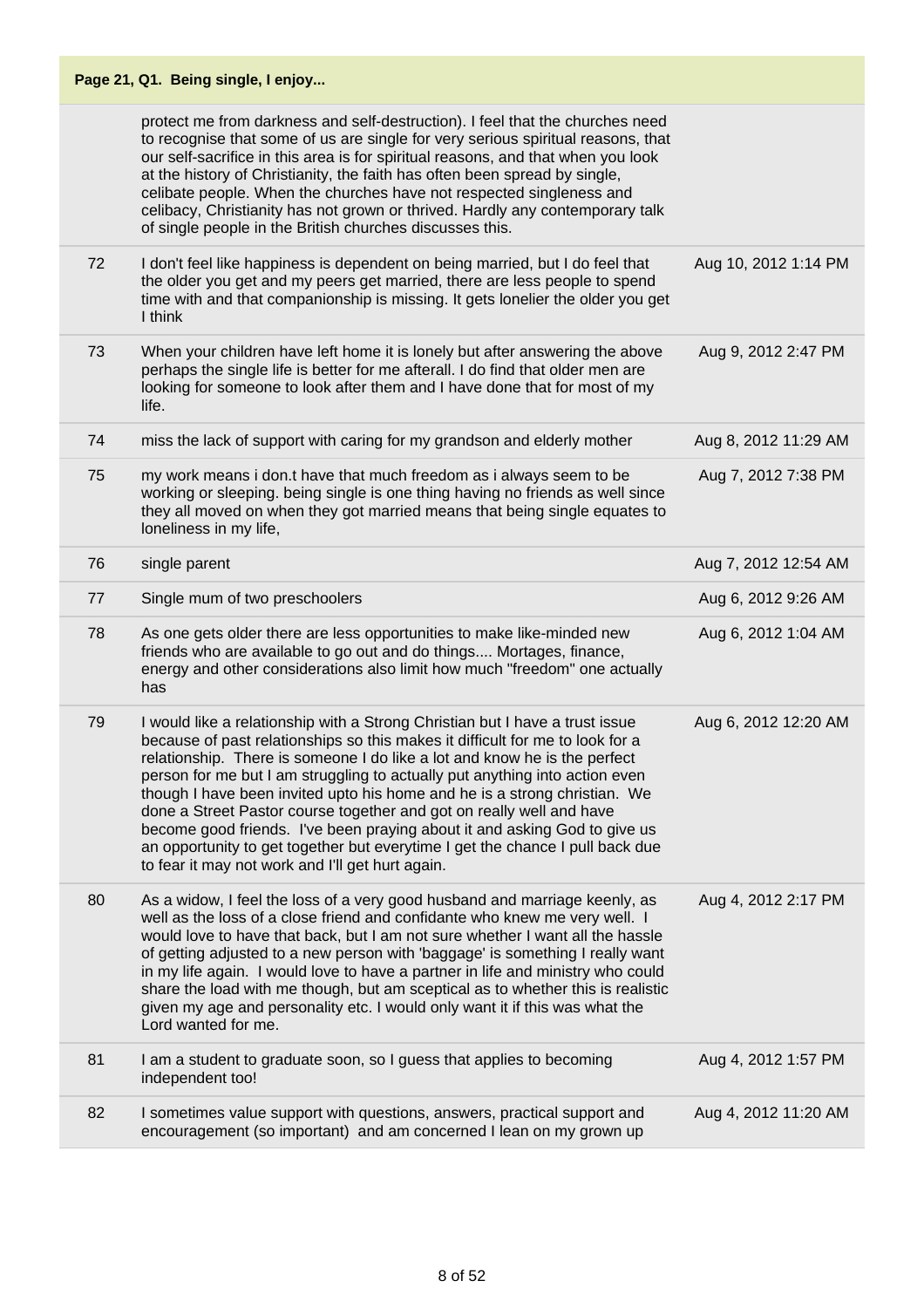|    | Page 21, Q1. Being single, I enjoy                                                                                                                                                                                                                                                                                                                                                                                                                                                              |                       |
|----|-------------------------------------------------------------------------------------------------------------------------------------------------------------------------------------------------------------------------------------------------------------------------------------------------------------------------------------------------------------------------------------------------------------------------------------------------------------------------------------------------|-----------------------|
|    | children for this rather than a partner if I had one in life.                                                                                                                                                                                                                                                                                                                                                                                                                                   |                       |
| 83 | I don't agree with the bottom question as I have five flatmates and I think I'd<br>be far more likely to argue with them than with a partner.                                                                                                                                                                                                                                                                                                                                                   | Aug 4, 2012 11:03 AM  |
| 84 | Being single or married is a direction from God we were all chosen before<br>creation it is Gods will on what our marital status should be.                                                                                                                                                                                                                                                                                                                                                     | Aug 3, 2012 3:21 PM   |
| 85 | Single no children at home                                                                                                                                                                                                                                                                                                                                                                                                                                                                      | Aug 2, 2012 10:41 PM  |
| 86 | I think in life when you get to a certain age, you want to share your life with<br>someone, life is for sharing I say. Being single when you are in your 20's<br>might be ok, after that depending on who you are etc, you may want to<br>settle down.                                                                                                                                                                                                                                          | Jul 31, 2012 8:58 AM  |
| 87 | Single parent                                                                                                                                                                                                                                                                                                                                                                                                                                                                                   | Jul 31, 2012 3:18 AM  |
| 88 | After several failed reletionship both christian and wordly i really do give up<br>even beleiving it. As if god wants me single for a reason.                                                                                                                                                                                                                                                                                                                                                   | Jul 30, 2012 3:36 PM  |
| 89 | im not a parent but i do have a lot of stress by life circumstances family<br>members have been unwell, work is hard and a lot of the time i think it would<br>really help having someone to support me and share it with                                                                                                                                                                                                                                                                       | Jul 30, 2012 1:03 PM  |
| 90 | Lifetime single - made it possible to achieve much in work and study, and be<br>a carer for ten years. Now more aware of a gap in my life yet it would alter<br>my life radically to have a relationship. I find it so difficult to be with other<br>people, yet I feel it is a worthy challenge to find out how to live to the full and<br>be 'not single'.                                                                                                                                    | Jul 30, 2012 5:37 AM  |
| 91 | I am a single parent so the conflicts exist!! If I was in the right relationship<br>things such as planning, choices, space to do things would be something<br>that would be negotiated and worked into our relationship.                                                                                                                                                                                                                                                                       | Jul 30, 2012 2:41 AM  |
| 92 | In christian community there isn't a peaceful home life, with no conflict!                                                                                                                                                                                                                                                                                                                                                                                                                      | Jul 29, 2012 2:00 PM  |
| 93 | My only child has just moved home so am in transition phase.                                                                                                                                                                                                                                                                                                                                                                                                                                    | Jul 29, 2012 1:01 PM  |
| 94 | widow. spent 7 year looking after ill husband. much loved. strong faith, 4<br>small children,                                                                                                                                                                                                                                                                                                                                                                                                   | Jul 29, 2012 11:57 AM |
| 95 | Always wanted to be married with children but only met lovely men who did<br>not share my faith or Christians I did not love - personal integrity/trusting God<br>for the future means I am still single/waiting - being single was never my<br>choice except by default - so is a struggle to really enjoy - even with positive<br>elements it is deeply lonely/dis-connected and socially<br>negative/disappointing - but as a test of faith it has produced gold so the best<br>is yet to be | Jul 29, 2012 8:12 AM  |
| 96 | Single parent who did not choose to be seperated                                                                                                                                                                                                                                                                                                                                                                                                                                                | Jul 29, 2012 7:30 AM  |
| 97 | Have been a carer and community/church worker all my life and now would<br>welcome a little one to one caring and sharing in return                                                                                                                                                                                                                                                                                                                                                             | Jul 29, 2012 1:17 AM  |
| 98 | I am fortunate to be happy being alone and would not be unhappy if I<br>remained single - however, I really would prefer to be married, and trust that<br>it will happen if it is in God's plan for my life.                                                                                                                                                                                                                                                                                    | Jul 28, 2012 3:38 PM  |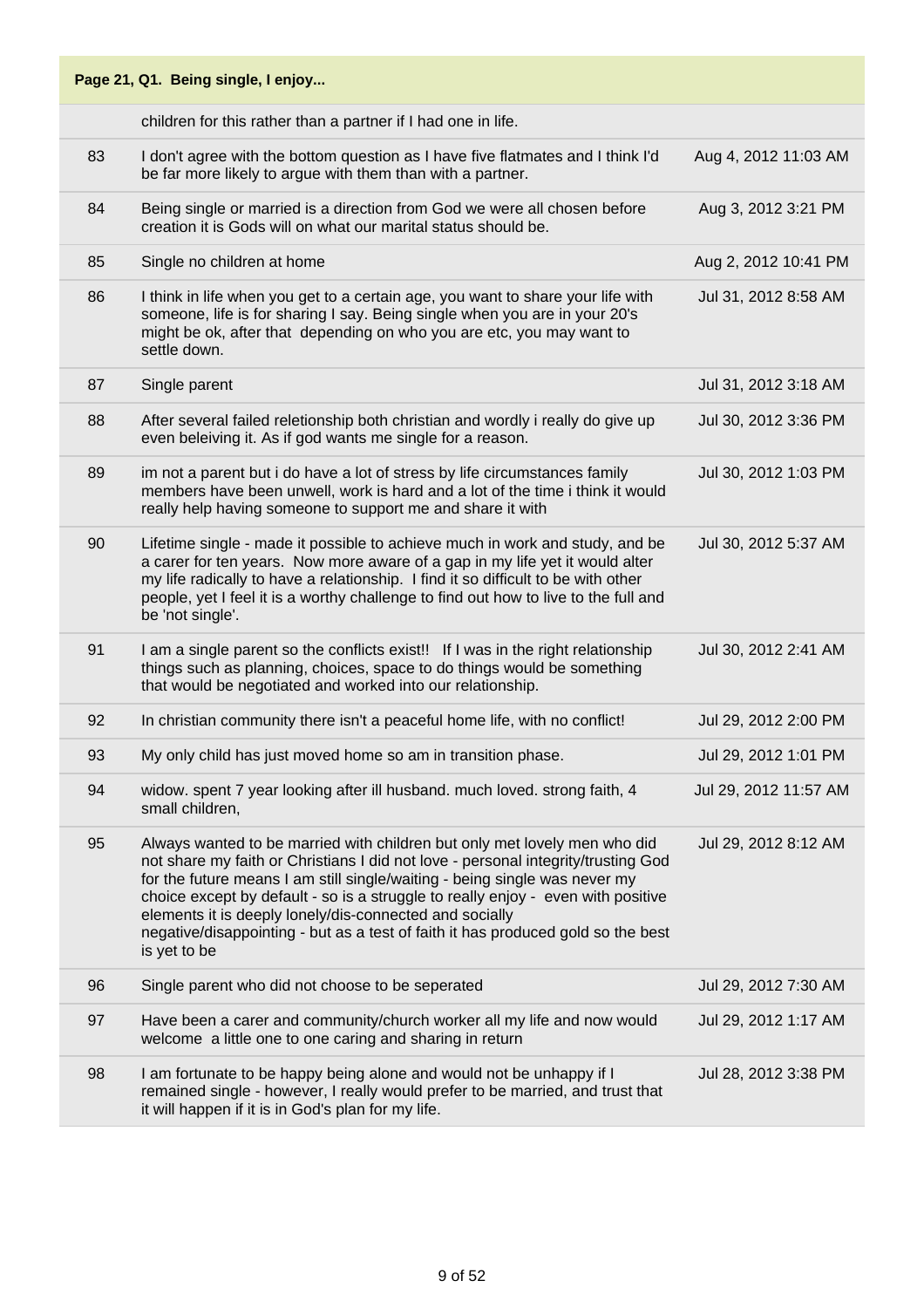|     | Page 21, Q1. Being single, I enjoy                                                                                                                                                                                                                                                                                                                         |                       |
|-----|------------------------------------------------------------------------------------------------------------------------------------------------------------------------------------------------------------------------------------------------------------------------------------------------------------------------------------------------------------|-----------------------|
| 99  | Single at home with folks                                                                                                                                                                                                                                                                                                                                  | Jul 28, 2012 10:14 AM |
| 100 | I am a single parent and therefore have all of the stress of a marriage without<br>a spouse. It is a lot of pressure for one person.                                                                                                                                                                                                                       | Jul 27, 2012 5:26 AM  |
| 101 | As a single person whose friends are all married or in relationships I have<br>lots of time - but they don't. If I didn't do voluntary work I fear I'd ever do<br>anything. Outside of work I spend most of my tie by myself.                                                                                                                              | Jul 26, 2012 10:37 AM |
| 102 | You cite 'Happiness' as a measure. You can buy 'Happiness' many do. You<br>should look to people being Joyousthats more gods way.                                                                                                                                                                                                                          | Jul 26, 2012 6:34 AM  |
| 103 | Working hours and patterns makes it very diffiicult to meet other Christians<br>outside my own church.                                                                                                                                                                                                                                                     | Jul 26, 2012 1:11 AM  |
| 104 | I'm VERY close to my family, so being in a relationship, my partner would<br>have to be close to mine too so being in a relationship never gets in the<br>way of my plans, or family relationships. I'm one of those girls who is<br>independent, but, I actually do not enjoy being single. My best experiences<br>have come from sharing with a partner. | Jul 26, 2012 12:19 AM |
| 105 | While I am reasonalbly happy living on my own, deep down I am lonely and<br>miss the sharing and caring of a relationship and having someone special in<br>my life.                                                                                                                                                                                        | Jul 25, 2012 4:45 AM  |
| 106 | I argue with my sister quite a lot.                                                                                                                                                                                                                                                                                                                        | Jul 24, 2012 7:29 AM  |
| 107 | I live at home with my grandparents, who are very very traditional. "It is not<br>good for a woman to be independent and do things on her own." I resent it<br>slightly, but I live in their house and try to repsect their rules!                                                                                                                         | Jul 22, 2012 1:30 AM  |
| 108 | I am a single parent, and my singleness is not really a choice, but I can see<br>advantages to both being single and being married.                                                                                                                                                                                                                        | Jul 20, 2012 2:47 PM  |
| 109 | being a widow, so forced into being single some of these questions were<br>difficult to answer as although I have more freedom in several areas I'm not<br>sure if it's what I want. i have grown personally in some areas but actually<br>miss having someone to share stuff with. maybe don't know should be my<br>answer                                | Jul 20, 2012 2:21 PM  |
| 110 | As a single parent I cannot really benefit from some of the possible benefits<br>of being single. Socially within the church we do not get invited out as a<br>family or by myself as I create an odd number.                                                                                                                                              | Jul 20, 2012 1:56 PM  |
| 111 | These are all true, but do not mean that singleness oes not bring it's own<br>problems too!                                                                                                                                                                                                                                                                | Jul 20, 2012 3:10 AM  |
| 112 | St John said 'those who are in the light, as he is in the light, have fellowship<br>with one another. How can we have fellowship when single Christians do<br>not meet one another.                                                                                                                                                                        | Jul 19, 2012 12:31 PM |
| 113 | I have no family. I am currently not devoting any time to helping others in<br>ministry.                                                                                                                                                                                                                                                                   | Jul 19, 2012 9:44 AM  |
| 114 | I have an elderly mother and grandchildren who take my time                                                                                                                                                                                                                                                                                                | Jul 18, 2012 1:09 PM  |
| 115 | I am not a single parent or carer, I have never been married.                                                                                                                                                                                                                                                                                              | Jul 18, 2012 8:37 AM  |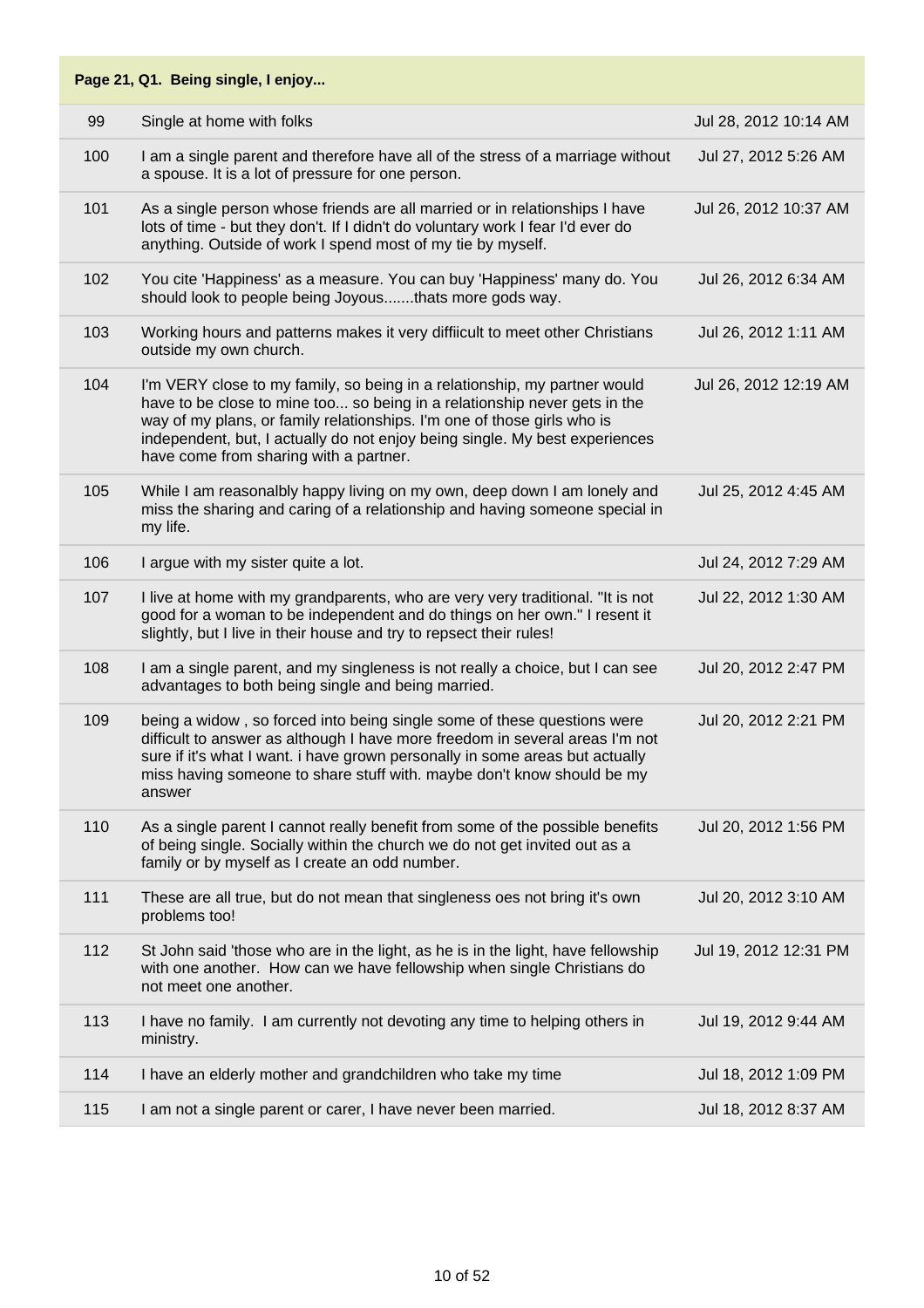|     | Page 21, Q1. Being single, I enjoy                                                                                                                                                                                                                                                                                                                                                                                 |                       |
|-----|--------------------------------------------------------------------------------------------------------------------------------------------------------------------------------------------------------------------------------------------------------------------------------------------------------------------------------------------------------------------------------------------------------------------|-----------------------|
| 116 | Its hard being single has many positive aspects but I don't think you lose<br>independence or being able to develop a ministry when married.                                                                                                                                                                                                                                                                       | Jul 17, 2012 12:52 PM |
| 117 | as a single man i have been involved in carring for a lady for some time it<br>didnt efect my options                                                                                                                                                                                                                                                                                                              | Jul 17, 2012 4:47 AM  |
| 118 | I enjoy the benefits of being sinIgle - independence etc BUT it would be nice<br>to be able to share things with someone (other than friends and family who<br>have their own 'someone')                                                                                                                                                                                                                           | Jul 17, 2012 4:09 AM  |
| 119 | I agree mostly with what the above entails as a single person, but that<br>doesn't negate the fact that I would greatly prefer to be married than single<br>and am generally not happy with my singleness.                                                                                                                                                                                                         | Jul 16, 2012 4:41 PM  |
| 120 | Still getting used to being on my own after having a vey happy marriage                                                                                                                                                                                                                                                                                                                                            | Jul 16, 2012 1:09 PM  |
| 121 | although i enjoy my freedom i do not feel free as i am tied to my children. i<br>dont feel i have the oppertunities to meet anyone or get out and do things.                                                                                                                                                                                                                                                       | Jul 16, 2012 10:06 AM |
| 122 | I have taken few proper holidays since divorce 8 years ago as singles<br>holidays and single supplements are so expensive and most friends have<br>partners but I have been able to go on a Rwandan mission trip on my own.                                                                                                                                                                                        | Jul 16, 2012 9:14 AM  |
| 123 | I do enjoy all the above but I would prefer adult company!                                                                                                                                                                                                                                                                                                                                                         | Jul 16, 2012 7:53 AM  |
| 124 | A lot of these things presume that you can not be independent and devote<br>yourself to prayer within a relationshipyou can, its just different.                                                                                                                                                                                                                                                                   | Jul 16, 2012 6:02 AM  |
| 125 | At the time my caring responsibilities take up a huge part of my time  so<br>when I can some down time i like to have freedom to just chill and not feel<br>any pressure to be with someone                                                                                                                                                                                                                        | Jul 15, 2012 1:44 PM  |
| 126 | I still have the responsibility of looking after my child                                                                                                                                                                                                                                                                                                                                                          | Jul 14, 2012 2:07 PM  |
| 127 | As a single mom I get tired and bored of just talking to the kids. Would love<br>to share my life with a husband again.                                                                                                                                                                                                                                                                                            | Jul 14, 2012 12:43 PM |
| 128 | Single parent raising a son and daughter on my own, with no other family<br>members in the uk and no paternal financial support for my children. Being<br>part of the pentecostal church is the best thing that happened to me as I am<br>learning about the value of the word and intervention of God in my life;<br>although I still have questions which I hope God will answer in due course,<br>by His Grace. | Jul 14, 2012 7:51 AM  |
| 129 | Currently caring for my father.                                                                                                                                                                                                                                                                                                                                                                                    | Jul 14, 2012 6:59 AM  |
| 130 | I choose to be a carer of a sibling, so I have those responsibilities. My life is<br>still very busy at times. It is a myth that the single life is care-free.                                                                                                                                                                                                                                                     | Jul 14, 2012 3:26 AM  |
| 131 | I loved being married as I was happy and marriage was fulfilling for me as a<br>person but now I am a widow I am adjusting to being single which also has<br>its healthy challenges but i do miss being married.                                                                                                                                                                                                   | Jul 13, 2012 11:40 AM |
| 132 | Being married for 34 years and being part of a couple I do miss the company<br>and sharing with a significant other.                                                                                                                                                                                                                                                                                               | Jul 13, 2012 5:09 AM  |
| 133 | Live with parents, so still don't really have a space of my own. Really yearn<br>to make a 'nest' with someone and settle down and have children. I would                                                                                                                                                                                                                                                          | Jul 12, 2012 11:27 PM |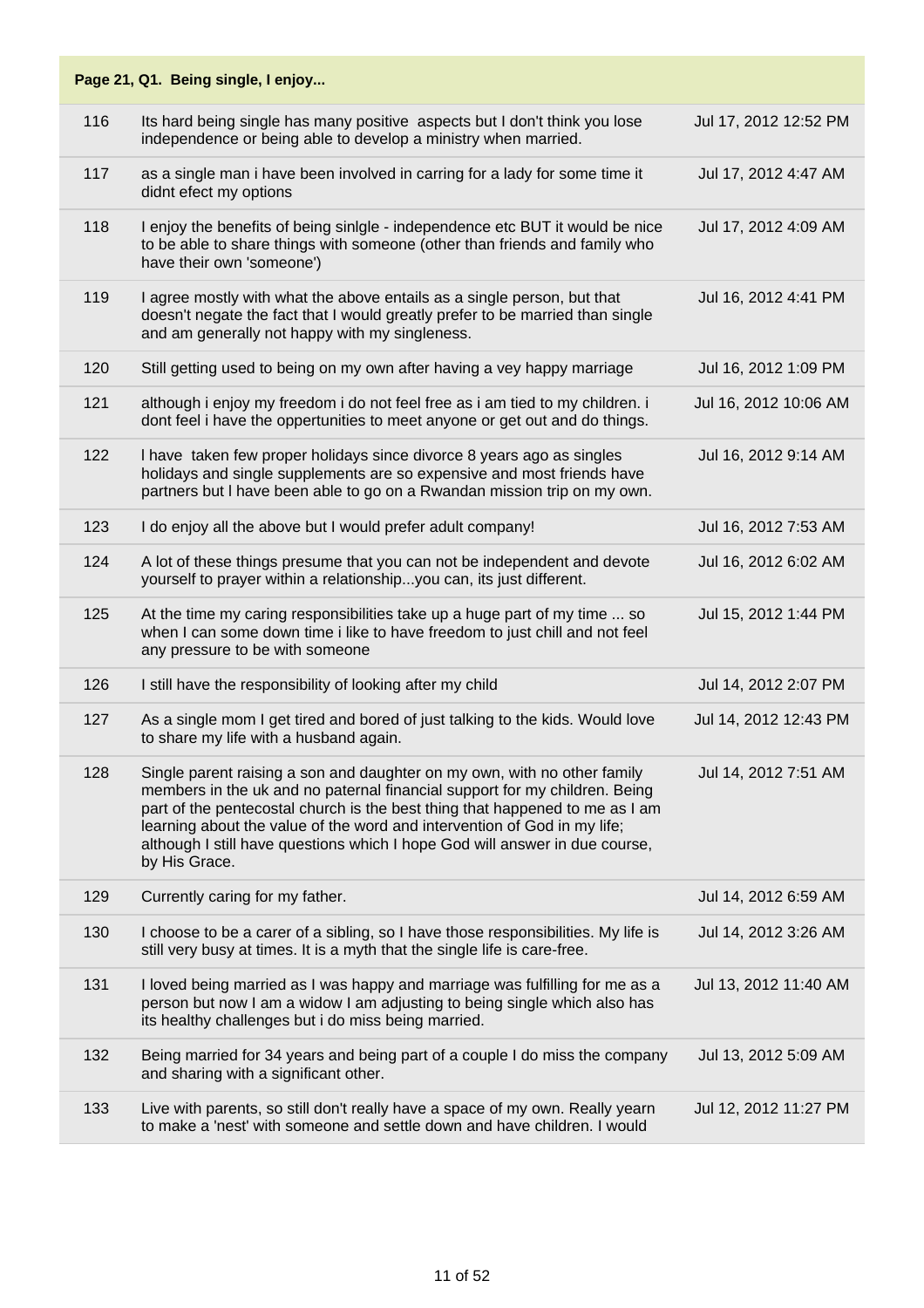|     | Page 21, Q1. Being single, I enjoy                                                                                                                                                                                                                                                                                                                                                                                                                                                              |                       |
|-----|-------------------------------------------------------------------------------------------------------------------------------------------------------------------------------------------------------------------------------------------------------------------------------------------------------------------------------------------------------------------------------------------------------------------------------------------------------------------------------------------------|-----------------------|
|     | like to be away from my parents now, to be able to make more of my own<br>decisions and be more independent. To do that with a partner, not still be in<br>the role of a child.                                                                                                                                                                                                                                                                                                                 |                       |
| 134 | I care for my elderly father who lives 70 miles away. I also help by<br>babysitting for my three daughters' young children.                                                                                                                                                                                                                                                                                                                                                                     | Jul 12, 2012 1:26 AM  |
| 135 | Never met the right lady                                                                                                                                                                                                                                                                                                                                                                                                                                                                        | Jul 11, 2012 2:17 PM  |
| 136 | BUT, No one to share responsabilities, decisions, discuss everyday life with.<br>etc.,                                                                                                                                                                                                                                                                                                                                                                                                          | Jul 11, 2012 1:36 PM  |
| 137 | have a child so dont really have freedom anyway - would rather have<br>someone to shaare my life with                                                                                                                                                                                                                                                                                                                                                                                           | Jul 11, 2012 10:19 AM |
| 138 | By agreeing, it sounds like quite a selfish situation, which I would argue<br>against.                                                                                                                                                                                                                                                                                                                                                                                                          | Jul 11, 2012 10:15 AM |
| 139 | yes                                                                                                                                                                                                                                                                                                                                                                                                                                                                                             | Jul 11, 2012 6:04 AM  |
| 140 | I look after people in my family and community, Although I am happy to give<br>time to different things I feel that it is assumed by my chuch that because I<br>am single I have endless free time. The reality is different. I have two jobs as<br>I have to pay all the bills. I have to clean and cook and care for members of<br>my family as well as supporting the church.                                                                                                                | Jul 10, 2012 12:57 PM |
| 141 | being single is fine for a season but when you then feel the time to find a<br>husband/wife is here what do you do?? The christain community in our town<br>is so small and men are not in great numbers!                                                                                                                                                                                                                                                                                       | Jul 10, 2012 10:36 AM |
| 142 | let the will of the lord be done in my life                                                                                                                                                                                                                                                                                                                                                                                                                                                     | Jul 10, 2012 8:23 AM  |
| 143 | FOR MANY YEARS I HAVE BEEN IN RELATIONSHIPS WITH PEOPLE<br>WHO WEREN'T CHRISTIANS AND THIS CAUSES CONFLICT BECAUSE<br>YOUR PARTNER DOESN'T UNDERSTAND WHAT GOD MEANS IN YOUR<br>LIFE. MADE A DECISION A YEAR AGO THAT I NEEDED TO REMAIN<br>SINGLE AND LIVE THE WAY GOD INTENDED ME TO LIVE AS MY LIFE<br>WAS QUITE MESSED UP. NOW FEEL CONFIDENT IF I DATE SOMEONE<br>WHO'S NOT A CHRISTIAN TO WALK AWAY IF THEY HAVE NO<br>UNDERSTANDING OF FAITH AT ALL                                      | Jul 10, 2012 7:51 AM  |
| 144 | I haven't answered the above. I have been Widowed and was very happily<br>married. Can I find that right person again? who knows?                                                                                                                                                                                                                                                                                                                                                               | Jul 10, 2012 3:40 AM  |
| 145 | I've given up trying to plan my future God's plans are clearly different to mine<br>but He hasn't told me what His plans are yet. At the moment as well as<br>working I'm the carer for my 92 year old mother and play a large part in the<br>care of my three grandchildren whose mother (my only child) died very<br>unexpectedly four years ago, the youngest of whom has just been diagnosed<br>as high functioning autistic, so would like to meet someone but a bit pushed<br>at present. | Jul 10, 2012 2:36 AM  |
| 146 | great advantages but also disadvantage of loneliness which could e<br>overcome in the church with a more understanding outlook                                                                                                                                                                                                                                                                                                                                                                  | Jul 9, 2012 1:43 PM   |
| 147 | the answers are mostly statements of fact as the questions are not really<br>open to the point of whether I would prefer to be married and not have the<br>advantages                                                                                                                                                                                                                                                                                                                           | Jul 9, 2012 9:43 AM   |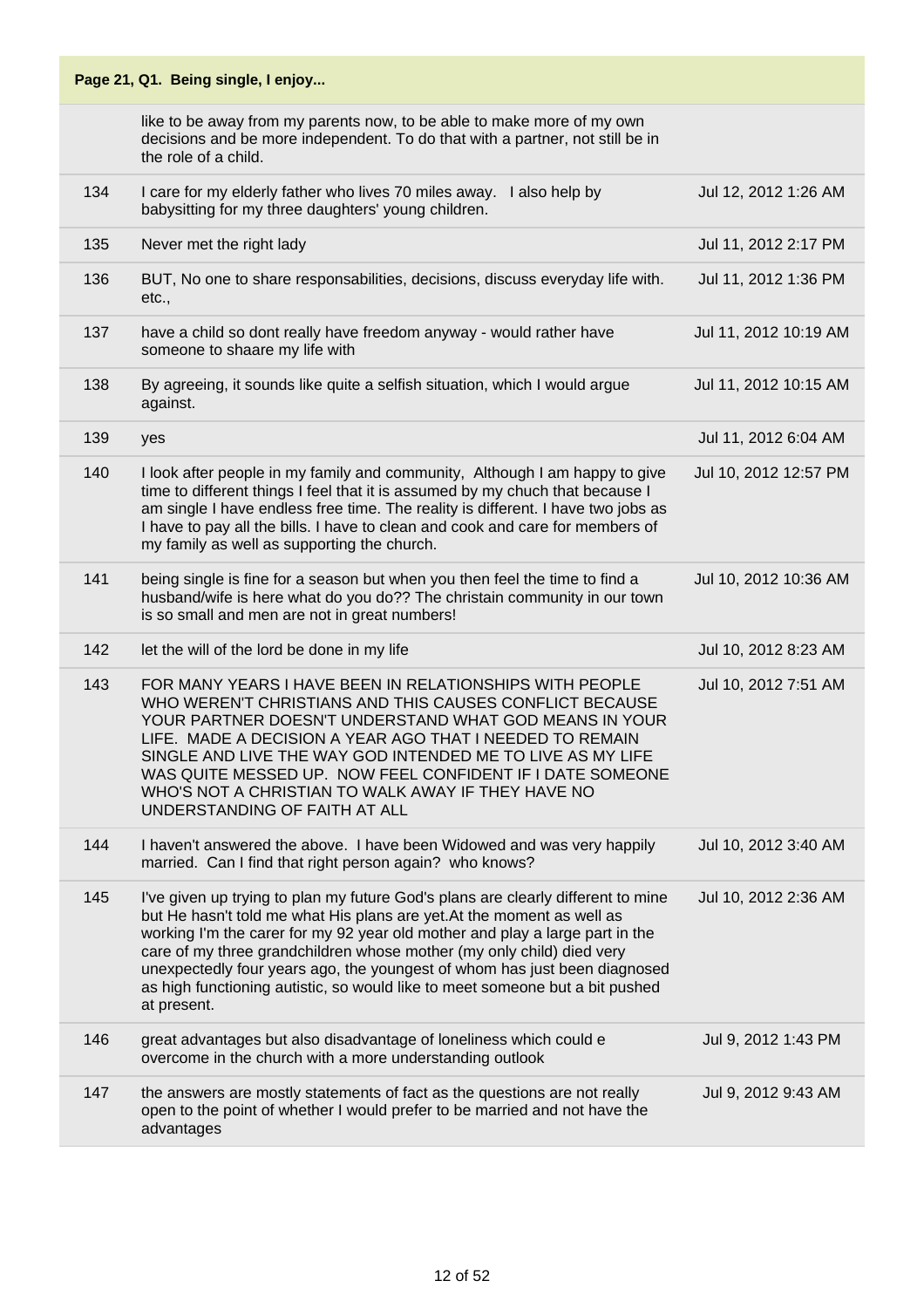|     | Page 21, Q1. Being single, I enjoy                                                                                                                                                                                                                                                                                                                                                                                                                                                                                                                                               |                      |
|-----|----------------------------------------------------------------------------------------------------------------------------------------------------------------------------------------------------------------------------------------------------------------------------------------------------------------------------------------------------------------------------------------------------------------------------------------------------------------------------------------------------------------------------------------------------------------------------------|----------------------|
| 148 | Single with no dependents                                                                                                                                                                                                                                                                                                                                                                                                                                                                                                                                                        | Jul 8, 2012 2:51 PM  |
| 149 | I agree with all the statements above. However, if one is loved then these<br>things wouldn't become a problem in a marriage                                                                                                                                                                                                                                                                                                                                                                                                                                                     | Jul 8, 2012 8:40 AM  |
| 150 | Happiness & security must come from your relationship with God first.                                                                                                                                                                                                                                                                                                                                                                                                                                                                                                            | Jul 8, 2012 3:04 AM  |
| 151 | home life is far from peaceful,                                                                                                                                                                                                                                                                                                                                                                                                                                                                                                                                                  | Jul 7, 2012 11:28 AM |
| 152 | I want to look after someone else and have another person there to conflict<br>with and learn from and share with. I think it's easier to be disciplined in<br>reading your bible, praying and developing your faith if you're doing it with<br>another person.                                                                                                                                                                                                                                                                                                                  | Jul 7, 2012 9:20 AM  |
| 153 | Single parent who finds life easier now kids grown to teenagers                                                                                                                                                                                                                                                                                                                                                                                                                                                                                                                  | Jul 7, 2012 7:27 AM  |
| 154 | Freedom is only available to one if they have boundaries. If we don't obey<br>instructions fron Bible we are slaves to sin. Questions are base in this<br>questionaire more focusing in self and won't bring a solution or the answers<br>to the issues.                                                                                                                                                                                                                                                                                                                         | Jul 7, 2012 5:21 AM  |
| 155 | I know that singleness has got a lot of advantages is you want to be single<br>but I would like to get married. I believe I would enjoy married life and can<br>make it positive experience. I want to appriciate my partner so I don't see the<br>sacrificies I will have to make as negative.                                                                                                                                                                                                                                                                                  | Jul 6, 2012 1:36 AM  |
| 156 | No comment                                                                                                                                                                                                                                                                                                                                                                                                                                                                                                                                                                       | Jul 5, 2012 2:46 AM  |
| 157 | Single but huge responsibility for 2 poorly parents                                                                                                                                                                                                                                                                                                                                                                                                                                                                                                                              | Jul 4, 2012 2:05 PM  |
| 158 | I have been widowed for nearly two years after 34 years of a wonderful<br>marriage, but I don't feel old. I would love to find someone to share the rest<br>of my life with. It's been a lonely time these past two years, but I have found<br>a lovely person on Network Christians and hope that we may have a future<br>together.                                                                                                                                                                                                                                             | Jul 4, 2012 12:52 PM |
| 159 | I realise that there are times when being single means I don't have to answer<br>to others in my choices.                                                                                                                                                                                                                                                                                                                                                                                                                                                                        | Jul 4, 2012 11:09 AM |
| 160 | I am a single parent                                                                                                                                                                                                                                                                                                                                                                                                                                                                                                                                                             | Jul 4, 2012 11:05 AM |
| 161 | As the single unmarried daughter of a widowed mother with dementia, I have<br>significant responsibilities. So that question is somewhat moot.                                                                                                                                                                                                                                                                                                                                                                                                                                   | Jul 4, 2012 8:23 AM  |
| 162 | single with cancer and so on benefits; struggling financially and would love a<br>holiday. Doing a computer course part-time to try to improve my job<br>prospects when I'm fit to reutrn to look for work and to improve my self-<br>esteem/confidence                                                                                                                                                                                                                                                                                                                          | Jul 4, 2012 7:32 AM  |
| 163 | I don't mean to sound negative about singleness but I have had many, many<br>years to enjoy it. I do feel like I've done that phase now(yes today's my<br>birthday). Going holiday is not easy when you're single and your friends are<br>in couples - single supplements are prohibitive in places. I understand the<br>point about the time to devote to one's faith but as I'm looking for a Christian<br>partner so I hope that we would support and encourage each other in our<br>faith. On a practical level, life might be easier with 2 incomes to pay the<br>mortgage. | Jul 3, 2012 3:24 PM  |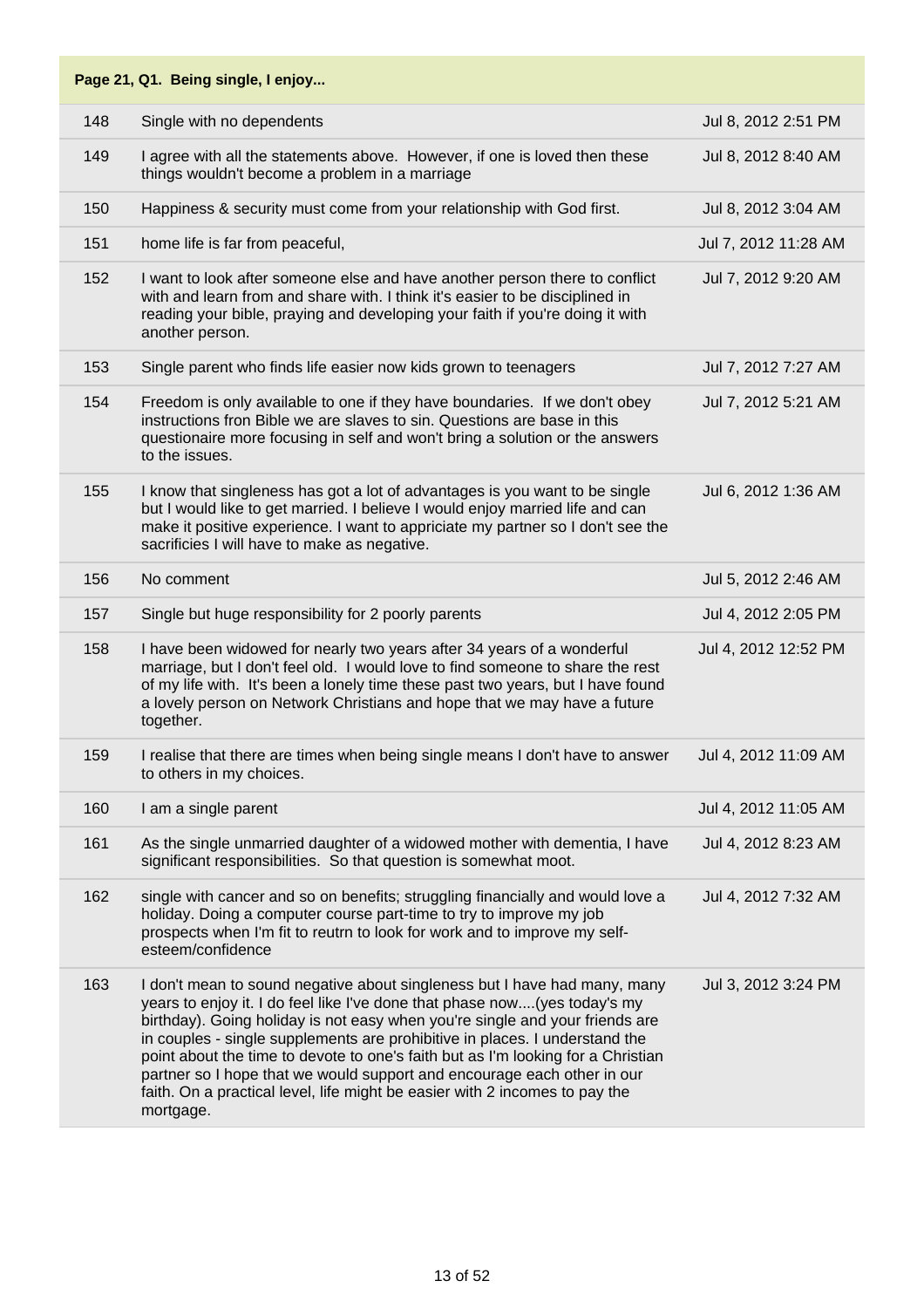| Page 21, Q1. Being single, I enjoy |                                                                                                                                                                                                                                                                                                                                                                                                                                                                                                                                                                                                                                                                                                                                                                                                                                                                                                                                                                                                                                       |                      |
|------------------------------------|---------------------------------------------------------------------------------------------------------------------------------------------------------------------------------------------------------------------------------------------------------------------------------------------------------------------------------------------------------------------------------------------------------------------------------------------------------------------------------------------------------------------------------------------------------------------------------------------------------------------------------------------------------------------------------------------------------------------------------------------------------------------------------------------------------------------------------------------------------------------------------------------------------------------------------------------------------------------------------------------------------------------------------------|----------------------|
| 164                                | I am a widower having been married for 41 years                                                                                                                                                                                                                                                                                                                                                                                                                                                                                                                                                                                                                                                                                                                                                                                                                                                                                                                                                                                       | Jul 3, 2012 2:28 PM  |
| 165                                | As a single parent (divorced), now they have grown up, I find that serving<br>meals to the homeless, however tiring, is far better than staying in. As often<br>one often doesn't do any of the above because there is no point in a way<br>because one is alone. Whereas having other people around means one has<br>to get up in the morning, one has a schedule, there are jobs to share, and<br>however tiring it might be or boring or whatever, living with someone is far<br>more natural than living alone. And caring for someone may be tiring but one<br>gets far more than one gives. Especially if they are someone we love and<br>care for. To feel we are useful to someone, that we can help someone, share<br>with someone, is far better than being no good to anybody except if we go<br>out. Hence I cannot say I enjoy any of the above. I adapt and have a life and<br>am happy because I know Jesus, but I cannot say life is better single<br>because we were not designed to all live in little boxes alone. | Jul 3, 2012 2:25 PM  |
| 166                                | Having been left with a mortgage to pay I have no opportunity for holidays or<br>much of a social life that involves spending money.                                                                                                                                                                                                                                                                                                                                                                                                                                                                                                                                                                                                                                                                                                                                                                                                                                                                                                  | Jul 3, 2012 1:53 PM  |
| 167                                | If being married is outside the personal experience, its perhaps misguided to<br>speculate how happy you would be!                                                                                                                                                                                                                                                                                                                                                                                                                                                                                                                                                                                                                                                                                                                                                                                                                                                                                                                    | Jul 3, 2012 1:44 PM  |
| 168                                | I try to make the best of the situation i am in but ultimately I would much<br>prefer to share my life with a husband.                                                                                                                                                                                                                                                                                                                                                                                                                                                                                                                                                                                                                                                                                                                                                                                                                                                                                                                | Jul 3, 2012 11:01 AM |
| 169                                | seasons of life too                                                                                                                                                                                                                                                                                                                                                                                                                                                                                                                                                                                                                                                                                                                                                                                                                                                                                                                                                                                                                   | Jul 3, 2012 9:34 AM  |
| 170                                | God has given me a vision and shared about a work that He wants me to do.<br>I solely want to be married to a lady who is like-minded as myself and who<br>shares the same call so that we are able to walk Gods chosen path together.                                                                                                                                                                                                                                                                                                                                                                                                                                                                                                                                                                                                                                                                                                                                                                                                | Jul 3, 2012 9:26 AM  |
| 171                                | there are certainly positive aspects of being single and indeed accepting<br>one's life as it is. As a widow I miss the companionship and holidays,<br>cultural life so much easier as a couple                                                                                                                                                                                                                                                                                                                                                                                                                                                                                                                                                                                                                                                                                                                                                                                                                                       | Jul 3, 2012 9:13 AM  |
| 172                                | Life is never like a survey!                                                                                                                                                                                                                                                                                                                                                                                                                                                                                                                                                                                                                                                                                                                                                                                                                                                                                                                                                                                                          | Jul 3, 2012 7:39 AM  |
| 173                                | I am a widow, so I miss companionship and the friendship I once had.                                                                                                                                                                                                                                                                                                                                                                                                                                                                                                                                                                                                                                                                                                                                                                                                                                                                                                                                                                  | Jul 3, 2012 7:31 AM  |
| 174                                | Having been married for 20 years, then leaving to live with Richard who died<br>from motor neurone disease in 2005 after 3.5 years together, I am currently<br>single and enjoying my life I have 2 adult children, 24 & 25, great friends<br>and church family, a job, a nice home - a sweetheart would be the cherry on<br>top of the icing on my cake - if it's God's will                                                                                                                                                                                                                                                                                                                                                                                                                                                                                                                                                                                                                                                         | Jul 3, 2012 7:19 AM  |
| 175                                | Whereas I am independent, I live with a very lively family and take a very<br>strong role in looking after my four year old granddaughter and also her 17<br>year old sister. This takes up a lot of my time so I feel I am in a different<br>category than most widows of my age. This will reflect in some of my<br>answers.                                                                                                                                                                                                                                                                                                                                                                                                                                                                                                                                                                                                                                                                                                        | Jul 3, 2012 4:55 AM  |
| 176                                | I actually find that being single means you do not have time. you have to do<br>the work around the house that two peaple would normally do. as i work full<br>time i find my time is an upward struggle                                                                                                                                                                                                                                                                                                                                                                                                                                                                                                                                                                                                                                                                                                                                                                                                                              | Jul 3, 2012 2:29 AM  |
| 177                                | I am single with no children or dependent parents.                                                                                                                                                                                                                                                                                                                                                                                                                                                                                                                                                                                                                                                                                                                                                                                                                                                                                                                                                                                    | Jul 3, 2012 2:20 AM  |
| 178                                | Your life changes when married and you have to learn to share. If you marry                                                                                                                                                                                                                                                                                                                                                                                                                                                                                                                                                                                                                                                                                                                                                                                                                                                                                                                                                           | Jul 3, 2012 12:34 AM |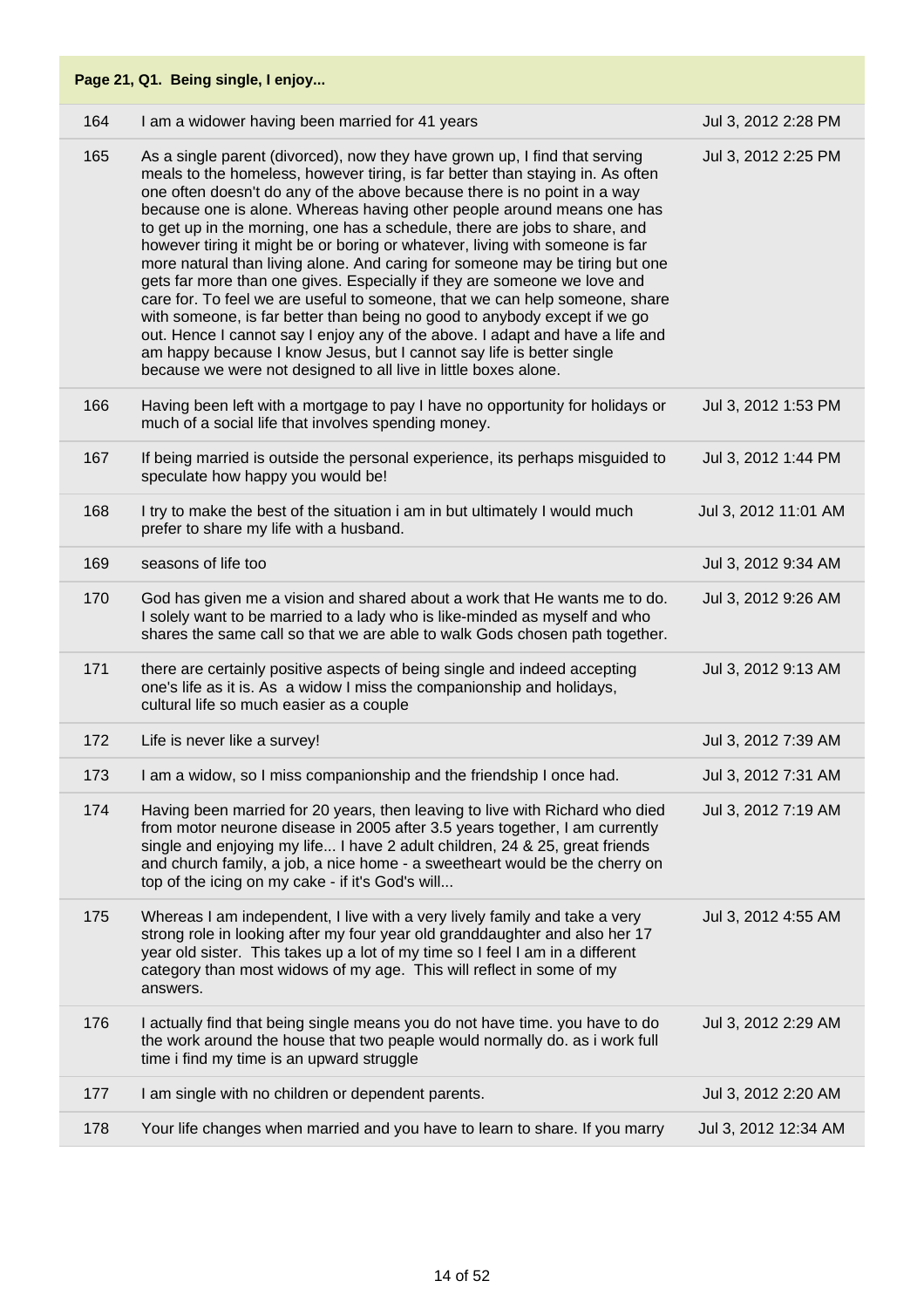|     | Page 21, Q1. Being single, I enjoy                                                                                                                                                                                                                                                                                                                                                                                                                                                                                                                                                                                                                |                      |
|-----|---------------------------------------------------------------------------------------------------------------------------------------------------------------------------------------------------------------------------------------------------------------------------------------------------------------------------------------------------------------------------------------------------------------------------------------------------------------------------------------------------------------------------------------------------------------------------------------------------------------------------------------------------|----------------------|
|     | the right person then this can be counted as a blessing. Too often people<br>think single people live carefree lives but you are alone at some of the most<br>crucial times in your life.                                                                                                                                                                                                                                                                                                                                                                                                                                                         |                      |
| 179 | I am a single man, who thinks that he would love to be in a relationship,<br>bringing up a family. However, I spend nearly half my waking life at work,<br>just so that I can stay ahead of the bills (just about)!                                                                                                                                                                                                                                                                                                                                                                                                                               | Jul 2, 2012 10:36 PM |
| 180 | I think I am happy because I am in Christ but I think then I should say joyful<br>rather than happy and therefore if I am single I should be content in that<br>state at present. But in Genesis even God said that it was not good for man<br>to be alone and I would agree - there is a greater joy sharing with someone<br>whom not only are you in love with but united with body, mind and spirit. I am<br>currently seriously dating a fellow Christian after having been bereaved two<br>years ago but dont to be honest enjoy the dating bit much - I was very<br>happily married the first time and look forward to being married again. | Jul 2, 2012 10:06 PM |
| 181 | I am a carer                                                                                                                                                                                                                                                                                                                                                                                                                                                                                                                                                                                                                                      | Jul 2, 2012 2:26 PM  |
| 182 | I am now engaged to a wonderful man and in 6 months we have not yet had<br>an argument!! My friends keep asking me but we get on so well and feel<br>very blessed. He is a Christian and I met him on line. I had seen him on a<br>number of Christian websited but it was actually through a non-christian site<br>that he contacted me. Not sure why I joined it really but I was only on for<br>less than a month! My username was christian so that I would be noticed by<br>another!                                                                                                                                                         | Jul 2, 2012 2:05 PM  |
| 183 | I am not single by choice, having been deserted by my husband I raise our 5<br>children. However I am very content and grateful that I have peace in my<br>home and safety. I do believe that the love I have invested in my husband<br>will be returned in my life not is I will be single forever. However for now I am<br>not alone, I am soo in love with God and have my amazing children. I see<br>myself as a single wife rather than a single woman has I became a wife<br>when I first married and have gown into that capacity. For now though I am<br>content in myself being single, but not in my life being single.                 | Jul 2, 2012 1:22 PM  |
| 184 | sometimes that freedom comes only with a certain income or bank balance<br>in some ways having a solvent partner would make me happier - more<br>secure, able to better plan my future. But some men are also reluctant to<br>commit to a woman who is not as solvent as they are - whether christian or<br>not.                                                                                                                                                                                                                                                                                                                                  | Jul 2, 2012 1:10 PM  |
| 185 | Church struggles to be sensitive to needs of single parents. Practical needs,<br>role model needs of children, emotional                                                                                                                                                                                                                                                                                                                                                                                                                                                                                                                          | Jul 2, 2012 12:42 PM |
| 186 | It's not a choice when you are a single parent - you have to take<br>responsibility, or at least, you should do                                                                                                                                                                                                                                                                                                                                                                                                                                                                                                                                   | Jul 2, 2012 12:28 PM |
| 187 | My life has improved significantly since my divorce so in many respects I<br>have embraced singleness happily for the last 6 years. Singleness was<br>instrumental in building my life after my husband left. However, I have<br>accomplished a lot and would now like to settle back into sharing my life with<br>someone. I would also like to share the role of parenting, as I have a child,<br>and I feel very sad for her that she only has one parent - her father is<br>currently not involved in her life.                                                                                                                               | Jul 2, 2012 11:51 AM |
| 188 | The above depends on many changing circumstances and emotions! Also<br>what is in someways a positive can at others be a negative - For example I                                                                                                                                                                                                                                                                                                                                                                                                                                                                                                 | Jul 2, 2012 11:44 AM |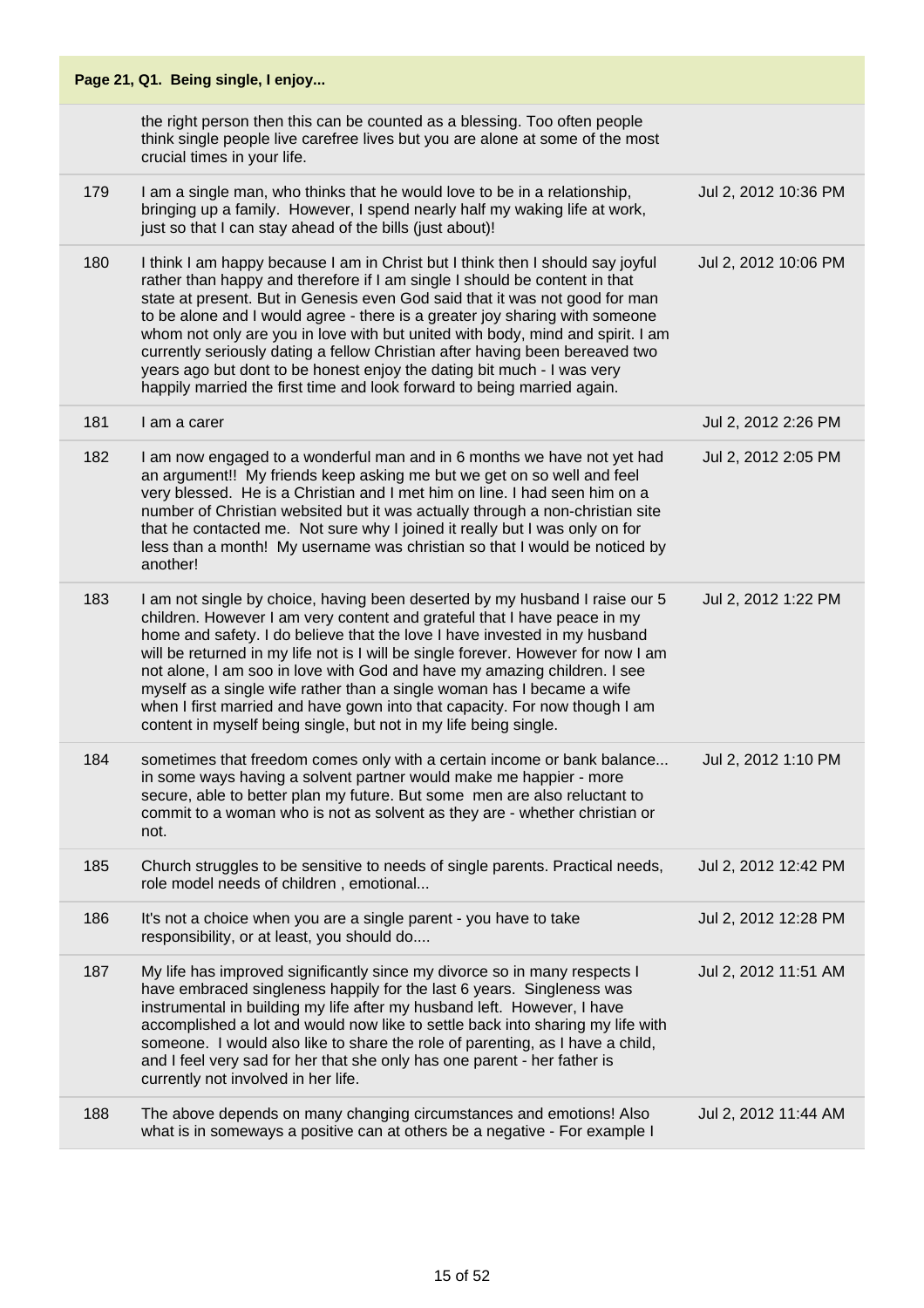like not having to check with someone else if they like something for the house, but I would also like it more if I had someone to talk through the decision with... always two sides to the coin. I think singleness is just one aspect of being and whether it is a dominant factor in your happiness waxes and wanes with many other factors. I think the church with some of its teaching and family approach actually makes it into more an issue when it needn't be.

| 189 | As a single parent, I have inherent responsibilities for my children - ie, there<br>is no choice issue for me in that - whereas, for my ex, apparently there is                                                                                                                                                                                                                                                                                                                                                                                                                                                                                                                                                                                                                  | Jul 2, 2012 11:41 AM |
|-----|----------------------------------------------------------------------------------------------------------------------------------------------------------------------------------------------------------------------------------------------------------------------------------------------------------------------------------------------------------------------------------------------------------------------------------------------------------------------------------------------------------------------------------------------------------------------------------------------------------------------------------------------------------------------------------------------------------------------------------------------------------------------------------|----------------------|
| 190 | sinige working professional plus a carer =professional multi tasker                                                                                                                                                                                                                                                                                                                                                                                                                                                                                                                                                                                                                                                                                                              | Jul 2, 2012 11:33 AM |
| 191 | I am a single never been married adoptive mother. I have huge<br>responsibilities but am sometimes saddened that whilst other members of<br>church are supported in order to alow couples to take time out to be with<br>each other no one ever thinks I might like to have some help to be able to go<br>out occasionally! I cannot attend a house group as it is too expensive to get<br>a babysitter and cannot host as my house is too small and my daughter too<br>unsettled to be able to cope anyway. However attending a housegroup is<br>almost seen as being indicative of one's commitment to Jesus. I am very<br>limited in what I can offer in terms of ministry to church as my daughters<br>needs are very great and can be made to feel quite guilty about this. | Jul 2, 2012 11:29 AM |
| 192 | Single, childless, living alone                                                                                                                                                                                                                                                                                                                                                                                                                                                                                                                                                                                                                                                                                                                                                  | Jul 2, 2012 11:12 AM |
| 193 | I dont think that a good marriage would hinder any of the above, I could have<br>the same freedoms even while married as long as my spouse and I work<br>together as a unit.                                                                                                                                                                                                                                                                                                                                                                                                                                                                                                                                                                                                     | Jul 2, 2012 11:08 AM |
| 194 | I do have health problems, and feel this could be an added difficulty if I<br>wasn't single                                                                                                                                                                                                                                                                                                                                                                                                                                                                                                                                                                                                                                                                                      | Jul 2, 2012 10:57 AM |
| 195 | I have been in a relationship now with a Christian man for 15 months - he<br>lives approx 100 miles away - we both work hard during the week and meet<br>up most weekends. I enjoy making decisions together with him, meeting his<br>friends has widened my social life. I have never enjoyed prayer/reading on<br>my own - prefer to do this with others!                                                                                                                                                                                                                                                                                                                                                                                                                      | Jul 2, 2012 10:48 AM |
| 196 | single parent with busy job so not much free time - wish church services had<br>a definite finish time!                                                                                                                                                                                                                                                                                                                                                                                                                                                                                                                                                                                                                                                                          | Jul 2, 2012 10:37 AM |
| 197 | Whilst being single means one can make one's own choices about holidays,<br>going on holiday as a single isn't much fun.                                                                                                                                                                                                                                                                                                                                                                                                                                                                                                                                                                                                                                                         | Jul 2, 2012 10:18 AM |
| 198 | Single parent (not my choice) ex does everything to scupper my plans by<br>refusing to have the children so difficult to pursue a life outside work and kids<br>which leads to intense isolation and loneliness and depression. Not feeling<br>confident to ask for help in church so now rarely go!                                                                                                                                                                                                                                                                                                                                                                                                                                                                             | Jul 2, 2012 10:16 AM |
| 199 | I am happy being single which the above questions do not necessarily<br>indicate although like on the previous question I dsagree that its a choice its<br>more me making the most of things. Some include the above but I don't like<br>it when married people ask me the above because yes I can turn these into<br>positives but it would be nice to go on holiday with someone not on my own.<br>It would be nice to see friends with someone. Most couples don'y want to<br>see you if you are single so why would more time necessarily be an<br>advantage! s the ministry I would go into is prayer ministry which has to be                                                                                                                                              | Jul 2, 2012 10:11 AM |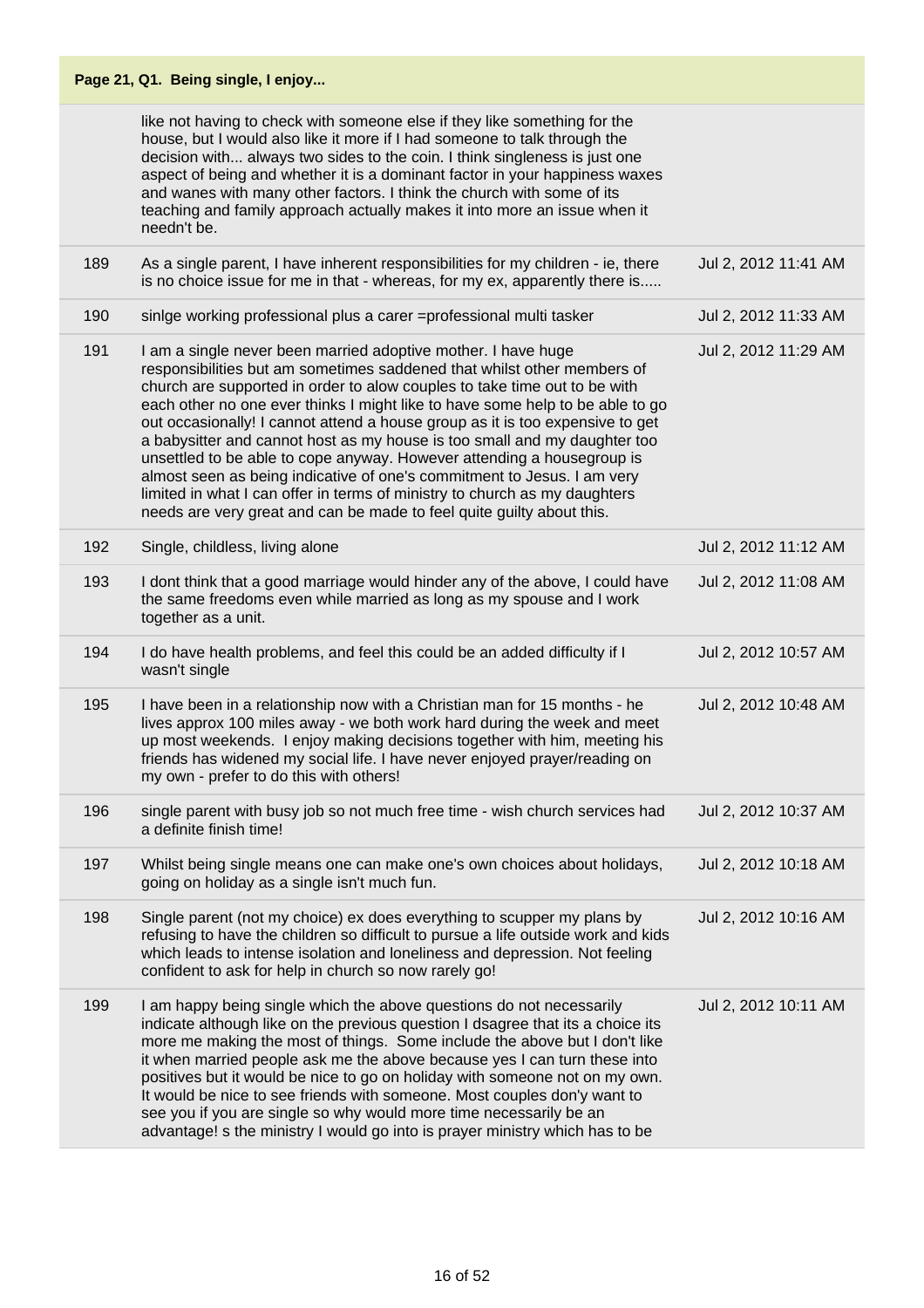|     | Page 21, Q1. Being single, I enjoy                                                                                                                                                                                                                                                                                                                                                          |                       |
|-----|---------------------------------------------------------------------------------------------------------------------------------------------------------------------------------------------------------------------------------------------------------------------------------------------------------------------------------------------------------------------------------------------|-----------------------|
|     | done in pairs - not sure how more time helps? Wow I can plan my future as I<br>like but I can't sell my house as I have 1 income. I can't afford to adopt kids<br>on my own. I can't afford a pension. What a lovely advantage. These<br>questions actually highlight the prejuice singles go throuhh!!                                                                                     |                       |
| 200 | Success in God/life for me means being in the centre of God's Will and<br>fulfilling His Purpose for my life, and I know that that might preclude<br>marriage, but I don't have to be happy about it! Ultimately, of course, I want<br>to follow His Plan for my life, as it's the best.                                                                                                    | Jul 2, 2012 10:07 AM  |
| 201 | My life is so busy with four teens and an elderly mother demanding my<br>attention. It is always good to speak to and make new friends but life is<br>pretty tiring.                                                                                                                                                                                                                        | Jul 2, 2012 9:51 AM   |
| 202 | I sometimes feel I would spend more time reflecting on the word if I had a<br>partner to chew over with discoveries in the Bible, devotion time etc. I write a<br>journal, but it is not the same.                                                                                                                                                                                          | Jul 2, 2012 8:45 AM   |
| 203 | I have less freedom since my dad came to live with me, which has coloured<br>the way I've responded                                                                                                                                                                                                                                                                                         | Jul 1, 2012 8:19 AM   |
| 204 | As a single parent due to being widowed when my son was 10, I have found<br>singleness to be a challenging status - especially working full-time. I am in a<br>position not of my choosing.                                                                                                                                                                                                 | Jul 1, 2012 8:18 AM   |
| 205 | im a carer right now ived had responsibiltiy most of my life                                                                                                                                                                                                                                                                                                                                | Jun 30, 2012 5:01 PM  |
| 206 | I have been single for most of my adult life though not always through<br>choice. I grew up very sheltered in some respects and with an absent father,<br>but craved to have that special person whom I could eventually marry. I<br>have made some mistakes and it took a long time for me to understand what<br>my role is in building the relationship I want.                           | Jun 30, 2012 1:42 PM  |
| 207 | I am a 'single' parent.                                                                                                                                                                                                                                                                                                                                                                     | Jun 29, 2012 12:27 PM |
| 208 | As a single parent I have found decision making and singleness difficult at<br>times particularly in terms of the pressure and responsibility needed when<br>caring for children. This has at times felt overwhelmingly lonely and as if my<br>life has been put on hold because I have not got that special someone to<br>share the experiences with.                                      | Jun 28, 2012 2:19 PM  |
| 209 | I know I'm very blessed to be single-watching my friends marry and have<br>kids helps me to see the grass may be greener on the other side, but its<br>certainly not cleaner!!!!!                                                                                                                                                                                                           | Jun 28, 2012 8:48 AM  |
| 210 | Single Divorced with no children.                                                                                                                                                                                                                                                                                                                                                           | Jun 28, 2012 6:57 AM  |
| 211 | I am actually engaged having met someone on CC (yay!). I do believe we<br>need to focus on relationship ministry (centred on the triune God) in which<br>we understand that we too are triune in make up with our spirit as identity,<br>soul and body. From that we could branch off into marriage, dating, singles,<br>divorce recovery, widow, family (incl step family) etc ministries. | Jun 27, 2012 4:55 PM  |
| 212 | AM SINGLE WITH THREE GROWN UP CHILDREN,                                                                                                                                                                                                                                                                                                                                                     | Jun 27, 2012 1:52 PM  |
| 213 | OI am a single parent and work over 40 hours a week so have very little me<br>time after doing the housekeeping                                                                                                                                                                                                                                                                             | Jun 27, 2012 1:44 PM  |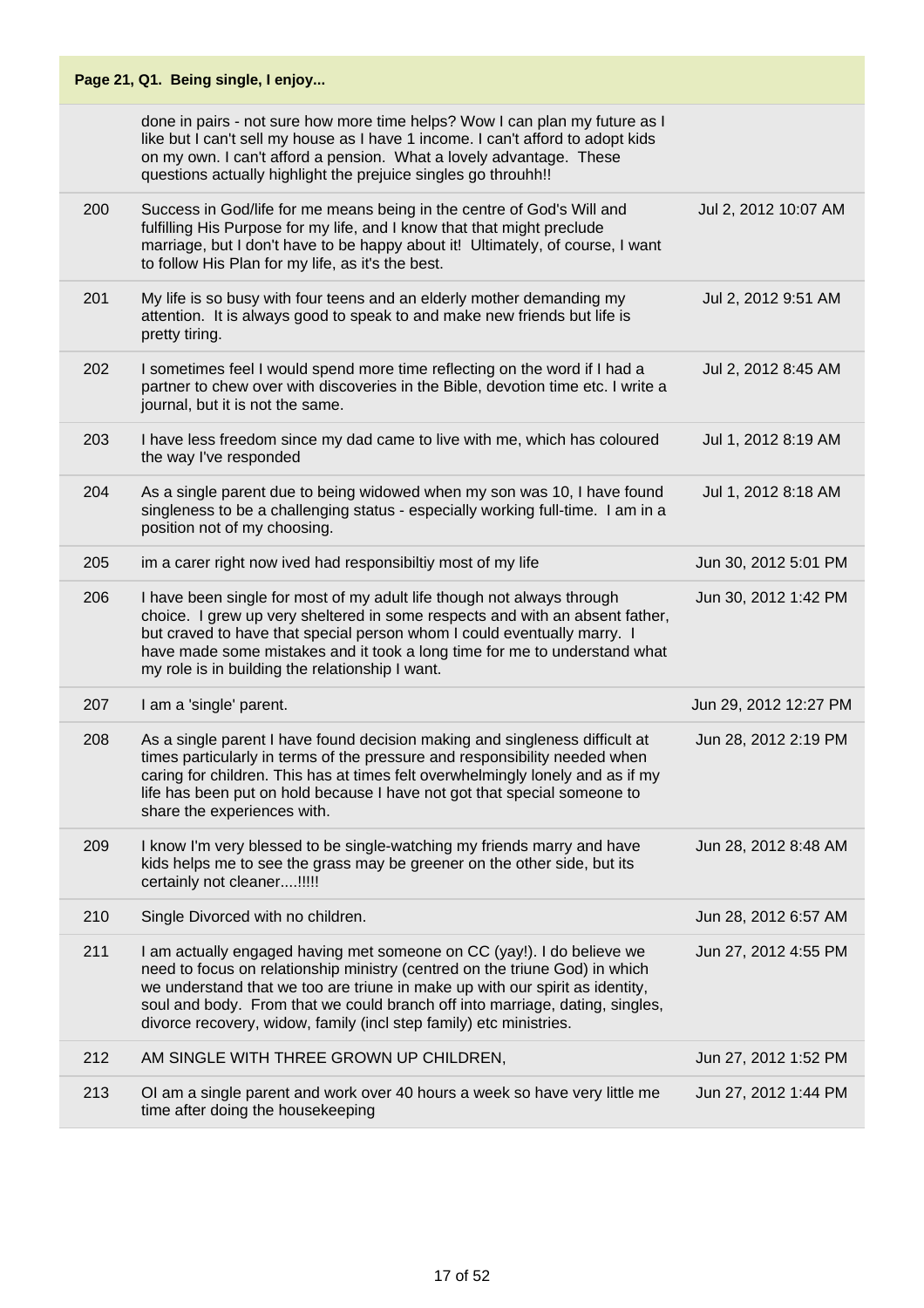|     | Page 21, Q1. Being single, I enjoy                                                                                                                                                                                                                                                                                                                                                                                                                                                                                                                                                                                                                                                                                                                                         |                       |
|-----|----------------------------------------------------------------------------------------------------------------------------------------------------------------------------------------------------------------------------------------------------------------------------------------------------------------------------------------------------------------------------------------------------------------------------------------------------------------------------------------------------------------------------------------------------------------------------------------------------------------------------------------------------------------------------------------------------------------------------------------------------------------------------|-----------------------|
| 214 | I am currently seriously dating a man a met through Christian Connections.<br>He has bought the engagement ring and is moving to my town                                                                                                                                                                                                                                                                                                                                                                                                                                                                                                                                                                                                                                   | Jun 27, 2012 10:22 AM |
| 215 | Having freedom to make own decisions is great, but also would be good to<br>have someone to share responsibilities of big decisions-making share the<br>excitement of planning holidays, etc.                                                                                                                                                                                                                                                                                                                                                                                                                                                                                                                                                                              | Jun 26, 2012 12:29 PM |
| 216 | All of the above are true, but they are because I don't have anyone, so I am<br>free to do those things, doesn't mean I do them though. I hate the fact I<br>have no one to go on holiday with, I don't really want to go on my own and<br>because I am in my mid 30's most my friends are married.                                                                                                                                                                                                                                                                                                                                                                                                                                                                        | Jun 26, 2012 12:04 PM |
| 217 | I have a lot of responsibilities even though I'm single with no kids, because of<br>the ministries I've chosen to be involved in, so its not like I'm living some flitty<br>free life! And I live with housemates, so there is an element (not the same as<br>in marriage) of needing to compromise and handle disagreements wisely.                                                                                                                                                                                                                                                                                                                                                                                                                                       | Jun 26, 2012 11:05 AM |
| 218 | At the start freedom to do things great but then lonelness comes want<br>someone to share the big things and small things, we were not meant to be<br>alone Adam needed eve in bible days a marriage would have been arranged                                                                                                                                                                                                                                                                                                                                                                                                                                                                                                                                              | Jun 26, 2012 9:23 AM  |
| 219 | I am a single parent who wanted to get married and have more children,<br>however didn't meet anyone in church. This may have been the situation if I<br>hadn't given my life to Christ but maybe not?                                                                                                                                                                                                                                                                                                                                                                                                                                                                                                                                                                     | Jun 26, 2012 2:24 AM  |
| 220 | It is important to pursue a ministry, help others, make own choices, have no<br>arguments, be independent etc. But been in relationship is growth. How else<br>will I test the fruit of patience, love & endurance. Also practical things like two<br>wages and one set of bills, two people making big decisions rather than one.<br>Ecclsiastes 4:9-12 sums up my view on relationships. I am a single mother it<br>has been hard on my own.                                                                                                                                                                                                                                                                                                                             | Jun 25, 2012 12:32 PM |
| 221 | Myself am a widower. Had to care for my wife the last few months before she<br>died It is seen now as a fresh start the problem no one to talk too anymore<br>or discuss joys and problem one has                                                                                                                                                                                                                                                                                                                                                                                                                                                                                                                                                                          | Jun 25, 2012 9:05 AM  |
| 222 | I have a son from a previous relationship who is the one thing bar my faith<br>keeping me going and I find these questions about being single hard as I<br>have never wanted to be single it is just a cruel twist of fate that I am :- (                                                                                                                                                                                                                                                                                                                                                                                                                                                                                                                                  | Jun 24, 2012 2:11 PM  |
| 223 | All of the above are true but I know that solitude weighs heavily sometimes.                                                                                                                                                                                                                                                                                                                                                                                                                                                                                                                                                                                                                                                                                               | Jun 24, 2012 8:18 AM  |
| 224 | Whilst I can see all these advantages having been married for almost 40<br>years and single for 2 years I would far rather lose all these advantages and<br>share my life with someone else.                                                                                                                                                                                                                                                                                                                                                                                                                                                                                                                                                                               | Jun 23, 2012 9:33 AM  |
| 225 | I hate being put in a labled box. "single". I live my life how it is at the<br>moment. I am not actively seeking to change it but nor am I activly against it<br>changing. I have a very ill Father who lives in a different city and I make time<br>to go and see him and mum as often as I can. I would pray and be part of<br>the church just as much if I were married as I do now as I would marry<br>someone with a similar atitude to being a Christian. I do have the freedom to<br>make my own choices, but wouldn't feel restricted if I had to take other<br>peoples feelings, etc into consideration. The wording of the above phrases<br>and their answers probably are so they can be scored but I don't think that<br>each phrase can have only one answer. | Jun 23, 2012 6:49 AM  |
| 226 | I am single but I don't want to be single. I can see it has some advantages                                                                                                                                                                                                                                                                                                                                                                                                                                                                                                                                                                                                                                                                                                | Jun 23, 2012 2:26 AM  |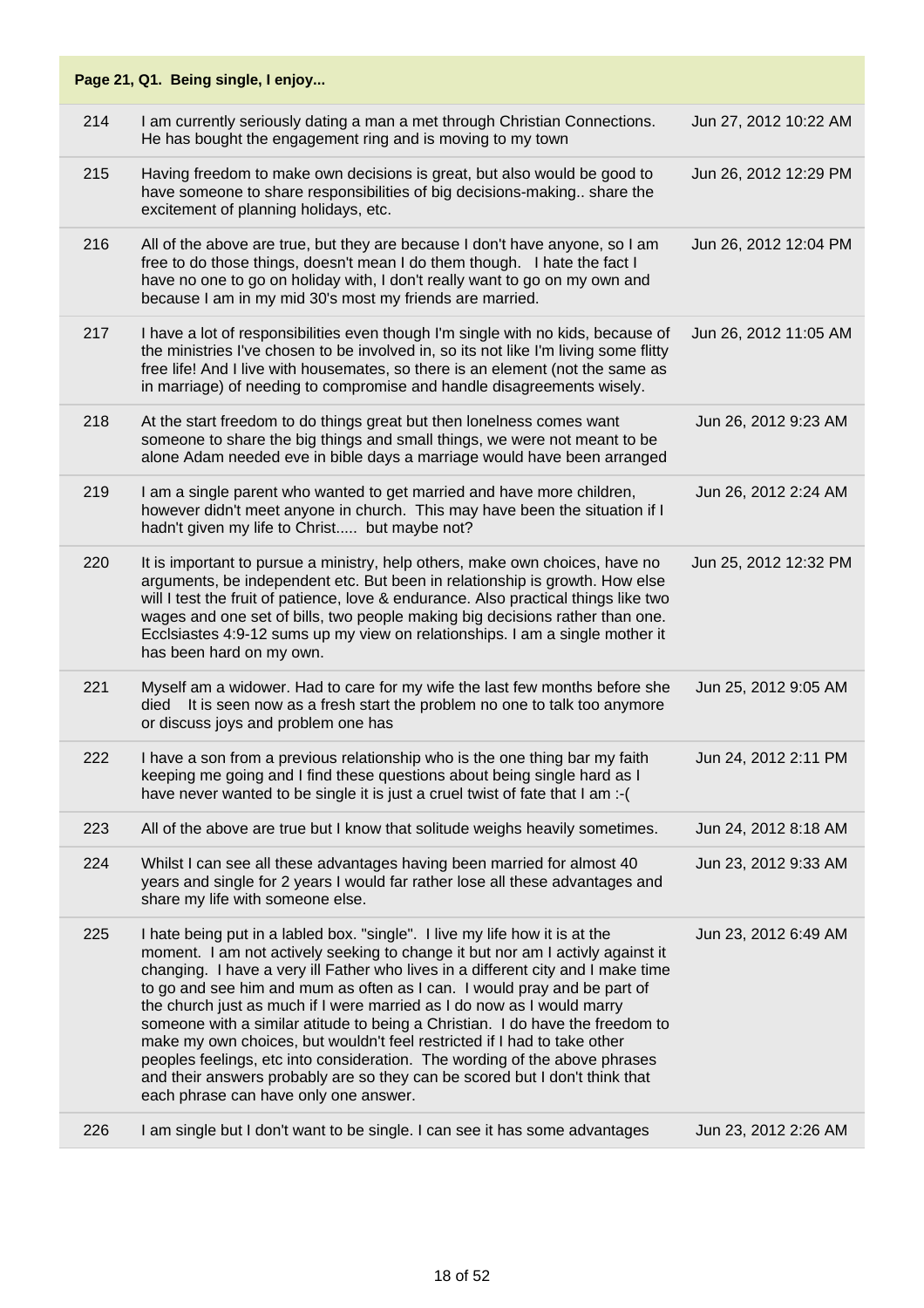| Page 21, Q1. Being single, I enjoy |                                                                                                                                                                                                                                                                                                                                                                                                                                                                                                                                                                                                                                                                                                                                                                                                            |                       |
|------------------------------------|------------------------------------------------------------------------------------------------------------------------------------------------------------------------------------------------------------------------------------------------------------------------------------------------------------------------------------------------------------------------------------------------------------------------------------------------------------------------------------------------------------------------------------------------------------------------------------------------------------------------------------------------------------------------------------------------------------------------------------------------------------------------------------------------------------|-----------------------|
|                                    | but also major disadvantages i.e no help or support. But I have some friends<br>who sometimes can help.                                                                                                                                                                                                                                                                                                                                                                                                                                                                                                                                                                                                                                                                                                    |                       |
| 227                                | think happiness with being single is also own to frends/family/suppotr<br>available - all of which can vastly change the experience!                                                                                                                                                                                                                                                                                                                                                                                                                                                                                                                                                                                                                                                                       | Jun 22, 2012 3:04 PM  |
| 228                                | I have been happily single, busy looking out for others and happy that I have<br>had little time for myself. As I face having trusted God for family that is<br>becoming less likely biologically I am fed up and losing faith dispite now<br>putting more focus on this!                                                                                                                                                                                                                                                                                                                                                                                                                                                                                                                                  | Jun 22, 2012 2:50 PM  |
| 229                                | I have been in relationships previously that also allow me the<br>freedoms/space/independence etc listed above. I don't believe that these<br>things are mutually exclusive with relationships. I look forward to a lifelong<br>relationship with a christian and recognise I will compromise some of the<br>above but not all, and not completely!                                                                                                                                                                                                                                                                                                                                                                                                                                                        | Jun 22, 2012 2:38 PM  |
| 230                                | we are exhorted to be content in all circumstances and live believing God is<br>our all in all, he is sufficient. To know that and experience it is liberating but it<br>does not come easily. Being single runs great risks with regard to selfishness                                                                                                                                                                                                                                                                                                                                                                                                                                                                                                                                                    | Jun 22, 2012 12:10 PM |
| 231                                | I was trapped in a very difficult marriage which my husband ended.I would<br>love to experience a marriage to someone with whom I can share my faith, I<br>think this would be an amazing axperience.                                                                                                                                                                                                                                                                                                                                                                                                                                                                                                                                                                                                      | Jun 22, 2012 7:38 AM  |
| 232                                | Never married and never divorced! What a blessing. God has blessed me<br>with discernment which has protected me from being in an abusive or<br>unloving or bad relationship / marriage which I know many many people are<br>in. I'm not convinced that marriage is the be all and end all or all that<br>because if it was that great surely there wouldn't be a 50% divorce rate? I'm<br>sure it's not all that being married to the pastor and that there are many<br>downsides to it! I certainly don't think it would solve all your problems and<br>would create new problems. I'm happy with my own company and not in any<br>rush. Maybe the reason that there are so many divorces and bad marriages<br>is that people are not happy with themselves and think marriage will<br>somehow fix this. | Jun 22, 2012 6:17 AM  |
| 233                                | Due to health concerns being single is easier as i dont have to take someone<br>elses concerns emotional and physical on. (I have breast cancer)                                                                                                                                                                                                                                                                                                                                                                                                                                                                                                                                                                                                                                                           | Jun 21, 2012 7:56 PM  |
| 234                                | Most of my friends are married so I dont see much of them and my son is<br>grown up now and lives 300 miles away and I dont drive, with being single all<br>the money goes on the mortgage and bills.                                                                                                                                                                                                                                                                                                                                                                                                                                                                                                                                                                                                      | Jun 21, 2012 5:15 PM  |
| 235                                | It is often hard to spend time with friends as lots of weekend activities are<br>family orientated and most friends have small children so evenings are not<br>good. Therefore it is easy to feel isolated.                                                                                                                                                                                                                                                                                                                                                                                                                                                                                                                                                                                                | Jun 21, 2012 9:39 AM  |
| 236                                | Whilst I am not caring for a person in my home, I do have an elderly<br>grandmother, and my parents live close to me; and sponsor children. Their<br>needs and concerns are important to me, so just because I am living on my<br>own does not mean that I have not responsibilities for others or free from<br>conflict.                                                                                                                                                                                                                                                                                                                                                                                                                                                                                  | Jun 21, 2012 8:48 AM  |
| 237                                | Single youth worker. Though being single has benefits in terms of faith.<br>Would be nice to share with someone close                                                                                                                                                                                                                                                                                                                                                                                                                                                                                                                                                                                                                                                                                      | Jun 21, 2012 5:26 AM  |
| 238                                | At this time in my life I have no responsibilities other than myself.                                                                                                                                                                                                                                                                                                                                                                                                                                                                                                                                                                                                                                                                                                                                      | Jun 21, 2012 4:56 AM  |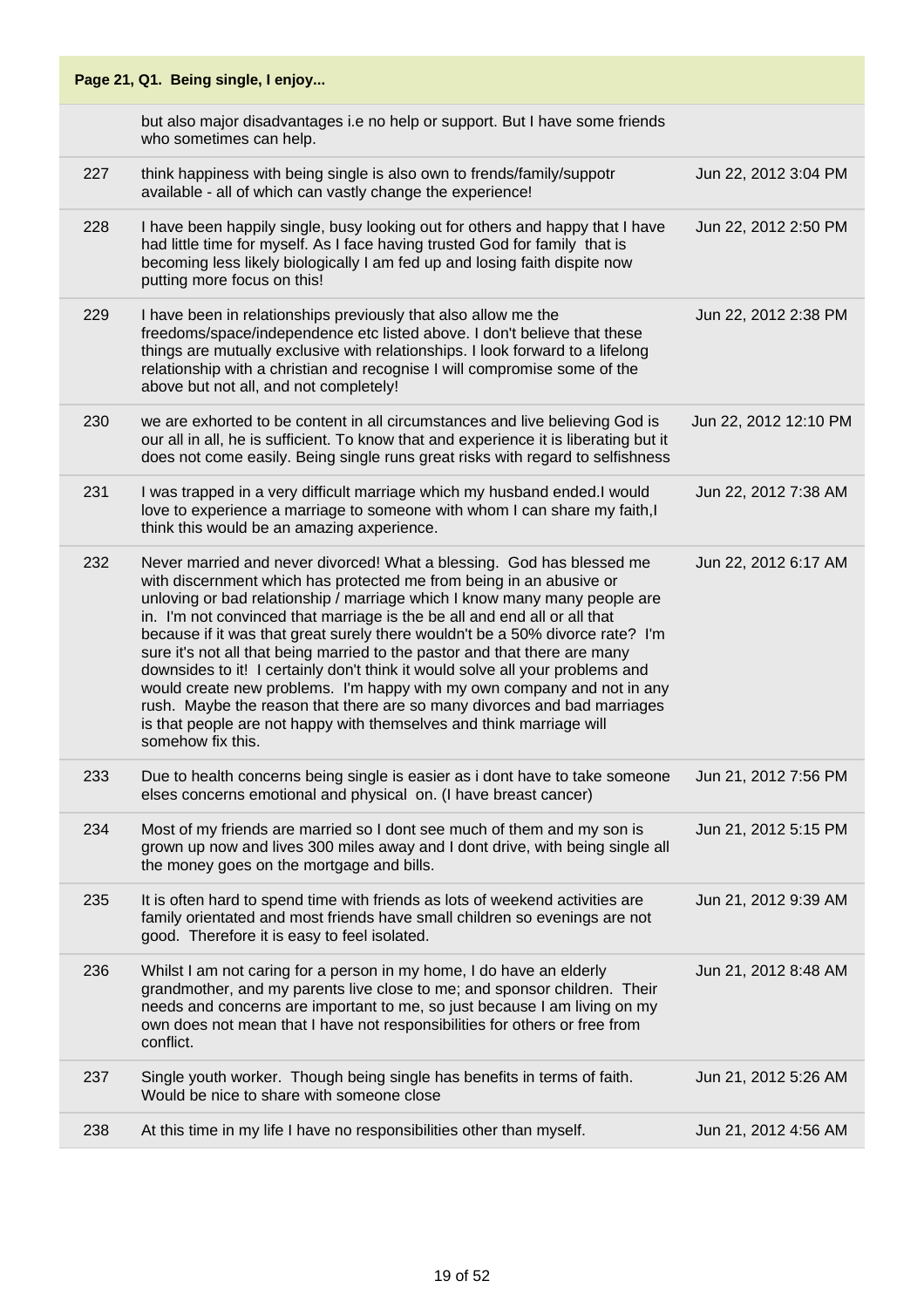| 239 | I have a really great and fulfilled life but I am missing my heart's desire which<br>is to share it with someone and be a part of their life too                                                                                                                                                                                                                                                                                                                                                                                                                               | Jun 21, 2012 4:44 AM  |
|-----|--------------------------------------------------------------------------------------------------------------------------------------------------------------------------------------------------------------------------------------------------------------------------------------------------------------------------------------------------------------------------------------------------------------------------------------------------------------------------------------------------------------------------------------------------------------------------------|-----------------------|
| 240 | Lonely though!                                                                                                                                                                                                                                                                                                                                                                                                                                                                                                                                                                 | Jun 21, 2012 1:38 AM  |
| 241 | I don't see how not being single would affect any of the above. Why would<br>not being single mean I'd spend less time with my friends and family? Or<br>devote time to a ministry? It really depends on the choices you make on how<br>you spend your time and energy, not on whether you are single or not.                                                                                                                                                                                                                                                                  | Jun 20, 2012 11:40 PM |
| 242 | I have just come out of a serious relationship and my options of what to do<br>now i have finished uni have been heavily influenced by this break up, before<br>the break up my only plan was to stay near where we both lived.                                                                                                                                                                                                                                                                                                                                                | Jun 20, 2012 3:09 PM  |
| 243 | I am a carer for my elderly mother.                                                                                                                                                                                                                                                                                                                                                                                                                                                                                                                                            | Jun 20, 2012 2:32 PM  |
| 244 | It can make you a bit introspective, and bit selfish too!                                                                                                                                                                                                                                                                                                                                                                                                                                                                                                                      | Jun 20, 2012 2:19 PM  |
| 245 | have good non-christian housemates                                                                                                                                                                                                                                                                                                                                                                                                                                                                                                                                             | Jun 20, 2012 1:23 PM  |
| 246 | I've basically had enough years alone now to be bored of the advantages.<br>And I'm in the last few years of my fertility too, so that adds pressure of 'now<br>or never'. In the past I was happy despite my singleness, these days it<br>dominates. I imagine once I get past the point of being able to have children<br>and the disappointment becomes final and absolute, I may then be able to<br>grieve, move on, and find peace with singleness again. But for now it is a<br>daily pain, and the one thing that I regret about my life, whatever else may<br>go well. | Jun 20, 2012 7:30 AM  |
| 247 | I am a single Christian man, who has never married, has no children, and<br>has lots of single Christian friends and acquaintances, both male and female<br>(but more female ones than male ones).                                                                                                                                                                                                                                                                                                                                                                             | Jun 20, 2012 7:26 AM  |
| 248 | I have never had a long term relationship so it's hard for me to tell.                                                                                                                                                                                                                                                                                                                                                                                                                                                                                                         | Jun 20, 2012 7:21 AM  |
| 249 | i ama student so i dont have much free time after placements. however i<br>would like the support mechanism other than friends.                                                                                                                                                                                                                                                                                                                                                                                                                                                | Jun 20, 2012 5:11 AM  |
| 250 | 41, single, no kids.                                                                                                                                                                                                                                                                                                                                                                                                                                                                                                                                                           | Jun 20, 2012 3:43 AM  |
| 251 | Not a single parent or carer but feel I have some responsibility to my family                                                                                                                                                                                                                                                                                                                                                                                                                                                                                                  | Jun 20, 2012 3:37 AM  |
| 252 | lonely and living on my own.                                                                                                                                                                                                                                                                                                                                                                                                                                                                                                                                                   | Jun 20, 2012 3:36 AM  |
| 253 | I would love help with my children and not to have to shoulder all things<br>alone, though I am able to do these things and make the best of them                                                                                                                                                                                                                                                                                                                                                                                                                              | Jun 20, 2012 2:20 AM  |
| 254 | Being single doesn't necessarily give you more time on your hands when you<br>have children to look after, it often gives you less time.                                                                                                                                                                                                                                                                                                                                                                                                                                       | Jun 20, 2012 1:43 AM  |
| 255 | I guess now I've been on my own for 7 years I am used to my own company<br>and maybe doing things my own way.                                                                                                                                                                                                                                                                                                                                                                                                                                                                  | Jun 20, 2012 1:06 AM  |
| 256 | I am a single parent, which can be challenging. I would love to get married<br>but I feel that its important for me to build a solid relationship with God and<br>my children. So, am enjoying being single without the added responsibility of<br>a husband to care for. I believe that when am in the right place with my life<br>and spiritual life the Lord will lead me accordingly but at the moment I am not                                                                                                                                                            | Jun 19, 2012 1:59 PM  |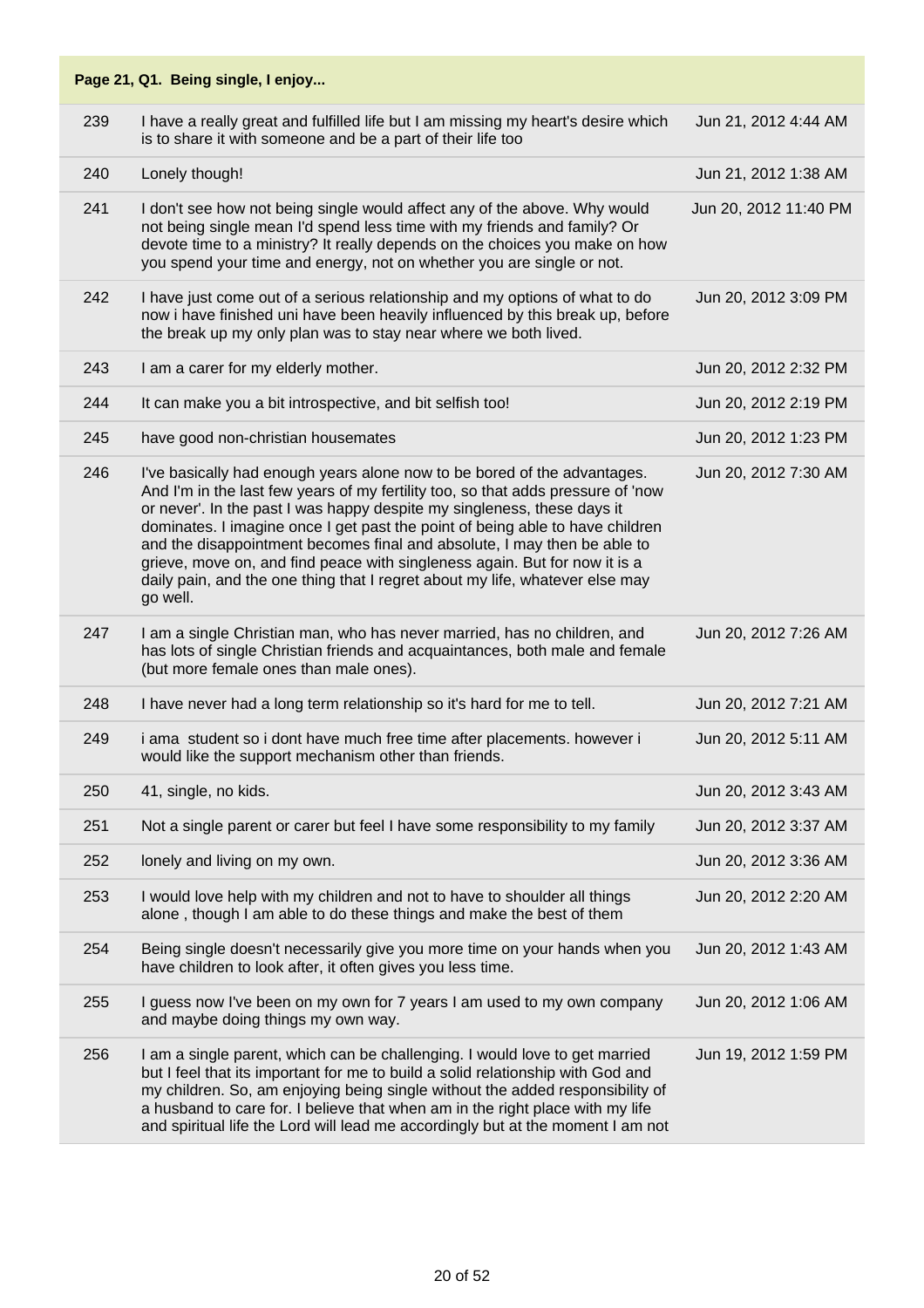|     | Page 21, Q1. Being single, I enjoy                                                                                                                                                                                                                                                                                                                                 |                       |
|-----|--------------------------------------------------------------------------------------------------------------------------------------------------------------------------------------------------------------------------------------------------------------------------------------------------------------------------------------------------------------------|-----------------------|
|     | in a rush to get married.                                                                                                                                                                                                                                                                                                                                          |                       |
| 257 | Being single, I still have responsibilities to look after my sick mother. This is<br>why I am still living at home, so my husband has to be very<br>understanding To deal with my situation.                                                                                                                                                                       | Jun 19, 2012 1:21 PM  |
| 258 | B                                                                                                                                                                                                                                                                                                                                                                  | Jun 19, 2012 1:18 PM  |
| 259 | Being single is only a choice insofar as I choose not to date non-christians.<br>As there are no available guys in my church and none of my friends are<br>Christians, I have no choice other than to be single. Therefore my answers<br>above relate to how I have adapted to this lifestyle.                                                                     | Jun 19, 2012 11:50 AM |
| 260 | Some of the teachings about the happiness of singleness is not supported by<br>the bible. Have you really considered this I wonder. Im finding some<br>questions stupid, simplistic and patronising                                                                                                                                                                | Jun 19, 2012 11:45 AM |
| 261 | Single parent so therefore have responsibilities and commitments.                                                                                                                                                                                                                                                                                                  | Jun 19, 2012 11:33 AM |
| 262 | I think I would enjoy all of the above being married, I know that it brings a<br>whole new set of challenges but then living with other single people has<br>caused arguments and pain anyway. I would like to be looking after<br>someone else and spending time with them in sharing faith and prayer and<br>pursing ministry etc with a partner in all of that. | Jun 19, 2012 10:18 AM |
| 263 | I agree to all these areas, however i seek to enjoy the season I am in now.                                                                                                                                                                                                                                                                                        | Jun 17, 2012 1:40 PM  |
| 264 | Just because you are single and live alone does not mean you may not have<br>responsibilities for looking after someone else (ie aged parents, siblings even<br>friends).                                                                                                                                                                                          | Jun 17, 2012 10:58 AM |
| 265 | I do enjoy the freedom etc, but long for a husband and children despite the<br>changes and restrictions that may bring to life.                                                                                                                                                                                                                                    | Jun 16, 2012 12:31 AM |
| 266 | Single mother with one dependant                                                                                                                                                                                                                                                                                                                                   | Jun 16, 2012 12:25 AM |
| 267 | Having been married and divorced, I know the two sides as it were                                                                                                                                                                                                                                                                                                  | Jun 15, 2012 12:39 PM |
| 268 | I am single without children therefore no dependants and this does make a<br>difference to my lone parent friends.                                                                                                                                                                                                                                                 | Jun 15, 2012 7:56 AM  |
| 269 | I AM A SINGLE PARENT OF BOYS WHICH HAS ITS DEMANDS<br>THEREFORE MY RESPONSIBLITIES ARE THE SAME AS ANY OTHER<br>MARRIED PERSON ONLY WITHOUT THE OTHER PERSON BEING<br>PRESENT.                                                                                                                                                                                     | Jun 15, 2012 2:42 AM  |
| 270 | But I hope tp get married I am just embracing my current status                                                                                                                                                                                                                                                                                                    | Jun 15, 2012 2:06 AM  |
| 271 | Have 5 grown up children, scattered all over the country. They visit 2/3<br>times per year maximum                                                                                                                                                                                                                                                                 | Jun 14, 2012 1:53 AM  |
| 272 | Being single is nt a good thing its good to be in a relationship wit somone                                                                                                                                                                                                                                                                                        | Jun 13, 2012 10:57 AM |
| 273 | The demands of single parenting really difficult, all responsibility on my<br>shoulders, finances stretched, working hard and running home on my own<br>exhausting nobody to share life and responsibilties with, nobody to pray with,<br>feel lonely, isolated, and unloved.                                                                                      | Jun 12, 2012 1:21 PM  |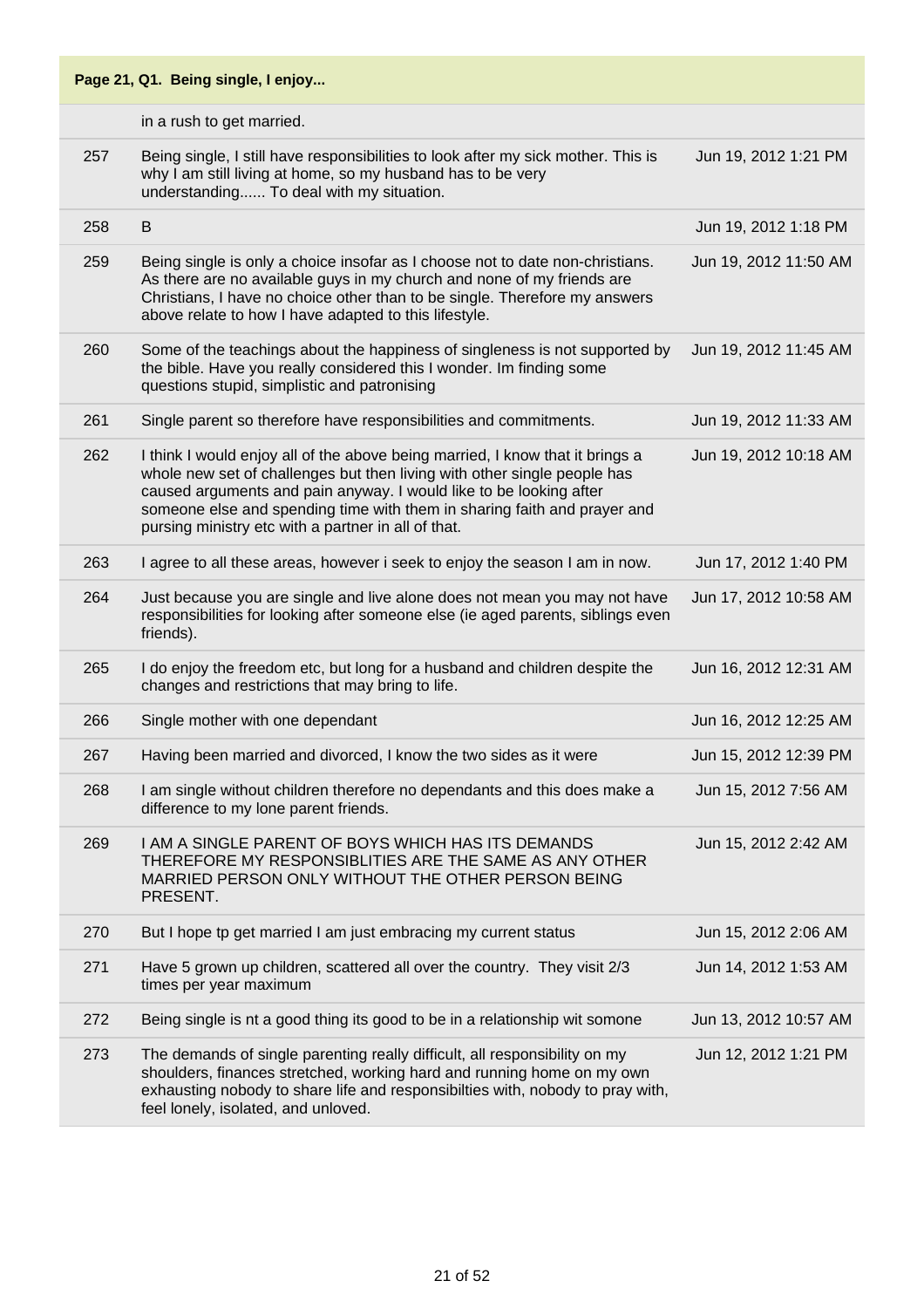|     | Page 21, Q1. Being single, I enjoy                                                                                                                                                                                                                                                                                                                                              |                       |
|-----|---------------------------------------------------------------------------------------------------------------------------------------------------------------------------------------------------------------------------------------------------------------------------------------------------------------------------------------------------------------------------------|-----------------------|
| 274 | God has taught me to really enjoy and embrace my singleness and to try<br>and sek my affirmation from Him because, regardless of other peoples<br>perceptions, I am a whole and complete woman WITHOUT a husband.<br>Even though I feel ignored or undervalued at church, God values me very<br>much.                                                                           | Jun 12, 2012 1:49 AM  |
| 275 | Although I agree with all of the above (I am a single parent), I would love to<br>have someone to share my prayer time with, holidays with etc                                                                                                                                                                                                                                  | Jun 11, 2012 6:27 PM  |
| 276 | I like the independence, but am quite bored and frustrated as most of the<br>people I know are paired off!                                                                                                                                                                                                                                                                      | Jun 11, 2012 12:29 PM |
| 277 | I said that marriage would make me happier. I'm aware that's possibly not<br>true, butif I'm honest, I really do think it would. Being single is very<br>difficult, certainly for me.                                                                                                                                                                                           | Jun 11, 2012 12:09 PM |
| 278 | Sometimes I would strongly agree with some of these suggestions, whereas<br>othertimes I would disagree. It seems to me that how people feel about their<br>singleness goes in 'waves' - sometimes you're fine with it, sometimes you<br>can rejoice in it, other times you hate it!                                                                                            | Jun 11, 2012 5:12 AM  |
| 279 | When i was younger (20's 30's) I would have answered 'strongly agree' or<br>'agree' to all of these questions. Now in my 40's and with the realistic<br>prospect of being on my own for the remainder of my life I feel I would like<br>the opportunity to share my life with someone and love them. And be loved<br>in return. I'm tired of having to do everything on my own. | Jun 10, 2012 11:49 PM |
| 280 | The freedom to plan my future is based on my walk with God. I try to follow<br>the path He has laid for me and that is based on God and not on my marital<br>state.                                                                                                                                                                                                             | Jun 10, 2012 1:29 PM  |
| 281 | I would like to be married, but not just to anyone for the sake of it. I think<br>having children would change a lot more things and restrict / alter my current<br>lifestyle a lot more than being married. I think marriage would enhance most<br>of the things above as I would be supported in them instead of going it alone.                                              | Jun 9, 2012 12:44 PM  |
| 282 | I am a widow with 3 children 11-15 years old                                                                                                                                                                                                                                                                                                                                    | Jun 9, 2012 11:59 AM  |
| 283 | I find the statement about 'being able to plan my future as I like' the hardest<br>statement here - I actually hate the whole concept of having to plan for things<br>on my own, I would love to be able to do that in partnership with someone<br>else.                                                                                                                        | Jun 9, 2012 1:37 AM   |
| 284 | Having been married and now divorced (14 years ago), (the marriage ending<br>was not my choice), I have done single well - good career, I have travelled,<br>own my own home etc. However, if I had the choice I would pick marriage<br>every time.                                                                                                                             | Jun 8, 2012 8:28 AM   |
| 285 | I think that often if church activities are organsied for Singles they don't really<br>cater for the single parents that are on the increase. We seem to fall<br>between the catering for families of which we aren't really and the young free<br>and single people which we aren't either - we have responsibilities and can't<br>always go out as easily.                    | Jun 8, 2012 4:49 AM   |
| 286 | I am much happier in myself as a single person now than I have previously<br>been. I am not 'unhappy' because I am single. I am happy in the Lord and<br>happy in my life. I just see marriage as the next step and something I would<br>very much like to do.                                                                                                                  | Jun 8, 2012 1:05 AM   |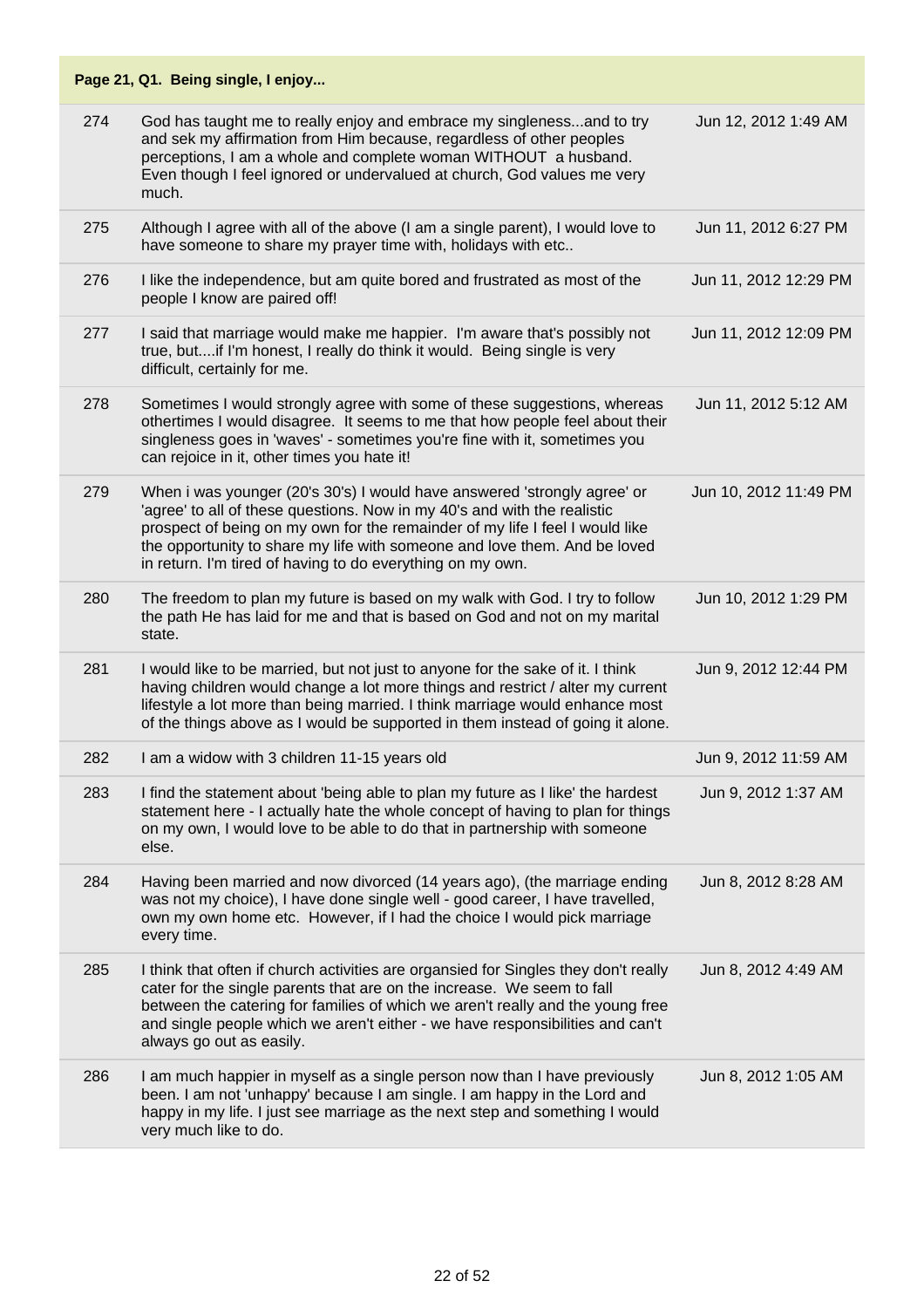|     | Page 21, Q1. Being single, I enjoy                                                                                                                                                                                                                                                                                                                                                                                                                                                                                                                                                           |                      |
|-----|----------------------------------------------------------------------------------------------------------------------------------------------------------------------------------------------------------------------------------------------------------------------------------------------------------------------------------------------------------------------------------------------------------------------------------------------------------------------------------------------------------------------------------------------------------------------------------------------|----------------------|
| 287 | I am a single parent of three teenage children and have only been single for<br>a year, before that I was in a marriage where my husband mentally<br>controlling.                                                                                                                                                                                                                                                                                                                                                                                                                            | Jun 8, 2012 12:21 AM |
| 288 | I make the best of the situation I am in. I value my singleness but don't think<br>it is God's plan for me to remain single. I would be happier and function<br>better in a marriage,                                                                                                                                                                                                                                                                                                                                                                                                        | Jun 7, 2012 9:57 PM  |
| 289 | I have more time to put myself first more often at the moment, and devote<br>prayer time to Christ.                                                                                                                                                                                                                                                                                                                                                                                                                                                                                          | Jun 7, 2012 6:44 PM  |
| 290 | Living with others despite being single                                                                                                                                                                                                                                                                                                                                                                                                                                                                                                                                                      | Jun 7, 2012 3:47 PM  |
| 291 | i enjoy the freedom singleness gives me, but would be happy to give that<br>freedom up, by that i mean sharing decisions.                                                                                                                                                                                                                                                                                                                                                                                                                                                                    | Jun 7, 2012 2:56 PM  |
| 292 | as a widow, I hate being single and feel unloved sometimes. My husband<br>was gorgeous and loving. If I didn't believe in God, I would have killed<br>myself by now/ God had been good.                                                                                                                                                                                                                                                                                                                                                                                                      | Jun 7, 2012 1:51 PM  |
| 293 | Being single AND a parent means I do NOT have independence and I DO<br>have responsibility for others! My plans always have to take into account<br>those of my children and I am supporting them financially which imposes<br>constraints on where we live, what holidays we have (if any) etc.                                                                                                                                                                                                                                                                                             | Jun 7, 2012 12:55 PM |
| 294 | I am in a relationship and may possibly be getting married and my partner is<br>coming to church with me, but is not a full committed christian yet. I am not<br>sure if I want to be married to him or not. I think I would like to be married but<br>second time around is rather different.                                                                                                                                                                                                                                                                                               | Jun 7, 2012 9:29 AM  |
| 295 | i; v got no friends at all i dont go out all my time is to look after my daughter                                                                                                                                                                                                                                                                                                                                                                                                                                                                                                            | Jun 7, 2012 8:10 AM  |
| 296 | In answer to the 4th statement - my future should not be planned as I like -<br>it's how God likes, but yes, I agree I do have a freedom to plan without<br>having to think of anyone else. With the 6th & final statements, I wouldn't<br>say that I 'enjoy' having freedom or not having responsibility - I would say I<br>'have' the freedom to make - I would enjoy having someone to make<br>holiday choices with and someone to look after (final statement), however,<br>yes, I do agree that as I don't have anyone for either of those two, I therefore<br>agree to the statements. | Jun 7, 2012 5:20 AM  |
| 297 | I am happy in my own company and get energy from spending time on my<br>own, a natural Introvert on the Myers Briggs scale. I deal a lot with people<br>management in my job and enjoy the trangility of home life to recharge                                                                                                                                                                                                                                                                                                                                                               | Jun 6, 2012 2:07 PM  |
| 298 | Some of my answers to qs 21-23 might seem inconsistent with the essay<br>written earlier, but I could explain how they are not! Basically it is always<br>proper for single human creatures to be aware of the lack of the great good<br>of marriage, however much they benefit from the greater good of the<br>community transcending marriage that the Church is supposed to be.                                                                                                                                                                                                           | Jun 6, 2012 1:53 PM  |
| 299 | I felt that i had freedom within my marriage and support from my husband<br>therefore things have not changed, i just don't have the support of a loving<br>hisband anymore.                                                                                                                                                                                                                                                                                                                                                                                                                 | Jun 6, 2012 11:39 AM |
| 300 | Just because I am not married does not mean there is no conflict in my life!                                                                                                                                                                                                                                                                                                                                                                                                                                                                                                                 | Jun 6, 2012 10:51 AM |
| 301 | As a youth worker it's pretty much impossible for me to meet anyone outside                                                                                                                                                                                                                                                                                                                                                                                                                                                                                                                  | Jun 6, 2012 10:29 AM |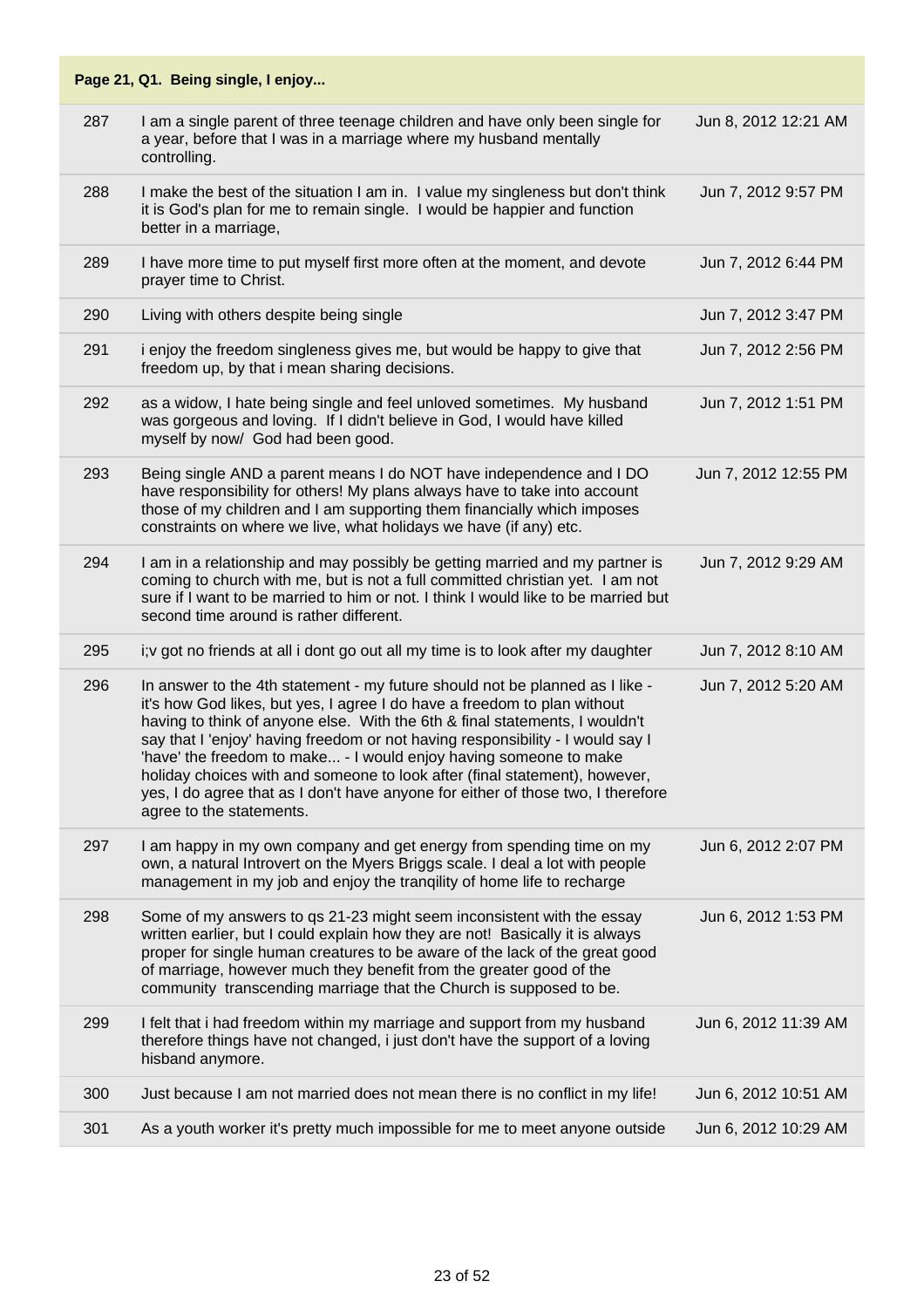|     | Page 21, Q1. Being single, I enjoy                                                                                                                                                                                                                                                                                                                                                                                                                                               |                      |
|-----|----------------------------------------------------------------------------------------------------------------------------------------------------------------------------------------------------------------------------------------------------------------------------------------------------------------------------------------------------------------------------------------------------------------------------------------------------------------------------------|----------------------|
|     | of church or work - due to the working hours being during everyone else's<br>social hours. The majority of the above statements are factors in why I'm<br>happy with the situation, in fact having a relationship would mean I'd have<br>little time for anything else.                                                                                                                                                                                                          |                      |
| 302 | I think what is very importan no to be only, becouse together the live is better<br>in everything.                                                                                                                                                                                                                                                                                                                                                                               | Jun 6, 2012 6:12 AM  |
| 303 | I'm disabled and so can't get out much socially. I feel very alone at times and<br>it's difficult to face the thought that you might end up in the future with no-one<br>around you, if you don't have a husband and kids. As soon as friends get<br>married, they don't have as much time for you, as they want to do stuff with<br>other couples                                                                                                                               | Jun 6, 2012 4:11 AM  |
| 304 | I do feel at a point where I want to settle down as nearing 30. I have always<br>wanted to get married but as the years pass by I feel confused as to why the<br>Lord hasn't provided me with a husband yet. It can be hard when I get<br>attention from non Christian men and would like companionship but can't<br>incase we fall for eachother. Waiting can be difficult as it's been a long time<br>now but I've got good friends, family, ministry to keep me occupied too. | Jun 6, 2012 4:11 AM  |
| 305 | This is on reflection as I have recently met and married a lovely Christian<br>bloke.                                                                                                                                                                                                                                                                                                                                                                                            | Jun 6, 2012 3:38 AM  |
| 306 | I go through stages, sometimes love being single, othertimes I wish I was in<br>a relationship                                                                                                                                                                                                                                                                                                                                                                                   | Jun 6, 2012 2:41 AM  |
| 307 | Having my own home I actually feel that in a lot of ways I have less free time<br>than I would if I was married - I have to do all the chores, there is no one to<br>share the load with. I get exhausted working full-time and looking after the<br>home, let alone trying to fit in a social life and church.                                                                                                                                                                  | Jun 6, 2012 2:22 AM  |
| 308 | As a single parent I do not have much time to spend with friends or help<br>others too often. I guess I do in my employment. I am happy to look after my<br>child I would not like to be single without child however I feel it would be<br>easier to meet someone if I didnt have one.                                                                                                                                                                                          | Jun 5, 2012 10:53 PM |
| 309 | You have more choice but as single life can be tiring as you have to work to<br>have company. People take for granted the feeling of sharing an evening<br>with someone on the sofa, you can be sat in silence and you make no real<br>effort, but you've had company the whole time.                                                                                                                                                                                            | Jun 5, 2012 9:55 PM  |
| 310 | single,                                                                                                                                                                                                                                                                                                                                                                                                                                                                          | Jun 5, 2012 3:57 PM  |
| 311 | At the moment I am quite positive about singleness, ie. coping with it.<br>Sometimes I find it incredibly hard and discouraging.                                                                                                                                                                                                                                                                                                                                                 | Jun 5, 2012 3:55 PM  |
| 312 | I'm trying to move with my career at the moment. It's easier without anyone<br>else to consider. However, were there someone else to consider, my career<br>might be less important to me, and I might be happy to stay where I am at<br>the moment.                                                                                                                                                                                                                             | Jun 5, 2012 3:53 PM  |
| 313 | My children are grown up now. I have learnt that once I started to accept<br>where I am in life and turn it over to God the contentment has grown and<br>resentment of my singleness reduces. learning to live creatively and in a God<br>honouring way is a positive way forward                                                                                                                                                                                                | Jun 5, 2012 3:53 PM  |
| 314 | It is better to be single than to be in a terrible marriage but it is hard having                                                                                                                                                                                                                                                                                                                                                                                                | Jun 5, 2012 2:42 PM  |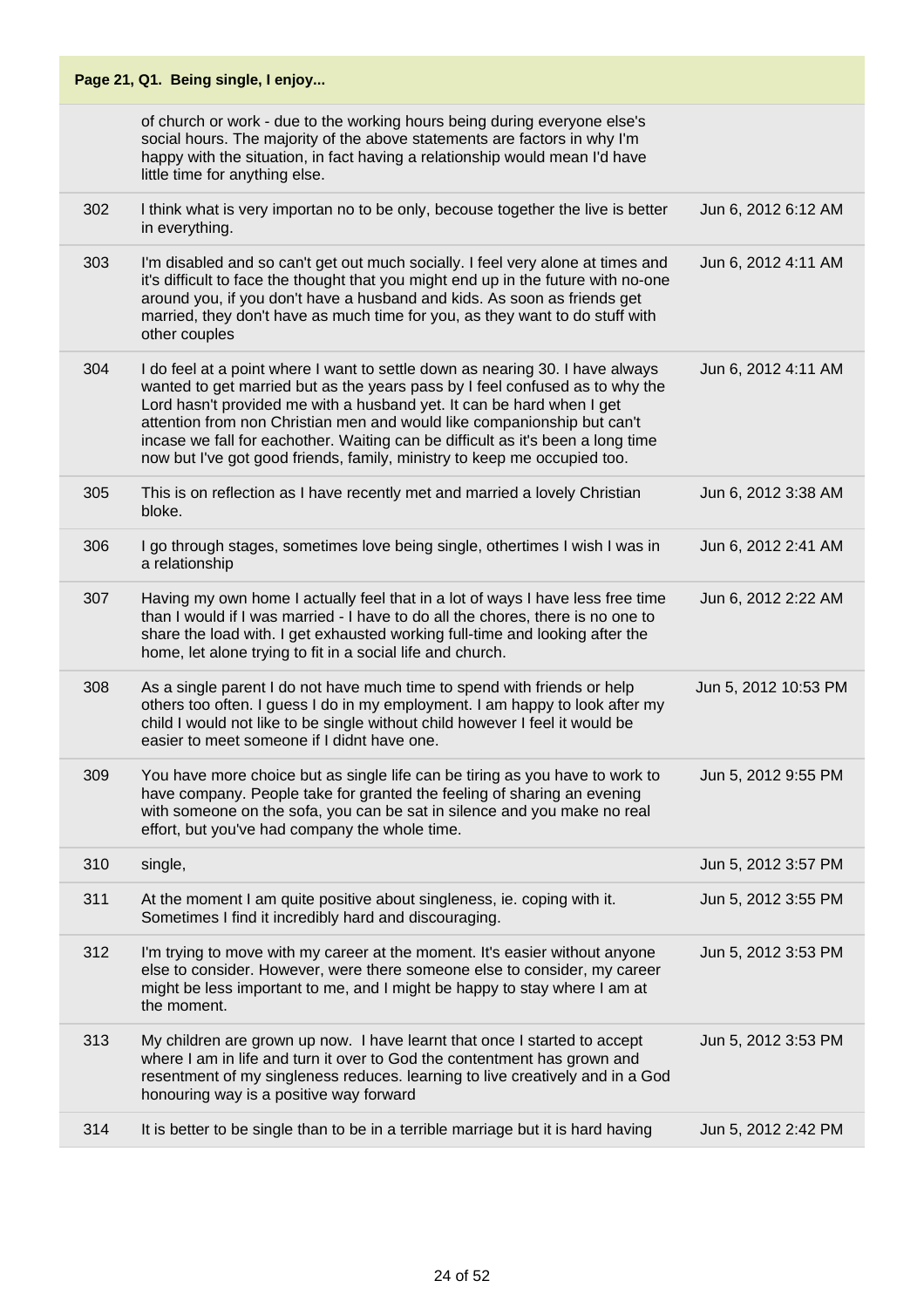|     | Page 21, Q1. Being single, I enjoy                                                                                                                                                                                                                                                                                                                                                                                                                                                                                                                                                                                                                          |                      |
|-----|-------------------------------------------------------------------------------------------------------------------------------------------------------------------------------------------------------------------------------------------------------------------------------------------------------------------------------------------------------------------------------------------------------------------------------------------------------------------------------------------------------------------------------------------------------------------------------------------------------------------------------------------------------------|----------------------|
|     | the responsibility for bringing up children on your own, never having enough<br>money, no one to share things with, noone to make decisions with, noone to<br>bring you a hot drink when you are ill in bed, no sex, no cuddles, no kisses,<br>noone to say 'it's ok or we'll get through this', noone to help with aging<br>parents, no other pension or income, noone to love you in that special way. I<br>don't want my independence I want to be in a loving relationship.                                                                                                                                                                             |                      |
| 315 | I divorced my husband following his departure to another woman however I<br>still run a home for my grown-up university student daughters so I am single<br>but not single. With the added problems of support to build a new life but<br>resistance to any change, consequently any new relationship I enter into is<br>viewed with suspicion and not accepted. They want me to be happy but can't<br>take further change in their lives I am still working on the solution to this.                                                                                                                                                                       | Jun 5, 2012 2:22 PM  |
| 316 | I an single parent and have elderly relative and work full time. It's so hard for<br>me to find time to meet new people particularly men.                                                                                                                                                                                                                                                                                                                                                                                                                                                                                                                   | Jun 5, 2012 1:42 PM  |
| 317 | I do realise that the freedom I have is a good thing, compared to married<br>friends who have to divide up their holiday time between visiting both sides<br>of the families. but i feel like my life is adrift now, 3 years after graduation, I<br>hope to find a man with whom I can pray, minister, serve, travel and plan a<br>future together. Its lonely to do most things on my own as more and more<br>friends are getting on with their lives, im just drifting.                                                                                                                                                                                   | Jun 5, 2012 1:35 PM  |
| 318 | It's far harder being a single parent of four children even if they are<br>teenagers! The weight of responsibility is enormous plus feelings of guilt etc.<br>Being single and childness would be alot easier and there wouldn't be any<br>conflict at all with the other parent.                                                                                                                                                                                                                                                                                                                                                                           | Jun 5, 2012 1:30 PM  |
| 319 | I have never been in a relationship before and I am a very independent<br>person. Although I would love to get married, have kids and do all of that<br>stuff right now, I am currently enjoying my life as a single person too as it<br>allows me the freedom to do lots of the stuff I love, such as travelling.<br>Settling down, despite wanting to do it one day actually scares me quite a lot<br>because I will have to lose some of my autonomy. However, this is a price I<br>will be willing to pay for the husband God has planned for me. Right now, I<br>am focussing on who I am in Christ, rather than trying to find my identity in<br>men. | Jun 5, 2012 12:47 PM |
| 320 | you can be marrige and still enjoy your freedom, go on holiday and spend<br>time with your family etc.                                                                                                                                                                                                                                                                                                                                                                                                                                                                                                                                                      | Jun 5, 2012 12:44 PM |
| 321 | I'm single never married. Whilst I do agree with the above statements, I still<br>desire to be married but it is not where my happiness lies. My happiness lies<br>in Jesus Christ and in worshipping him in all things.                                                                                                                                                                                                                                                                                                                                                                                                                                    | Jun 5, 2012 12:40 PM |
| 322 | I am a mother aprt from her children so it is sad to be away from them and<br>any amount of independence does not make up for being away from them.                                                                                                                                                                                                                                                                                                                                                                                                                                                                                                         | Jun 5, 2012 12:17 PM |
| 323 | I think these answers are really leading. Just because someone hasn't got a<br>partner doesn't mean you have time on your hands or you don't look after<br>someone else.                                                                                                                                                                                                                                                                                                                                                                                                                                                                                    | Jun 5, 2012 11:40 AM |
| 324 | Single parent with 3 almost adult children and 2 adopted of which 4 are<br>dependent                                                                                                                                                                                                                                                                                                                                                                                                                                                                                                                                                                        | Jun 5, 2012 11:35 AM |
| 325 | I have my Grand child living with me at present, so I have to cater for her<br>needs as well as my own.                                                                                                                                                                                                                                                                                                                                                                                                                                                                                                                                                     | Jun 5, 2012 11:21 AM |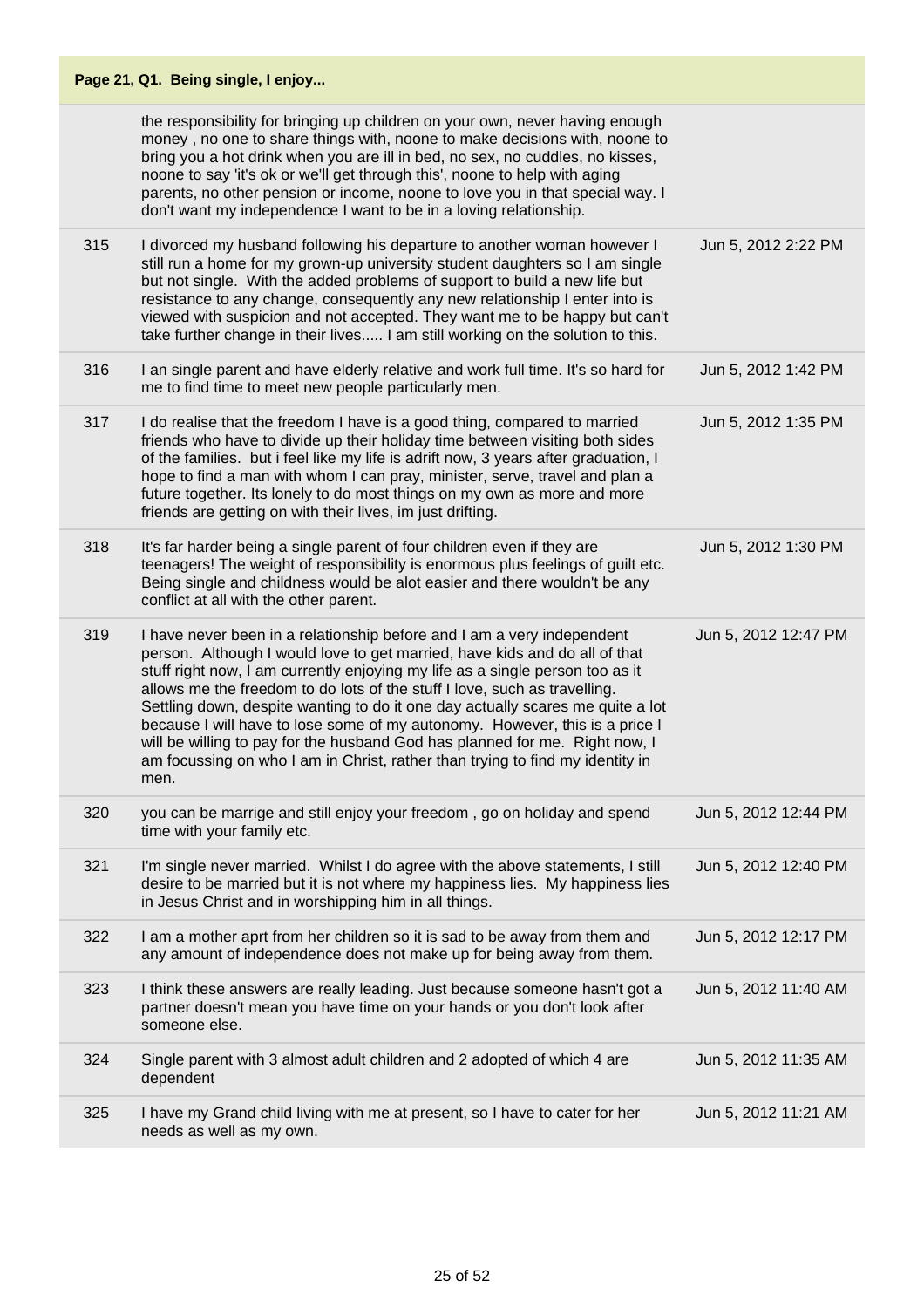|     | Page 21, Q1. Being single, I enjoy                                                                                                                                                                                                                                                                                                                                                                                                            |                      |
|-----|-----------------------------------------------------------------------------------------------------------------------------------------------------------------------------------------------------------------------------------------------------------------------------------------------------------------------------------------------------------------------------------------------------------------------------------------------|----------------------|
| 326 | i want a partner to share things with. I'd like a soul-mate who is special to<br>me. I have love to share but no-one to give it to.                                                                                                                                                                                                                                                                                                           | Jun 5, 2012 10:19 AM |
| 327 | I am a single parent so have very little personal free time . I had more when<br>I was married with the children's father helping me.                                                                                                                                                                                                                                                                                                         | Jun 5, 2012 10:16 AM |
| 328 | I am single because of the death of my husband, so sometimes it is nice to<br>only have to think of myself and at other times it would be good and<br>wonderful to have that special person around.                                                                                                                                                                                                                                           | Jun 5, 2012 10:15 AM |
| 329 | I don't necessarily feel that being married would make life easier, it would<br>just make less lonely, and I'm not good with being deprived of cuddles,<br>kissing or sex                                                                                                                                                                                                                                                                     | Jun 5, 2012 10:04 AM |
| 330 | Just because I am single does not make me more effective in my ministry to<br>God, I think that as a couple you can have an even stronger or at least<br>equally strong minsitry as a single person Ecclesiastes 4 vs9-12 I know<br>couples that do. Also as a couple you can encourage each other in your<br>faith, if one of you gets disheartened the other can encourage and vise<br>versa. Finally as a couple you often share friends ! | Jun 5, 2012 9:55 AM  |
| 331 | Single parent of 4 children and now have 3 grandchildren - a blessing from<br>God                                                                                                                                                                                                                                                                                                                                                             | Jun 5, 2012 9:49 AM  |
| 332 | I am disabled and approaching 60 yes old and quite lonely at times as I also<br>live in a very rural area. I am independent and not looking for a carer! Just fir<br>a friend?                                                                                                                                                                                                                                                                | Jun 5, 2012 9:45 AM  |
| 333 | I am a single parent so many of these things don't apply as I have my<br>children to consider.                                                                                                                                                                                                                                                                                                                                                | Jun 5, 2012 9:29 AM  |
| 334 | I currently live with my parents and younger sister, so being single doesn't<br>affect my home life differently too much.                                                                                                                                                                                                                                                                                                                     | Jun 5, 2012 9:26 AM  |
| 335 | Life is not good being a single bloke, every man requires a good woman at<br>home. I got lucky a few months ago. x Please pray that my relationship will<br>develop.                                                                                                                                                                                                                                                                          | Jun 5, 2012 8:58 AM  |
| 336 | I'd LOVE to BE Married!                                                                                                                                                                                                                                                                                                                                                                                                                       | Jun 4, 2012 6:53 PM  |
| 337 | I 'REALLY' am wondering if this so-called-survey is actually written by a<br>Christian?! Question: 'The freedom to plan my future as I like' - any true<br>christian who is true to their faith would not want to just 'plan their future as<br>they would like', as they would want the 'Lords' will for their life and not just<br>picking and choosing what and when 'they' just want to do as that is just<br>what the world does!!!      | Jun 4, 2012 4:56 PM  |
| 338 | I let God rule my life, so planning my future is in his hands.                                                                                                                                                                                                                                                                                                                                                                                | Jun 4, 2012 3:22 PM  |
| 339 | i am a victim of being on dwp benefits so cant remarry or take lodgers or<br>move away as i get fixed income of government to cover the 24/7 household<br>bills as i have osteoporosis and survived a mastectomy plus cant have no<br>more family do to no ovaries or tube so disabled but in remission which<br>leaves me as i am so not happy at the lonelyness allways.                                                                    | Jun 4, 2012 11:13 AM |
| 340 | I also enjoy having time to devote to my career and research interests (not<br>sure if this is included in the 'pursue a ministry' question).                                                                                                                                                                                                                                                                                                 | Jun 4, 2012 9:47 AM  |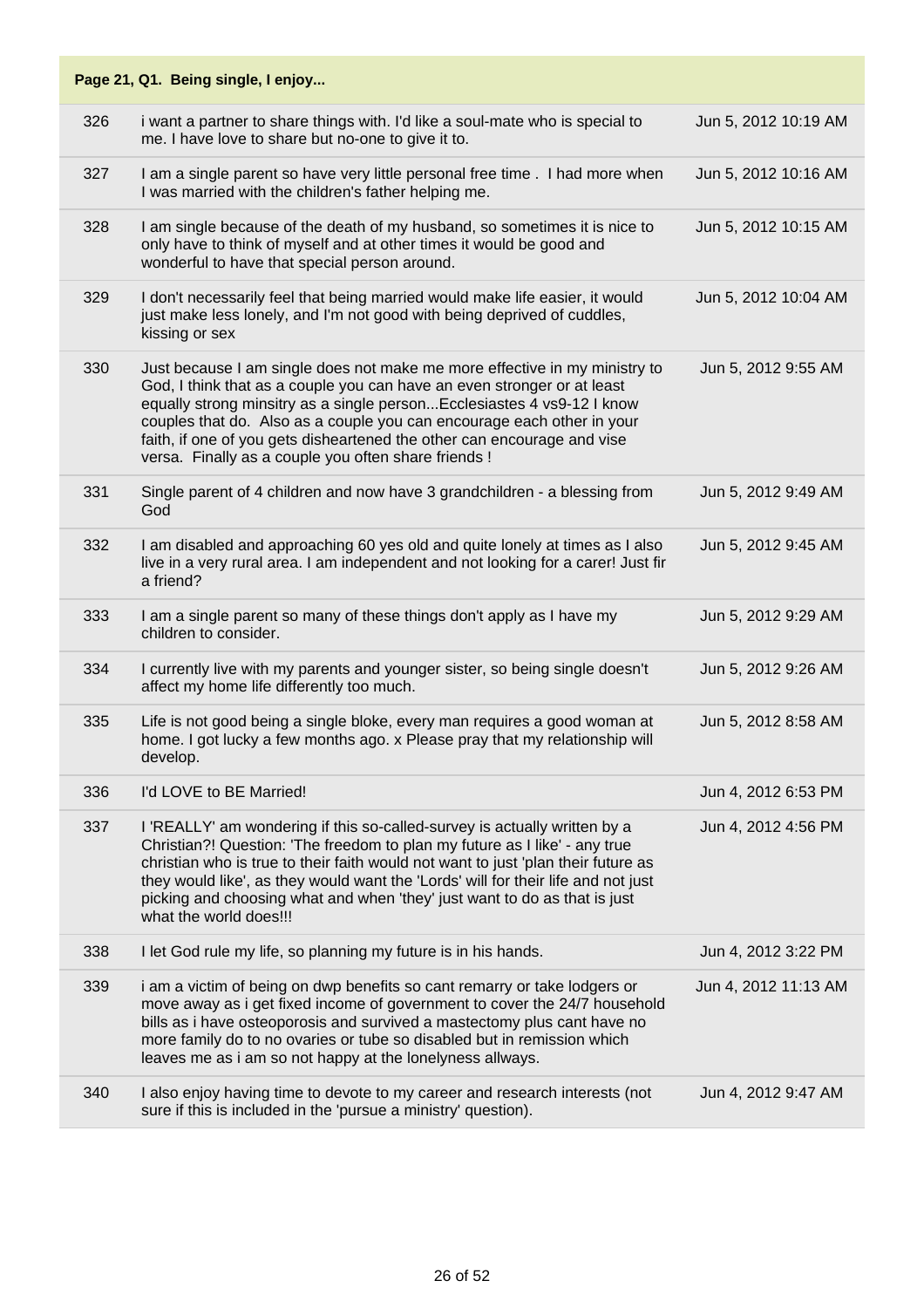#### **Page 21, Q1. Being single, I enjoy...** 341 'Sometimes agree' means for me - 'very often don't agree, but sometimes do'! Jun 4, 2012 1:16 AM 342 I am separated from my husband who wasn't a Christian. I now can do what I like and press into God when I like. This is very freeing Jun 3, 2012 1:26 PM 343 I would never let marriage affect my freedom and independence. I do not believe that marriage means planning and doing everything with a spouse. Jun 3, 2012 12:08 PM 344 Although I cope very well with widowhood, I would love to have a 'special' friend with who to visit places, talk about problems, discuss things etc. Jun 3, 2012 11:53 AM 345 But I suspect that I am the sort of person who would make the most, and see the upside, of whatever were my circumstances! I certainly realise that marriage entails all sorts of compromises, so now I cherish those I don't have to make - and try to acknowledge honestly, but not dwell on, what I don't have, not least in areas of companionship, sharing decision-making and responsibilties, someone to do the washing up (!) etc, etc, etc. Jun 3, 2012 5:16 AM 346 I still have one school-age son who divides his time between his mother & I, my elder son lives with me, and my two daughters (older still) live independently anyway. But these dynamics have changed constantly through the period since the breakdown of my marriage and I have not yet emerged into an entirely settled way of life as a result. Jun 3, 2012 4:12 AM 347 Being single wasn't my choice - my wife just changed her mind about what she wanted from her life. It was difficult at first but I am getting used to it now and people at work have commented on how much happier I am looking than last year. Jun 2, 2012 4:49 PM 348 I live with my twin sister so our home is definitely not free of arguing and conflict! Jun 2, 2012 2:55 PM 349 Sinle parent, 3 children, but only one living at home and in his late teens. Jun 2, 2012 1:10 PM 350 Being single enables me to focus on my ministry and a christian youth and children's worker. I also feel it is important for me to be single as I recover from server depression, and learn that I can cope on my own again. Jun 2, 2012 12:25 PM 351 I think having time to pray and worship is not about being single or not. Jun 2, 2012 11:07 AM 352 my children are now 21 and 23 but I was a single parent for 17 yrs. church was not particularly supportive at any stage. only male role models for my son were scout leaders (who were church members). was made to feel that another relationship would be inappropriate, even though i was the innocent party and my spouse left me Jun 2, 2012 9:50 AM 353 I am passionate about community and live with others in community so feel like I have significant relationships that require compromise and involve occasional conflict even though I'm single.... Jun 2, 2012 1:22 AM 354 i am totally single Jun 1, 2012 5:03 PM 355 I may have more freedom to choose things like holiday destinations / what to do on days off but not having anyone to share them with is not easy. Jun 1, 2012 10:44 AM 356 I have a demanding job, therefore limited energy levels (on several planes) to devote much time to "help others" (outside my work) or "pursue a ministry" May 31, 2012 2:48 PM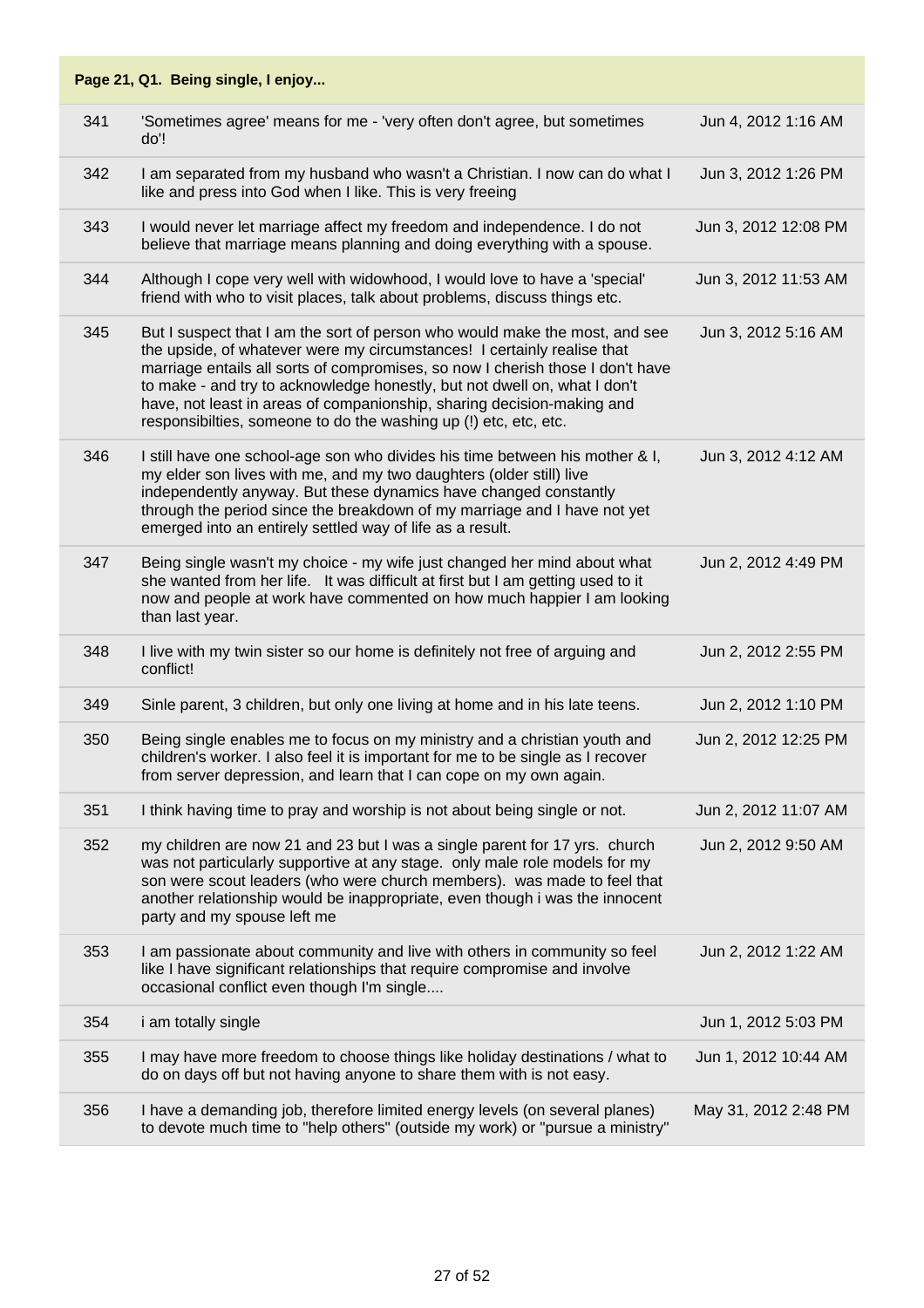|     | Page 21, Q1. Being single, I enjoy                                                                                                                                                                                                                                                                                                                                                                                        |                       |
|-----|---------------------------------------------------------------------------------------------------------------------------------------------------------------------------------------------------------------------------------------------------------------------------------------------------------------------------------------------------------------------------------------------------------------------------|-----------------------|
|     | Before nursing, I was very involved in church life! If I was married, and<br>we were financially able enough with a dual income, it may be possible to<br>reduce my working hours a bit in order to maintain greater sanity (!) and<br>have more available time  ??? !!! Or is that pigs flying high!                                                                                                                     |                       |
| 357 | (never married)                                                                                                                                                                                                                                                                                                                                                                                                           | May 31, 2012 12:39 PM |
| 358 | i am 49 and i cope well with being single 99% of time. All of a sudden, it hits<br>that I am single, always have been so, am still a virgin and feel like a freak!<br>other singe friends have similar experience. God helps me to get through<br>these times                                                                                                                                                             | May 31, 2012 9:15 AM  |
| 359 | I am single mother, I love my children but it restricts how I can answer those<br>questions                                                                                                                                                                                                                                                                                                                               | May 31, 2012 5:33 AM  |
| 360 | I have answered the above in respect to the fact I was widowed, and have<br>enjoyed a happy marriage, and the situation I am in is not through choice.                                                                                                                                                                                                                                                                    | May 30, 2012 2:29 PM  |
| 361 | Whilst there are many positives to being single, the loneliness one has to<br>endure outweighs the positives. We were made to be in relationship, and this<br>is our 'default'. Ideally a partner would mostly agree on holidays, ministry and<br>being married would not be a 'restriction', but an 'extension' of who you are in<br>Christ.                                                                             | May 30, 2012 12:28 PM |
| 362 | I would worry about having someone move into my property with me as I<br>might lose my sole rights to it                                                                                                                                                                                                                                                                                                                  | May 30, 2012 4:30 AM  |
| 363 | I am a mum to an 11 year old daughter who lives with her father.                                                                                                                                                                                                                                                                                                                                                          | May 29, 2012 3:21 PM  |
| 364 | I have had absolutely no support as a single parent from church. I get more<br>support from non christians. Being extremely shy means asking for help is<br>difficult                                                                                                                                                                                                                                                     | May 29, 2012 1:02 PM  |
| 365 | The above questions assume single means living on one's own, whereas I<br>live with three young children. the questions need re-phrasing.                                                                                                                                                                                                                                                                                 | May 29, 2012 11:13 AM |
| 366 | I am a single parent of 3 ages 23, 8 and 7yrs                                                                                                                                                                                                                                                                                                                                                                             | May 29, 2012 9:32 AM  |
| 367 | I have been a single mother for many years. My youngest child is just leaving<br>school so I now feel my life is my own after 27 years.                                                                                                                                                                                                                                                                                   | May 29, 2012 6:28 AM  |
| 368 | Reciently divorced                                                                                                                                                                                                                                                                                                                                                                                                        | May 28, 2012 11:35 PM |
| 369 | i made a conscious choice to stay single while my children were young.<br>Being single with all its benefits when your children have left home can be<br>lonely sometimes . holidays can be tricky too. It would be nice to be in<br>aloving caring relationship with someone with shared interests/life<br>goals/ethos. Not worth being in a relationship just for the sake of having one<br>/ being accepted by society | May 28, 2012 6:53 PM  |
| 370 | boxes i ticked would also be relavent if oposite question was asked.                                                                                                                                                                                                                                                                                                                                                      | May 28, 2012 12:42 PM |
| 371 | Recently slit from long term partner, not really enjoying being single again                                                                                                                                                                                                                                                                                                                                              | May 27, 2012 2:11 PM  |
| 372 | As a lone parent it's scary to invite someone into the life of my child - children<br>need consistency & reliability so I would need to REALLY get to know<br>someone before introducing them. So right now what I really like about<br>singleness is providing my daughter with the consistency and constancy that                                                                                                       | May 27, 2012 11:27 AM |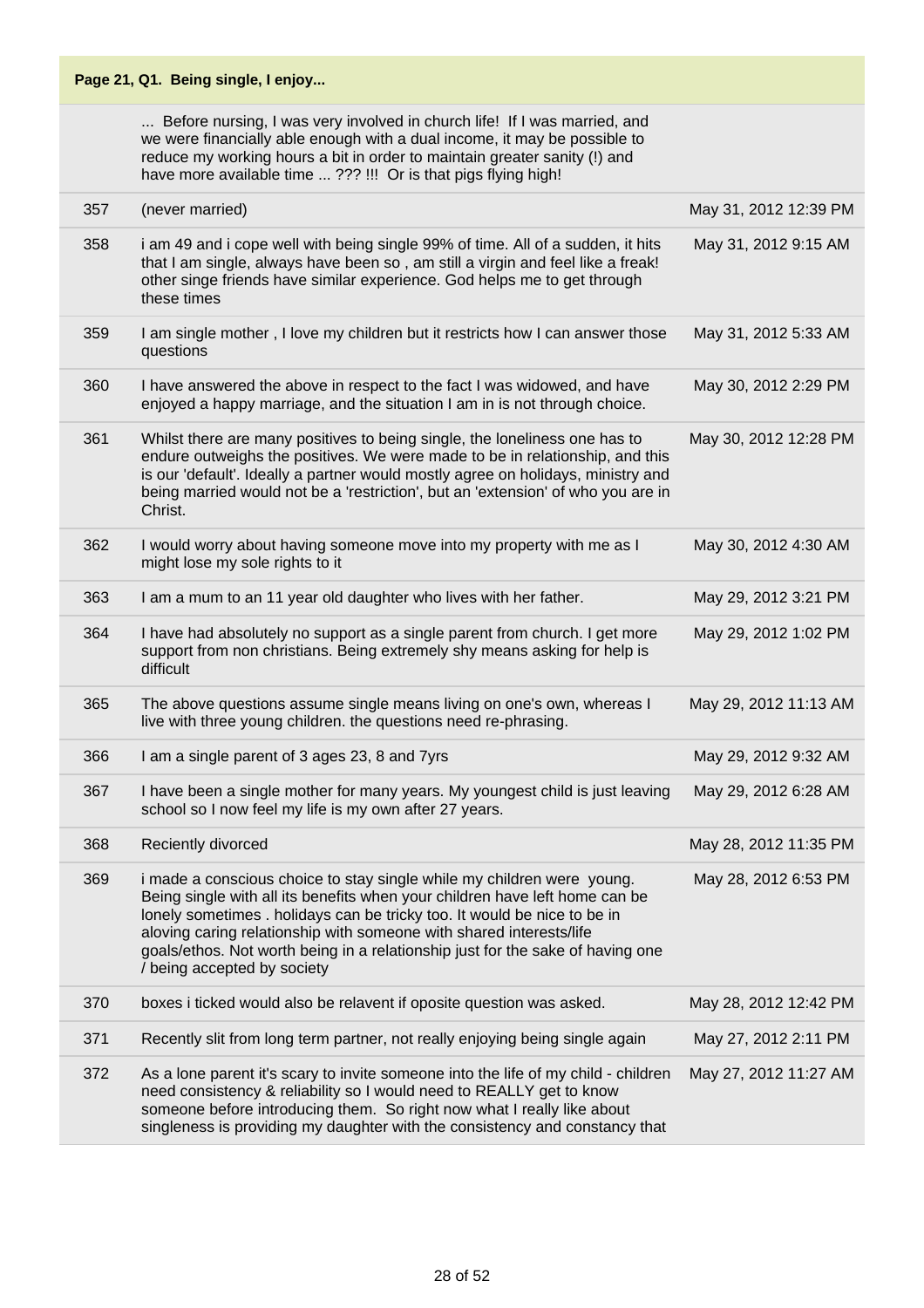|     | Page 21, Q1. Being single, I enjoy                                                                                                                                                                                                                                                                                                                                                                                                                                                                                                                                                                             |                       |
|-----|----------------------------------------------------------------------------------------------------------------------------------------------------------------------------------------------------------------------------------------------------------------------------------------------------------------------------------------------------------------------------------------------------------------------------------------------------------------------------------------------------------------------------------------------------------------------------------------------------------------|-----------------------|
|     | she needs.                                                                                                                                                                                                                                                                                                                                                                                                                                                                                                                                                                                                     |                       |
| 373 | For me the choice is not just being married or being single. I would choose to<br>live in a home as part of a "family", whether married or single.                                                                                                                                                                                                                                                                                                                                                                                                                                                             | May 27, 2012 7:36 AM  |
| 374 | Living on your own is different to being single. The greatest problem I have<br>is living on my own. When living with a family, shared, or at home with<br>parents I feel alot happier. I believe living in families is a biblical principle. I<br>feel living on my own is a energy sapping experience.                                                                                                                                                                                                                                                                                                       | May 26, 2012 2:14 PM  |
| 375 | My wife and I left our parents to get married and over the years became one<br>flesh. We agreed on most things and enjoyed being together and doing<br>things together. I could do without the independence - I feel really lost<br>without her. For the last years of her life I was my wife's official carer. The<br>looking after her and the care I gave her did not seem like responsibility - it<br>was done out of live and repect for her determination to live as normal life as<br>possible.                                                                                                         | May 26, 2012 1:14 PM  |
| 376 |                                                                                                                                                                                                                                                                                                                                                                                                                                                                                                                                                                                                                | May 26, 2012 7:11 AM  |
| 377 | It's never nice to be in an arguement with someone especially after a hard<br>day at work but I guess it's part and parcel of being with another person who<br>will likely have different needs and concerns from one's self. Sometimes<br>independence can be nice but I often use my independence unwisely and<br>wast time when I could be being a blessing to a marriage partner. Had years<br>of being selfish, planning my own agenda and having no-one to hold or care<br>for. Would be great to have someone to pray with and share with. We could<br>both be a spiritual encouragement to each other. | May 26, 2012 5:10 AM  |
| 378 | I enjoy all the benefits of being single, but would also look forward to the<br>benefits of marriage.                                                                                                                                                                                                                                                                                                                                                                                                                                                                                                          | May 26, 2012 2:24 AM  |
| 379 | single                                                                                                                                                                                                                                                                                                                                                                                                                                                                                                                                                                                                         | May 25, 2012 12:58 PM |
| 380 | To some extent I'm not free to plan my future because my daughter although<br>nearly 18 needs a home & her dad is moving away from the city we live in -<br>which means I am the one who needs to be here for her.                                                                                                                                                                                                                                                                                                                                                                                             | May 25, 2012 9:46 AM  |
| 381 | Single parent, going through a messy custody battle following domestic<br>abuse.                                                                                                                                                                                                                                                                                                                                                                                                                                                                                                                               | May 25, 2012 9:07 AM  |
| 382 | My future is in God's hands; I want to obey him, and find out what he wants<br>for me.                                                                                                                                                                                                                                                                                                                                                                                                                                                                                                                         | May 25, 2012 9:06 AM  |
| 383 | As my friends aren't single, and many have kids, I don't have the chance to<br>spend more time with them - I'd probably spend more time with them if I was<br>married with kids. Living with my parents, the home life question is difficult to<br>answer. I'd probably find a home, even with children, more peaceful than life<br>with my parents as they don't understand the concept of personal space, and<br>argue when I ask for it (OK, maybe children are the same), but I can't win as<br>it's their house and they are the parents.                                                                 | May 25, 2012 8:09 AM  |
| 384 | I was single all my adult life until a year ago, and have just got engaged in<br>my early 40s, so I've answered all the questions on how I used to feel. I was<br>lucky that I didn't have a strong desire for children, and am quite happy living<br>alone etc, so I was grateful that being single was not a big problem for me,<br>and in fact I used to question whether I could cope with the compromises etc<br>involved in having a partner.                                                                                                                                                            | May 25, 2012 6:24 AM  |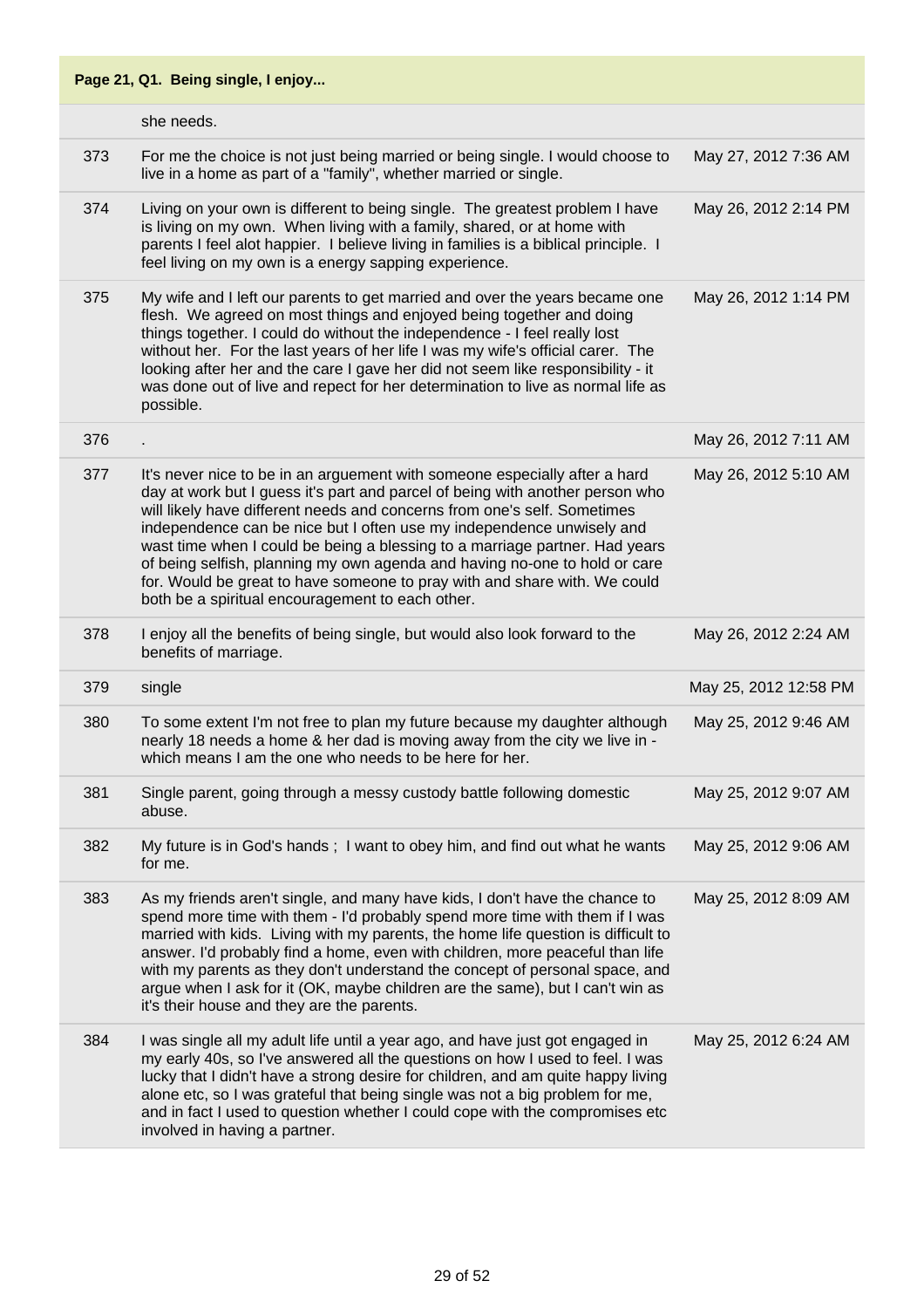|     | Page 21, Q1. Being single, I enjoy                                                                                                                                                                                                                                                                                                                                                                                                                  |                       |
|-----|-----------------------------------------------------------------------------------------------------------------------------------------------------------------------------------------------------------------------------------------------------------------------------------------------------------------------------------------------------------------------------------------------------------------------------------------------------|-----------------------|
| 385 | None of us is truly independent if we follow Jesus - we are led by Him &<br>forge relationships where we care for each other in the body. As singles /<br>marrieds we depend on the body not just on ourselves. I REALLY appreciate<br>additional time for ministry.                                                                                                                                                                                | May 25, 2012 6:07 AM  |
| 386 | Trying to enjoy life as a single Christian and all that Father God as for me in<br>this season of my life, but that doesn't take away the emptiness and longing<br>for human companionship                                                                                                                                                                                                                                                          | May 25, 2012 3:44 AM  |
| 387 | I think it is often said that singleness gives you so much more time and<br>freedom than those who are married however this is not always the case.<br>For example I have no one to help me do household tasks so don't<br>necessarily have more free time. Also the freedom to plan my future is a<br>mixed pleasure. Whilst on the one hand I don't have to consider a spouse or<br>children, financially being single can restrict this freedom. | May 24, 2012 1:31 PM  |
| 388 | Single parent to 2 kids - their Mum (my ex wife) died of breast cancer 6 years<br>ago.                                                                                                                                                                                                                                                                                                                                                              | May 24, 2012 9:05 AM  |
| 389 | No specific circumstances. Just normal single 30 something.                                                                                                                                                                                                                                                                                                                                                                                         | May 23, 2012 2:34 PM  |
| 390 | some it can be hard to deal with things and sometime its nice just to open up<br>to someone.                                                                                                                                                                                                                                                                                                                                                        | May 23, 2012 10:21 AM |
| 391 | the questions have a bias towards agreeing especially number 2,                                                                                                                                                                                                                                                                                                                                                                                     | May 22, 2012 10:38 PM |
| 392 | As a single parent working full time to make ends meet all the above are<br>irrelevant! I have less time than a married couple as I have to do all the work<br>and parenting on my own! Churches really need to think through childcare<br>issues if they want single parents to play the roles they can in churches!                                                                                                                               | May 22, 2012 1:16 PM  |
| 393 | I would make sure that a marriage partner never affected my<br>time/space/independence. Marriage is a commitment of faithfulness to one<br>person for life. It is NOT becoming some one else's Siamese twin!                                                                                                                                                                                                                                        | May 22, 2012 12:56 PM |
| 394 | As an older single I find planning holidays a stress. Most people I know have<br>their own families so I end up going on my own - not a great choice really.                                                                                                                                                                                                                                                                                        | May 22, 2012 8:17 AM  |
| 395 | Living with my parents means I sometimes argue with them, or get caught up<br>in their conflicts, but hey ho! I love looking after my 3 cats, and wouldn't like<br>to live alone as I couldn't afford a place large enough for them, so we're<br>better off with Mum and Dad :-)                                                                                                                                                                    | May 22, 2012 7:08 AM  |
| 396 | Having lived most of my adult life alone I can't really answer the questions I<br>don't know what it would be like to live with someone but would like the<br>opportunity, it would be lovely to have someone in the house and not always<br>to come home to an empty home, have answered them as best as I can. My<br>friends all seem to be married and have their own lives and companions one<br>feels excluded.                                | May 21, 2012 1:01 PM  |
| 397 | Have recently split from a non-Christian partner who would not commit to me<br>after 7 years so obeyed God's word and left. Had previously been married for<br>13 years. Now looking for a Christain partner.                                                                                                                                                                                                                                       | May 21, 2012 12:01 PM |
| 398 | I have brought up my children on my own with no help from my ex husband<br>and now as they go off to university maybe my spare time will be more to<br>pursue a relationship                                                                                                                                                                                                                                                                        | May 20, 2012 2:37 PM  |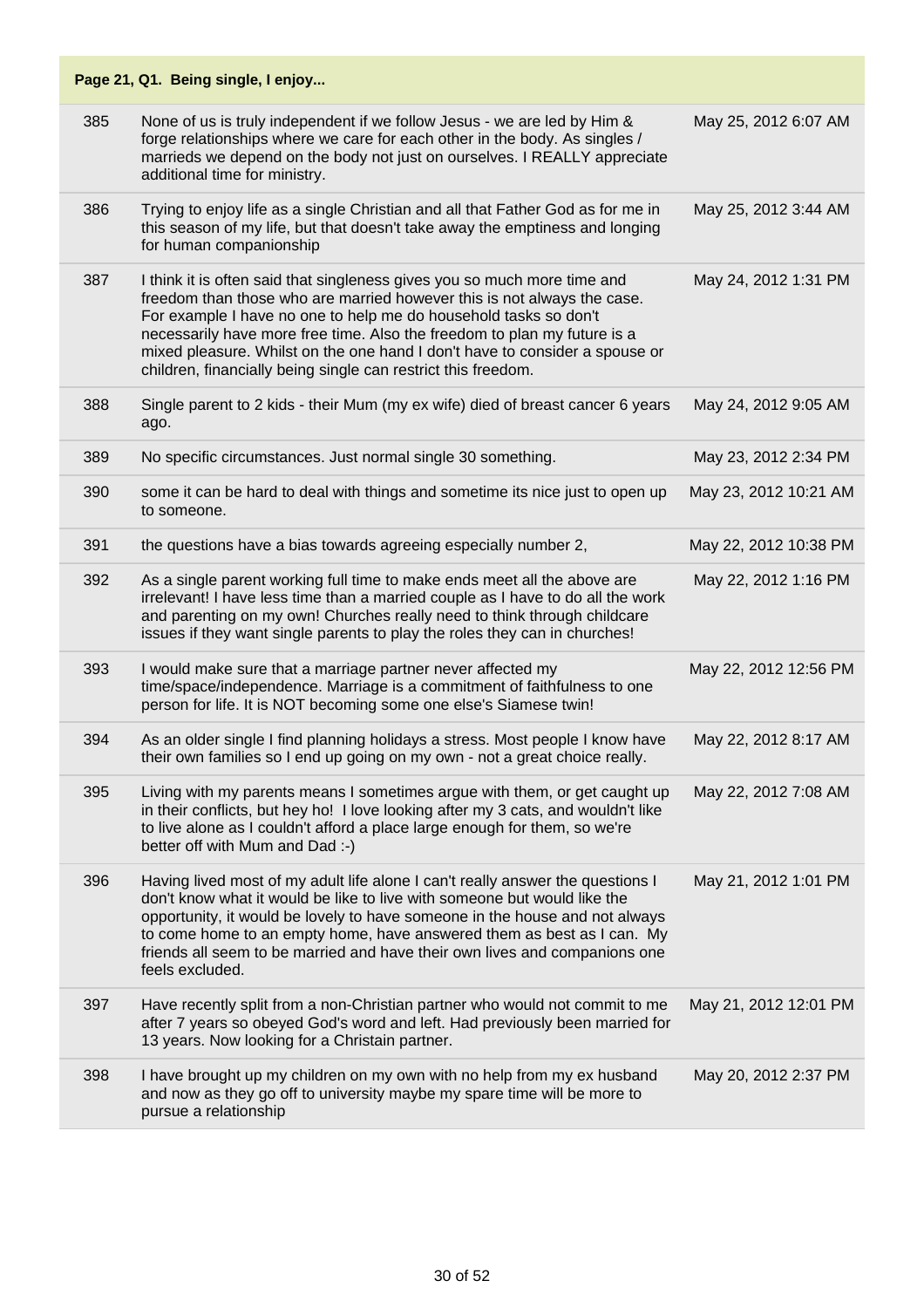|     | Page 21, Q1. Being single, I enjoy                                                                                                                                                                                                                                                                                                                                                                                                                                                                    |                       |
|-----|-------------------------------------------------------------------------------------------------------------------------------------------------------------------------------------------------------------------------------------------------------------------------------------------------------------------------------------------------------------------------------------------------------------------------------------------------------------------------------------------------------|-----------------------|
| 399 | i do enjoy the independence of being free to make my own decisions but my<br>situation was forced upon me and not my choice. i miss being in a<br>relationship as i was for many yeats and all the opportunities that being in a<br>couple with family bonds that that provides                                                                                                                                                                                                                       | May 20, 2012 11:45 AM |
| 400 | I don't have the responsibility to look after someone else but would like to!                                                                                                                                                                                                                                                                                                                                                                                                                         | May 20, 2012 11:05 AM |
| 401 | I feel having a partner could make me happier, but as a single parent with<br>responsibilities it is not easy to go out and meet people and/or form a serious<br>relationship. I make the most of time alone/with friends. I have had a bad<br>marriage experience and prefer peace to conflict.                                                                                                                                                                                                      | May 20, 2012 9:17 AM  |
| 402 | I am a single parent. I was married to a Christian man and endured a<br>marriage of domestic abuse!                                                                                                                                                                                                                                                                                                                                                                                                   | May 20, 2012 7:40 AM  |
| 403 | I am the carer to my 89 year old mother who still attends the church I have<br>left. I have to work full time and every moment that I am not working is spent<br>looking after or keeping my mother company. I have no help from anyone<br>and feel very trapped and lonely                                                                                                                                                                                                                           | May 20, 2012 7:29 AM  |
| 404 | I am an independent person but I would rather share my life with someone<br>else.                                                                                                                                                                                                                                                                                                                                                                                                                     | May 20, 2012 7:23 AM  |
| 405 | Just because your in a relationship doesn't mean you don't have time to<br>pray/persue ministry, if that was the case everyone should be single.<br>Everyone has a different ministry whether thats looking after elderly<br>relatives/children, opening house up, praying for people etc. Being in a<br>relationship should be better as you can pray together and have support for<br>each others ministries. Conflict would never arise if we are putting other first<br>and acting in a Godly way | May 19, 2012 1:56 PM  |
| 406 | Also depends on your finances. What you can do and afford. (Budget)<br>Sometimes being single is a forced option.                                                                                                                                                                                                                                                                                                                                                                                     | May 18, 2012 7:40 PM  |
| 407 | Not special circumstances - but wanted to add that I believe being single is<br>part of God's will for my life right now, and my future is in His hands (so<br>planning my future is not really up to me!).                                                                                                                                                                                                                                                                                           | May 18, 2012 2:06 AM  |
| 408 | It maybe nice to share with someone special all the above and serve the<br>Lord together, but if that can't happen because it is God's will for me then I<br>am fine with this.                                                                                                                                                                                                                                                                                                                       | May 18, 2012 1:15 AM  |
| 409 | To be honest my faith is weaker than ever, as I am angry with God for the<br>situation that I am in. I feel like I'm a stroppy teenager having a sulk because<br>I haven't got what I want, and although I know that God doesn't work like<br>that, I find it hard to change how I feel. I do appreciate some aspects of<br>being independent, but I would much rather be in a relationship.                                                                                                          | May 17, 2012 1:59 PM  |
| 410 | I am a single parent to a toddler                                                                                                                                                                                                                                                                                                                                                                                                                                                                     | May 17, 2012 1:43 PM  |
| 411 | Life is EXTREMELY difficult at present. Economic/personal pressures are<br>huge                                                                                                                                                                                                                                                                                                                                                                                                                       | May 17, 2012 12:03 PM |
| 412 | I try not to focus on being single and to carry on with life, praying for a godly<br>gentleman and improving and preparing myself for a godly relationship. Can<br>be fairly poor at getting out to socialise and very poor indeed spending time<br>on online dating.                                                                                                                                                                                                                                 | May 17, 2012 7:12 AM  |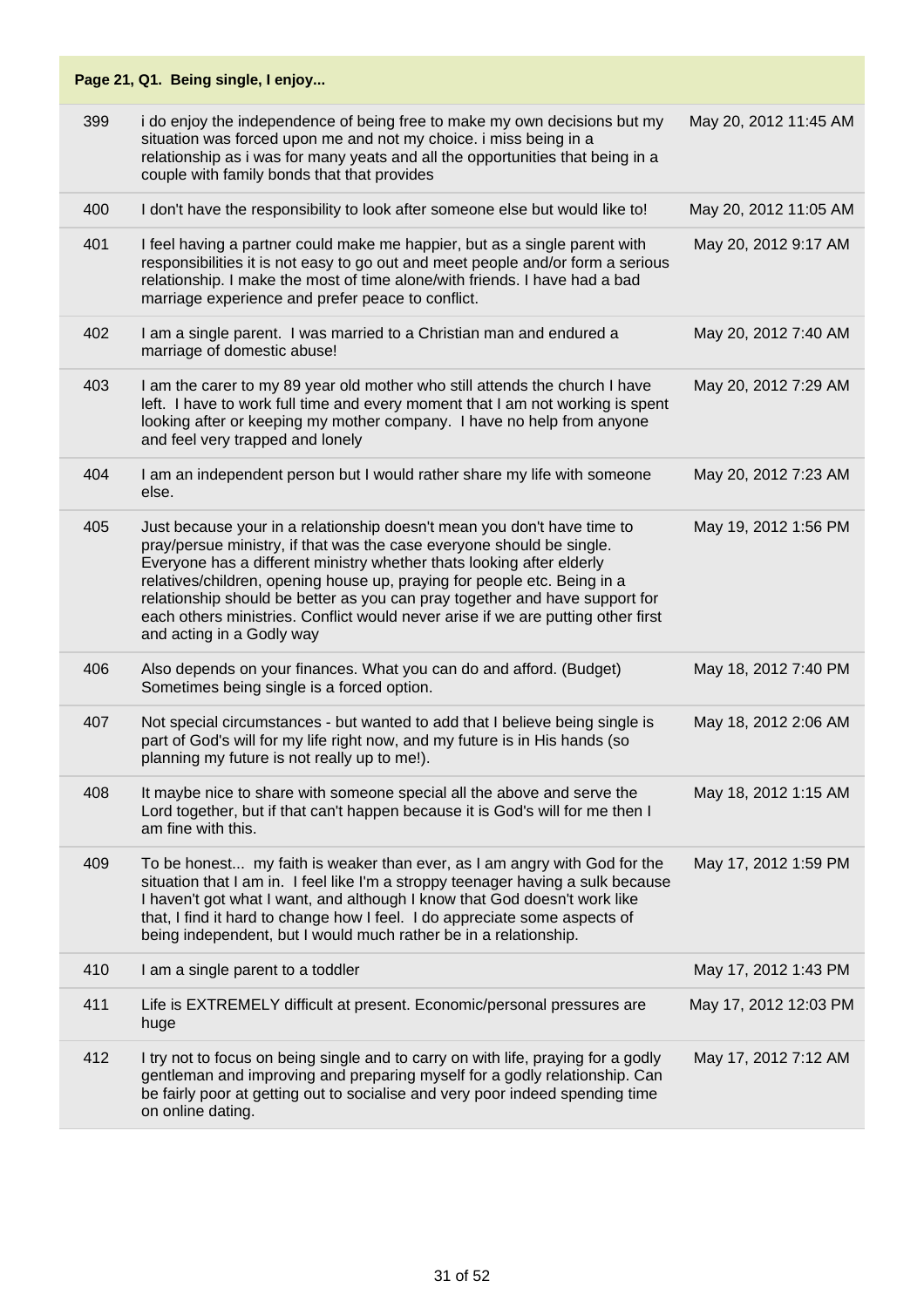|     | Page 21, Q1. Being single, I enjoy                                                                                                                                                                                                                                                                                                                                                                                                                                                                                                                                                               |                       |
|-----|--------------------------------------------------------------------------------------------------------------------------------------------------------------------------------------------------------------------------------------------------------------------------------------------------------------------------------------------------------------------------------------------------------------------------------------------------------------------------------------------------------------------------------------------------------------------------------------------------|-----------------------|
| 413 | I'm a single mum to two school age children :o)                                                                                                                                                                                                                                                                                                                                                                                                                                                                                                                                                  | May 17, 2012 5:56 AM  |
| 414 | I am new to the area where I live and my work keeps me from having any<br>social life, so loneliness is tough and I have never been more unhappy as a<br>single person. Where I lived previously I had a regular job and a very active<br>social life, so being single was easier to cope with.                                                                                                                                                                                                                                                                                                  | May 17, 2012 3:02 AM  |
| 415 | Sometimes I am excluded from spending time with my friends as they are<br>mainly in relationships, married and many have children. I have the time, but<br>they don't.                                                                                                                                                                                                                                                                                                                                                                                                                           | May 16, 2012 1:53 PM  |
| 416 | Until I have experienced marriage I cannot really know if I would be happier<br>marriedthen I guess it would be too late to have regrets and would need to<br>focus on building the marriage. Single is not an affliction just 'I have not met<br>the right person for me yet'. It has it's positives (as above) and it's negatives.                                                                                                                                                                                                                                                             | May 16, 2012 9:21 AM  |
| 417 | I am single and never married. Currently happy being single as the men out<br>there are either not Christians or divorced, with serious issues.                                                                                                                                                                                                                                                                                                                                                                                                                                                  | May 16, 2012 7:18 AM  |
| 418 | I find it difficult to find time to devote to a relationship due to the long hours<br>with my work commitments and also time required for my church<br>commitments                                                                                                                                                                                                                                                                                                                                                                                                                               | May 16, 2012 3:22 AM  |
| 419 | been a single parent for 27 years. had so many hopes and dreams to serve<br>God but no suport from churches. Sons grew up in church but saw the<br>hypocrosy and dont want to know about church. didnt feel included and<br>valued                                                                                                                                                                                                                                                                                                                                                               | May 16, 2012 12:42 AM |
| 420 | If I am doing God's Will as a single person, then the same will apply to when<br>I get married. WE would seek God's willl together re holidays, ministry etc                                                                                                                                                                                                                                                                                                                                                                                                                                     | May 16, 2012 12:19 AM |
| 421 | People always think that you're free to make decisions and do what you want<br>but as I get older, and most of my friends are married, they are not around so<br>much and so I spend a lot of time alone. I have lots of friends and making<br>new ones all the time but it doesn't help. Also, when it comes to holidays,<br>there is a lot of travel that I'd like to do but am reluctant to do alone. There<br>are rarely people around to go on some of the more exotic trips with and so I<br>don't get to go. It's also much more expensive to have to keep paying a<br>single supplement. | May 15, 2012 12:05 PM |
| 422 | i get lots of conflict in life and I'm single lol!                                                                                                                                                                                                                                                                                                                                                                                                                                                                                                                                               | May 15, 2012 11:56 AM |
| 423 | I'm happy enough single, but it's nicer to have someone to share things with<br>and do together.                                                                                                                                                                                                                                                                                                                                                                                                                                                                                                 | May 15, 2012 10:26 AM |
| 424 | I've been single, married and divorced and I know which I prefer                                                                                                                                                                                                                                                                                                                                                                                                                                                                                                                                 | May 15, 2012 4:03 AM  |
| 425 | I would to be married. I have prayed and i leave it in God's hands as He<br>knows what is best for my life. I am happy either way.                                                                                                                                                                                                                                                                                                                                                                                                                                                               | May 14, 2012 5:32 PM  |
| 426 | I'm a single parent so I'm not really free/independent etc as my children<br>come first.                                                                                                                                                                                                                                                                                                                                                                                                                                                                                                         | May 14, 2012 12:54 PM |
| 427 | Having been in an unhappy marriage, I acknowledge the benefits of the lack<br>of conflict that being single brings. It can also be intensely lonely even with a<br>large group of supportive friends, loving family and rewarding ministry in a<br>very inclusive church.                                                                                                                                                                                                                                                                                                                        | May 14, 2012 10:55 AM |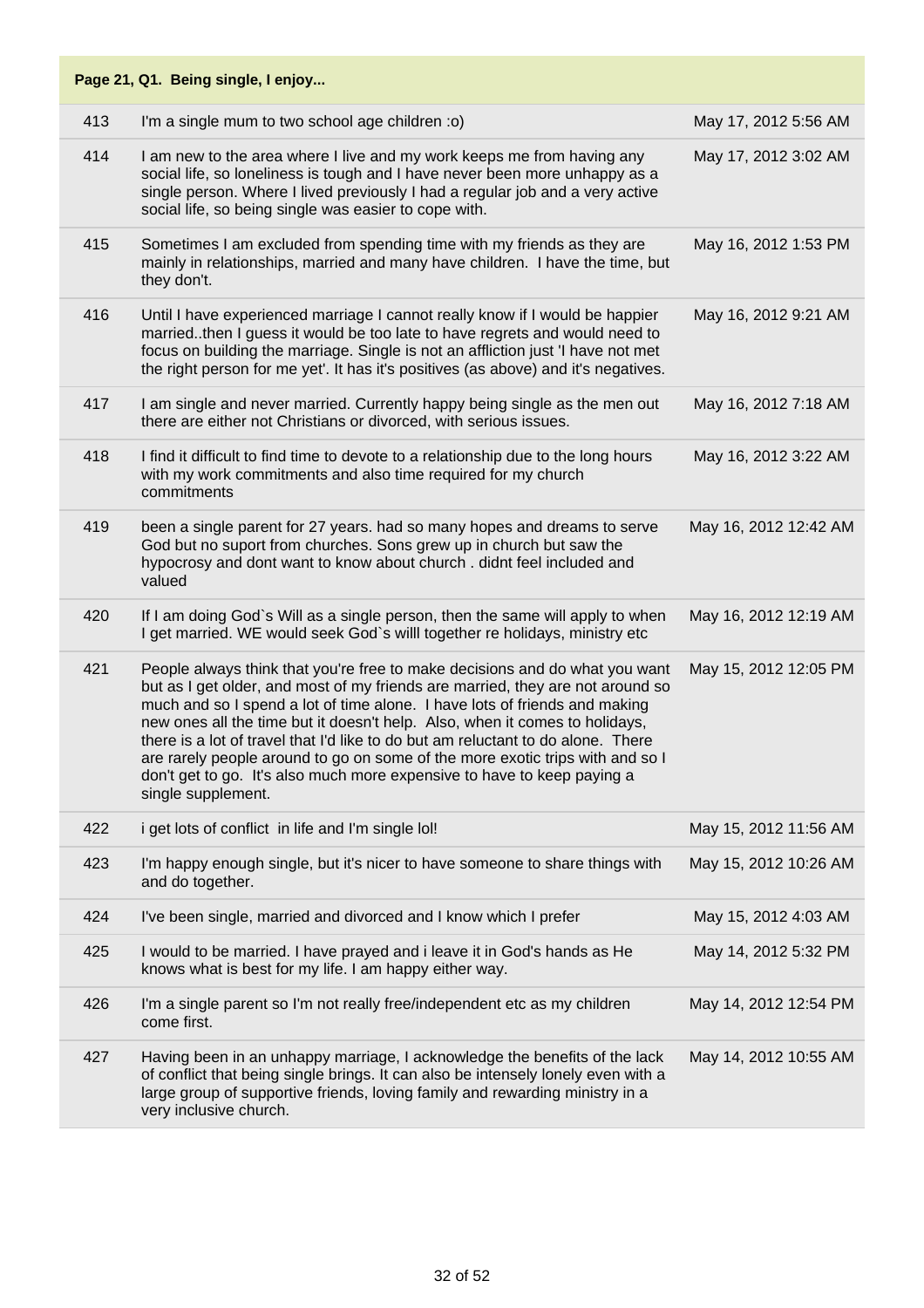|     | Page 21, Q1. Being single, I enjoy                                                                                                                                                                                                                                                                                                                                                                                                                                                           |                       |
|-----|----------------------------------------------------------------------------------------------------------------------------------------------------------------------------------------------------------------------------------------------------------------------------------------------------------------------------------------------------------------------------------------------------------------------------------------------------------------------------------------------|-----------------------|
| 428 | I spend a lot of time helping people, but sometimes wonder if was to fill the<br>time as single;)                                                                                                                                                                                                                                                                                                                                                                                            | May 14, 2012 9:04 AM  |
| 429 | Having had a partner for 25 years i dislike being on my own                                                                                                                                                                                                                                                                                                                                                                                                                                  | May 14, 2012 7:32 AM  |
| 430 | I am also a carer.                                                                                                                                                                                                                                                                                                                                                                                                                                                                           | May 14, 2012 1:24 AM  |
| 431 | I love life and the time I have being single. And God does fill and satisfy that<br>time, however there comes a point when you want to share your life with<br>someone and have a physical relationship. Its only natural and God inspired.                                                                                                                                                                                                                                                  | May 13, 2012 10:46 PM |
| 432 | Being a single parent is very difficult. being married would make parenting a<br>lot better + easier                                                                                                                                                                                                                                                                                                                                                                                         | May 13, 2012 2:30 PM  |
| 433 | As I've never been married it is hard to assess a comparative such as<br>spending more time with people, in prayer etc.                                                                                                                                                                                                                                                                                                                                                                      | May 13, 2012 12:57 PM |
| 434 | I would dearly love to meet that special person to share my life with in the<br>faith. Its making the most of life being single that goes with the answers<br>above, not through choice.                                                                                                                                                                                                                                                                                                     | May 13, 2012 12:36 PM |
| 435 | Although I have more freedom, I would rather have a husband.                                                                                                                                                                                                                                                                                                                                                                                                                                 | May 13, 2012 8:11 AM  |
| 436 | while there is undoubtably freedom to make choices, not to look after anyone<br>or consult anyone, those freedoms often bring little joy. Surely part of our<br>Christian desire and responsibility is to be in relationship and enjoy life with<br>others.                                                                                                                                                                                                                                  | May 13, 2012 4:29 AM  |
| 437 | Would be difficult joining two families, two faiths, from two churches. The<br>challenges as step parenting is different I think when you emerge as a<br>Christian family.                                                                                                                                                                                                                                                                                                                   | May 12, 2012 2:49 PM  |
| 438 | Being a carer when alone is badno support or just the odd hug would be<br>nice, the exhaustion is surprising at this agedraining at timesit would be<br>so good to be in a good marriage one can do more when one has<br>supportcarers cry in their cars! often no structure to the day/nightno set<br>meals often even forget to have a cup of tea you have no idea how much<br>is waiting that I should be doing while I answer this!carers often have no<br>contact for days with others! | May 12, 2012 7:46 AM  |
| 439 | I try to look at the positive side of being single and do enjoy some aspects of<br>it. That is not so much of an issue as living on my own away from my<br>children which I struggle with. Being completely on my own is the difficulty<br>and not having someone there with me.                                                                                                                                                                                                             | May 12, 2012 6:44 AM  |
| 440 | I believe that if I am married to the right person, all the above is still going to<br>be possible and positive. We don't have to argue over holidays with<br>understanding, I can still devote time to help others even when Married. I do<br>not see (in my case) any changes likely to occur when I marry, of course,<br>priorities will change and there will be more competing demands, which will<br>be understandable-husband, children, in-laws, my life gets more expanded!         | May 12, 2012 4:28 AM  |
| 441 | I have my 3 young children/2 time. So when they are not with me and I dont<br>how work commitment I enjoy just thinking of myself and doing what I want.                                                                                                                                                                                                                                                                                                                                     | May 11, 2012 12:47 PM |
| 442 | My ex and I didn't argue. It is nice not having to tidy up after him, but I do<br>miss the companionship of marriage (and sex). Our choice of church was a<br>compromise choice and I enjoy being at a charismatic church again since he                                                                                                                                                                                                                                                     | May 11, 2012 12:39 PM |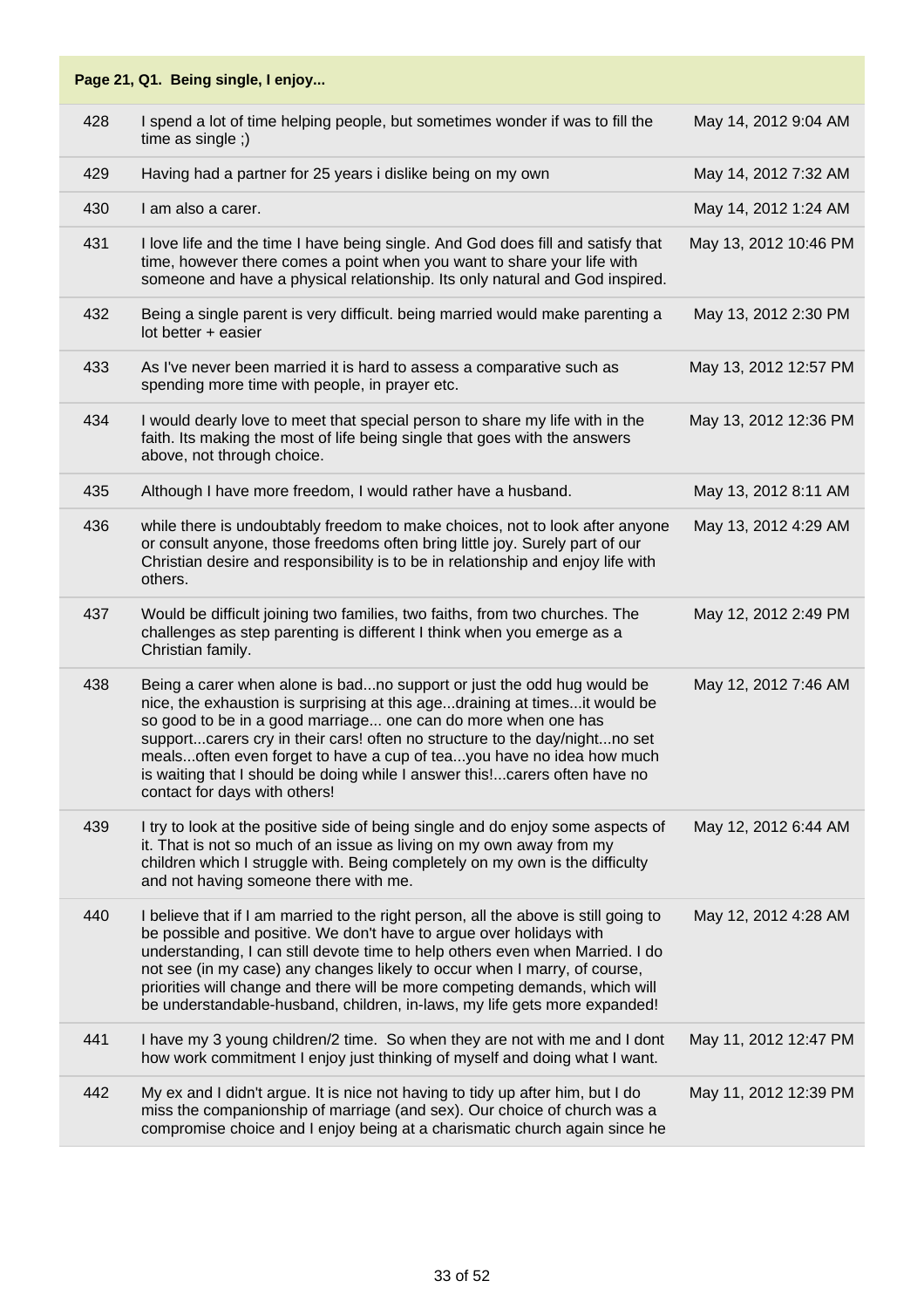|     | Page 21, Q1. Being single, I enjoy                                                                                                                                                                                                                                                                                                                                                                                                                                                                                                                                                                                                                                                       |                       |
|-----|------------------------------------------------------------------------------------------------------------------------------------------------------------------------------------------------------------------------------------------------------------------------------------------------------------------------------------------------------------------------------------------------------------------------------------------------------------------------------------------------------------------------------------------------------------------------------------------------------------------------------------------------------------------------------------------|-----------------------|
|     | left. I would have stayed together, but I do enjoy time to myself when the kids<br>are with him and feel my relationship with God is much better since he left.                                                                                                                                                                                                                                                                                                                                                                                                                                                                                                                          |                       |
| 443 | currently care for relative                                                                                                                                                                                                                                                                                                                                                                                                                                                                                                                                                                                                                                                              | May 11, 2012 10:51 AM |
| 444 | Christian singles organisations seem to all make the mistake of believing that<br>Christians singles are childless men & women, or people whose children live<br>with an ex-spouse. I am a divorced dad with primary responsibility for my<br>teenage kids. Other men and women are in a similar situation; and some<br>have young children and low incomes that makes it harder for them to<br>access singles events.                                                                                                                                                                                                                                                                   | May 11, 2012 8:24 AM  |
| 445 | The question asked whether I 'enjoy' these things. I don't enjoy them. For<br>example, yes I have the freedom to plan my future as I like (seeking God,<br>naturally), but that is not something I enjoy doing. I would rather do that<br>alongside a partner.                                                                                                                                                                                                                                                                                                                                                                                                                           | May 10, 2012 11:29 AM |
| 446 | Yes, there are times when i appreciate all those things listed above but i<br>want to spend my time, make my choices, study the Bible with someone<br>beside me. God has my future and i struggle to plan anything too far in<br>advance as he can change it in a moment. To comment on the previous<br>questions - i would much rather be single than in a wrong relationship (and i<br>have had insight into what that would be like). I am living my life for God so i<br>do find enjoyment and have periods when i am happy being single and<br>periods when i feel in need of human comfort - i lean on my friends when this<br>occurs and God ahs blessed me so much with support. | May 10, 2012 10:47 AM |
| 447 | Living at home with parents and siblings can also impact on home life and<br>freedoms. It is difficult to enjoy the freedom 'singleness' allows when you<br>lack a partner to go on holiday / out with.                                                                                                                                                                                                                                                                                                                                                                                                                                                                                  | May 10, 2012 9:45 AM  |
| 448 | As a student my path in life is not set in concrete yet and as such being in a<br>VERY commited relationship might not be healthy for either party. Growing in<br>a relationship with God is essential and balancing everything means that a<br>relationship would be another thing to balance so at times it is better to be<br>single.                                                                                                                                                                                                                                                                                                                                                 | May 10, 2012 6:13 AM  |
| 449 | I enjoy my independence, and value it greatly. However, loneliness is a real<br>challenge, and at this point in my life I want to be in a relationship and start a<br>family. Having my independence is great, but I certainly don't anticipate<br>losing my independence if I marry.                                                                                                                                                                                                                                                                                                                                                                                                    | May 10, 2012 6:11 AM  |
| 450 | For me wanting to be married is 'person-specific' - i.e. one should want to be<br>married, not just for the sake of it, but because they want to marry a specific<br>compatible person that they love and actually WANT to spend time with,<br>rather than spending it on activities alone.                                                                                                                                                                                                                                                                                                                                                                                              | May 10, 2012 2:59 AM  |
| 451 | Being single doesn't mean you are free from conflict- still have from work and<br>from family at being a christian i.e the conflict doesn't necessarily result form<br>my relationship status                                                                                                                                                                                                                                                                                                                                                                                                                                                                                            | May 9, 2012 1:50 PM   |
| 452 | I have been widowed for 20 years and my children are grown up. I can be<br>happy in any situation. I follow the more eastern church tradition in my<br>private devotions of the active Way of Divinisation as set forth by the desert<br>fathers and mothers Companionship and marriage or a partner would be<br>welcome, but not essential, as I am actively exploring the meaning of these<br>things in my single, non-monastic condition.                                                                                                                                                                                                                                             | May 9, 2012 1:13 PM   |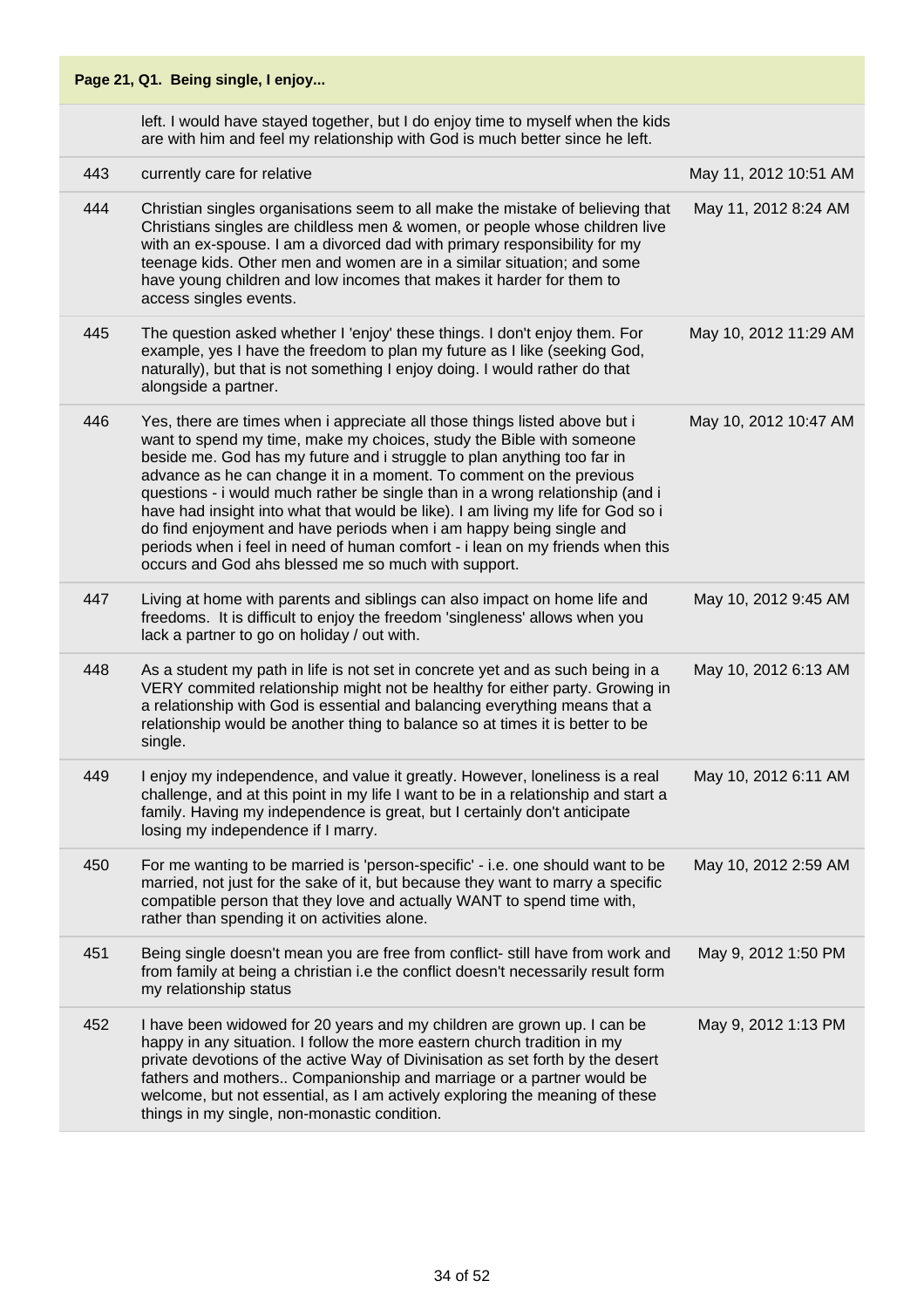|     | Page 21, Q1. Being single, I enjoy                                                                                                                                                                                                                                                                                                                                                                                                                                                                                                                                                              |                      |
|-----|-------------------------------------------------------------------------------------------------------------------------------------------------------------------------------------------------------------------------------------------------------------------------------------------------------------------------------------------------------------------------------------------------------------------------------------------------------------------------------------------------------------------------------------------------------------------------------------------------|----------------------|
| 453 | I work long hours so not all of the above applies in the same way as it would<br>if I just worked 40 hours a week.                                                                                                                                                                                                                                                                                                                                                                                                                                                                              | May 9, 2012 12:07 PM |
| 454 | Due to my past (abused as a child by a neighbour) I find it very difficult being<br>on my own and just panic when going out alone. I prefer to have someone<br>with me. This often makes it much harder when trying to build relationships.                                                                                                                                                                                                                                                                                                                                                     | May 9, 2012 11:55 AM |
| 455 | I enjoy being single but that's because I haven't met Mr Right yet. I am ready<br>to settle down, get married & have some kids, but as usual in my Chuch<br>there's nothing in the 30s categories. Either the men are too old or too<br>young!                                                                                                                                                                                                                                                                                                                                                  | May 9, 2012 9:03 AM  |
| 456 | Though not a birthday or Father's Day goes past without my wondering what<br>it would have been like to have been a 'Dad'. Despite the loneliness I am<br>determined to go bravely on through life, despite it becoming an increasingly<br>permissive world (is there now not more temptation around that us blokes<br>have to live with, ie women's clothing becoming ever more revealing?).                                                                                                                                                                                                   | May 9, 2012 7:14 AM  |
| 457 | As a single parent having no one to share the responsibility means I have<br>much less time for myself in every way, less independence, more<br>responsibility, and no support in the conflict!                                                                                                                                                                                                                                                                                                                                                                                                 | May 9, 2012 2:52 AM  |
| 458 | I think it's wrong to assume if one is single their life is full of seeing friends<br>and going on great holidays and have no one who gives them conflict in their<br>life. If singles flat share their flatmate could be difficult to live with or untidy<br>etc so they have the conflict that married always say they suffer, but none of<br>the benefits of a spouse they can enjoy. So can be worst of both worlds, not<br>this magical freedom marrieds assume. Holidays are tough because once<br>you get to a certain age there's not many single people left to go on holiday<br>with. | May 9, 2012 2:18 AM  |
| 459 | Expected to fit in around friends'. Assumption I want my holidays in term<br>time. Trying to convey to female friends at difficult times in their lives that "I<br>care" without making them uncomfortable.                                                                                                                                                                                                                                                                                                                                                                                     | May 8, 2012 1:39 PM  |
| 460 | Having been through 2 divorces I am realistic about the upside and<br>downsides of marriage and singleness. I would prefer to be with someone<br>out of choice but finding a Christian single man who doesn't mind meeting a<br>Christian woman that's been through 2 divorces is not easy.                                                                                                                                                                                                                                                                                                     | May 8, 2012 12:45 PM |
| 461 | I want someone to share this wonder life with                                                                                                                                                                                                                                                                                                                                                                                                                                                                                                                                                   | May 8, 2012 12:14 PM |
| 462 | I'm answering this question based on the fact that I have had my fun and wild<br>times, the career, seen the world etcI wanted to do this and didn't let any<br>guy stop me from doing thisnow, I'm done with that lifestyle and ready to<br>meet someone.                                                                                                                                                                                                                                                                                                                                      | May 8, 2012 11:25 AM |
| 463 | At present, i feel i have to spend a lot of time mending the relationship with<br>my brother, things are improving. i also need to get over my shyness with<br>women, i'm working on it                                                                                                                                                                                                                                                                                                                                                                                                         | May 8, 2012 8:29 AM  |
| 464 | I am divorced and i am 67 not many men want older women and older<br>women dont want men there own age or older because they are more aged.                                                                                                                                                                                                                                                                                                                                                                                                                                                     | May 8, 2012 8:20 AM  |
| 465 | Don't have the freedom of when to see friends etc as I am expected to fit in<br>around them. Limited in helping friends by situation. Been with two female<br>friends at difficult times in their lives and felt restricted in showing I cared<br>without making them feel uncomfortable.                                                                                                                                                                                                                                                                                                       | May 8, 2012 5:58 AM  |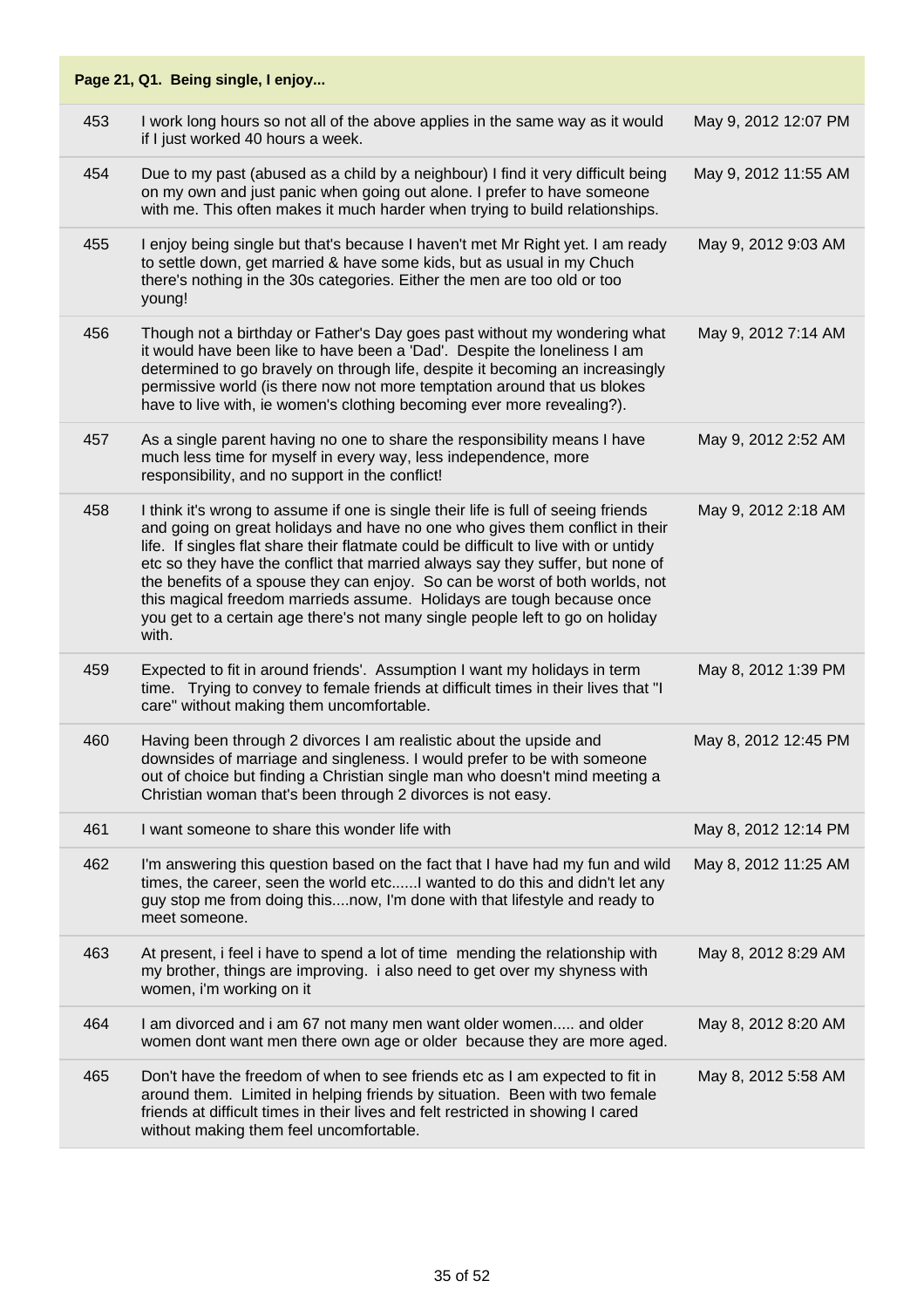|     | Page 21, Q1. Being single, I enjoy                                                                                                                                                                                                                                                                                                                                                                                                                                                                                                                                                                                             |                      |
|-----|--------------------------------------------------------------------------------------------------------------------------------------------------------------------------------------------------------------------------------------------------------------------------------------------------------------------------------------------------------------------------------------------------------------------------------------------------------------------------------------------------------------------------------------------------------------------------------------------------------------------------------|----------------------|
| 466 | As a widowed single mum to a 12 year old daughter, her needs always<br>influence my own. She is a huge consideration to everything I do.                                                                                                                                                                                                                                                                                                                                                                                                                                                                                       | May 8, 2012 3:32 AM  |
| 467 | The thought of finding a partner who is happy with me, my children and my<br>faith (and the cats!!) I feel is a big ask. But if it is what God has planned for<br>me then I will be delighted.                                                                                                                                                                                                                                                                                                                                                                                                                                 | May 8, 2012 1:35 AM  |
| 468 | i sometimes feel so out of it being single. I long for someone I could share<br>ministry with.                                                                                                                                                                                                                                                                                                                                                                                                                                                                                                                                 | May 7, 2012 2:21 PM  |
| 469 | My dream is to do all of the above with a partner!                                                                                                                                                                                                                                                                                                                                                                                                                                                                                                                                                                             | May 7, 2012 2:18 PM  |
| 470 | i am a single parent to three children two of wich are teenagers, so my life is<br>far from boring, so i do enjoy having time to visit family and freinds and to<br>oray in peace.                                                                                                                                                                                                                                                                                                                                                                                                                                             | May 7, 2012 2:18 PM  |
| 471 | At this stage in my life (aged 28) it is a blessing, really, to have freedom and<br>time. I do feel lonely sometimes, though.                                                                                                                                                                                                                                                                                                                                                                                                                                                                                                  | May 7, 2012 1:39 PM  |
| 472 | I am happy to have friends of the opposite sex and the possibility of having a<br>relationship with one as well if and when appropriate.                                                                                                                                                                                                                                                                                                                                                                                                                                                                                       | May 7, 2012 1:26 PM  |
| 473 | Having pets makes your responsible                                                                                                                                                                                                                                                                                                                                                                                                                                                                                                                                                                                             | May 7, 2012 12:25 PM |
| 474 | My son has left home                                                                                                                                                                                                                                                                                                                                                                                                                                                                                                                                                                                                           | May 7, 2012 11:57 AM |
| 475 | Ageing parent may soon need cared for, without perhaps the delight and joy<br>and distraction of grandchildren and the support of a spouse.                                                                                                                                                                                                                                                                                                                                                                                                                                                                                    | May 7, 2012 11:43 AM |
| 476 | Difficult - I like to think I could be independent within a marriage. I like<br>'looking after' others and 'being looked after', in a healthy way. It's about<br>'teamwork' isn't it? And two are better than one! I was created to be<br>'somebody's companion' and I feel that missing. My bed is cold and empty<br>every night! (And so is his!) However, if I was happy & felt acknowledged at<br>church, I like to hope it wouldn't bother me so much. I need to feel 'wanted,<br>needed & loved' - significant - I don't! And I'm fed up with smiling &<br>pretending that it's all ok - it isn't. It's stealing my joy. | May 7, 2012 10:20 AM |
| 477 | Actually, looking at these responses, maybe being single is the right choice<br>for me at present. But I'm lonely!!                                                                                                                                                                                                                                                                                                                                                                                                                                                                                                            | May 7, 2012 10:12 AM |
| 478 | I make the most of now as one day I'll probably be changing nappies all day<br>long! So many people miss the benefits of being single.                                                                                                                                                                                                                                                                                                                                                                                                                                                                                         | May 7, 2012 9:45 AM  |
| 479 | Feel burdened at times with the sole care of children and an elderly parent.<br>Former spouse has removed himself from all responsibilities including<br>financial. Have to work hard to provide for the family.                                                                                                                                                                                                                                                                                                                                                                                                               | May 7, 2012 8:48 AM  |
| 480 | I am a parent of young adult children. I support my daughter & grandson as a<br>single mother. I also support my son completing his last months at Uni                                                                                                                                                                                                                                                                                                                                                                                                                                                                         | May 7, 2012 8:24 AM  |
| 481 | I am single parent to 16 year old son who still enjoys doing things with me<br>alone and with his friends I miss having sexual relationship most and kissing                                                                                                                                                                                                                                                                                                                                                                                                                                                                   | May 7, 2012 7:18 AM  |
| 482 | I do have many friends but often feel lonely and isolated as many of my<br>friends are in relationships and i am not included in couples things. I came to<br>live with my mother as both of us are alone and lonely. Me as I am divorced<br>and my Mum as my dad died. I now feel trapped, even though I ; ove my                                                                                                                                                                                                                                                                                                             | May 7, 2012 4:56 AM  |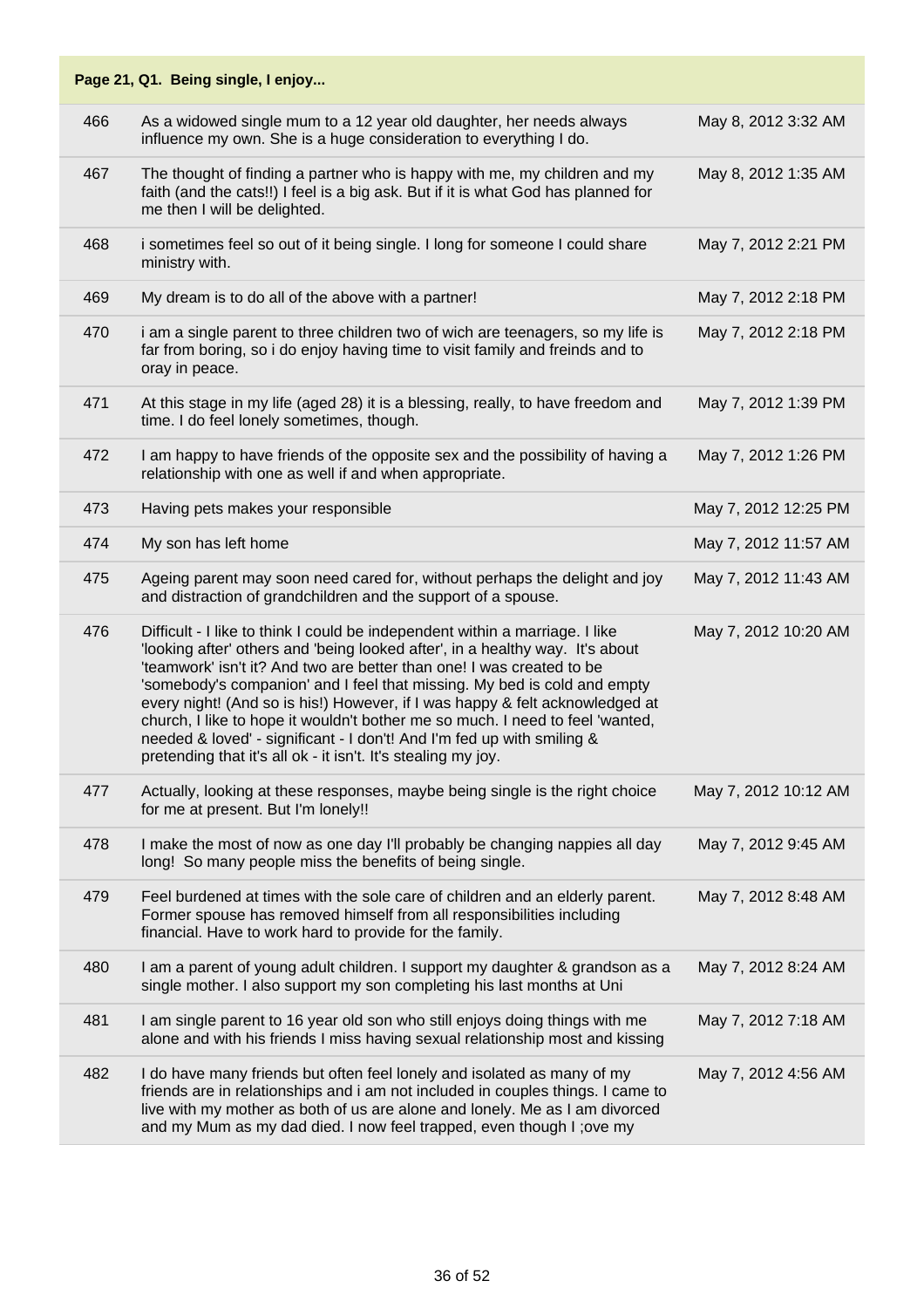|     | Page 21, Q1. Being single, I enjoy                                                                                                                                                                                                                                                                                                                                                                                                                                                                                                                                                                                                                                |                      |
|-----|-------------------------------------------------------------------------------------------------------------------------------------------------------------------------------------------------------------------------------------------------------------------------------------------------------------------------------------------------------------------------------------------------------------------------------------------------------------------------------------------------------------------------------------------------------------------------------------------------------------------------------------------------------------------|----------------------|
|     | mother very much, I just feel a bit like a child again!                                                                                                                                                                                                                                                                                                                                                                                                                                                                                                                                                                                                           |                      |
| 483 | My situation is a complex one, I moved out from my parental home as my<br>mum has achohol issues and I couldn't take it anymore, my father passed<br>away when I was 14, and I have many commitments with mum. I also have<br>anxiety problems but am getting better as no longer on meds. I am trying to<br>look after myself and my mum which is hard. I meet friends when I can and<br>they understand where I am at and are always supportive for me. I look<br>forward to meeting that special guy but I'm not going to let it eat me up as<br>there are far more important things for me to do e.g getting right with the<br>Lord and healing from the past | May 7, 2012 1:15 AM  |
| 484 | I am a single Christian woman who has been a Christian since early<br>childhood. I have never been in a relationship so I don't know what it's like.<br>Many of my friends are in the same position.                                                                                                                                                                                                                                                                                                                                                                                                                                                              | May 6, 2012 1:42 PM  |
| 485 | I live alone without any other commitments and do love having my<br>independance though I know this can sometimes be a problem for me. I also<br>know that I was built to be one half of a partnership - its a fundamental part<br>of how god made me. So whilst I love life, relationships, church, I know<br>there's more that God has got for me in a marriage relationship. The<br>adjustment when this happens might well take me by surprise and challenge<br>my independance!                                                                                                                                                                              | May 6, 2012 1:01 PM  |
| 486 | I live alone, and although I enjoy the freedom to come and go as I please, I<br>don't have enough friends who live locally.                                                                                                                                                                                                                                                                                                                                                                                                                                                                                                                                       | May 6, 2012 12:42 PM |
| 487 | I want to stress that I enjoy these aspects of singleness without necessarily<br>knowing whether the joys of marriage would override them. One makes the<br>most of one's circumstances whilst being open to change.                                                                                                                                                                                                                                                                                                                                                                                                                                              | May 6, 2012 12:38 PM |
| 488 | Live with friends so sometimes conflict and often love in the house.                                                                                                                                                                                                                                                                                                                                                                                                                                                                                                                                                                                              | May 6, 2012 12:14 PM |
| 489 | when my mother was still alive I spent the last few years becoming<br>increasingly more involved in her life so was unable to do things for myself,<br>go on holidays etc. but that was just a "season" of life that one has to go<br>through. Single children usually do most of the caring.                                                                                                                                                                                                                                                                                                                                                                     | May 6, 2012 9:29 AM  |
| 490 | I think my childhood is very much reflected the answers I have provided. By<br>that I mena my parents were not in happy relationship so I have nothing to<br>emulate.                                                                                                                                                                                                                                                                                                                                                                                                                                                                                             | May 6, 2012 9:04 AM  |
| 491 | Your questions pre-suppose singletons have more time than others this is<br>not true - we often are expected to do more because we are single; for<br>example care for elderly relatives, a responsibility our married sibblings<br>seem to feel empowered to duck because they are "busier"                                                                                                                                                                                                                                                                                                                                                                      | May 6, 2012 8:09 AM  |
| 492 | I live in a family environment where I have an elderly relative to consider so<br>all the above is already a situation of considering living and being with<br>someone else and taking that into consideration.                                                                                                                                                                                                                                                                                                                                                                                                                                                   | May 6, 2012 7:29 AM  |
| 493 | Holidays I have found can be tricky, in terms of always finding friends to go<br>away with.                                                                                                                                                                                                                                                                                                                                                                                                                                                                                                                                                                       | May 6, 2012 7:15 AM  |
| 494 | I am a widow who lived with a very controlling husband who suffered from<br>cancer for the last 2 years of his life                                                                                                                                                                                                                                                                                                                                                                                                                                                                                                                                               | May 6, 2012 3:15 AM  |
| 495 | having had a partner i find it hard when making choice about most thing it                                                                                                                                                                                                                                                                                                                                                                                                                                                                                                                                                                                        | May 6, 2012 3:07 AM  |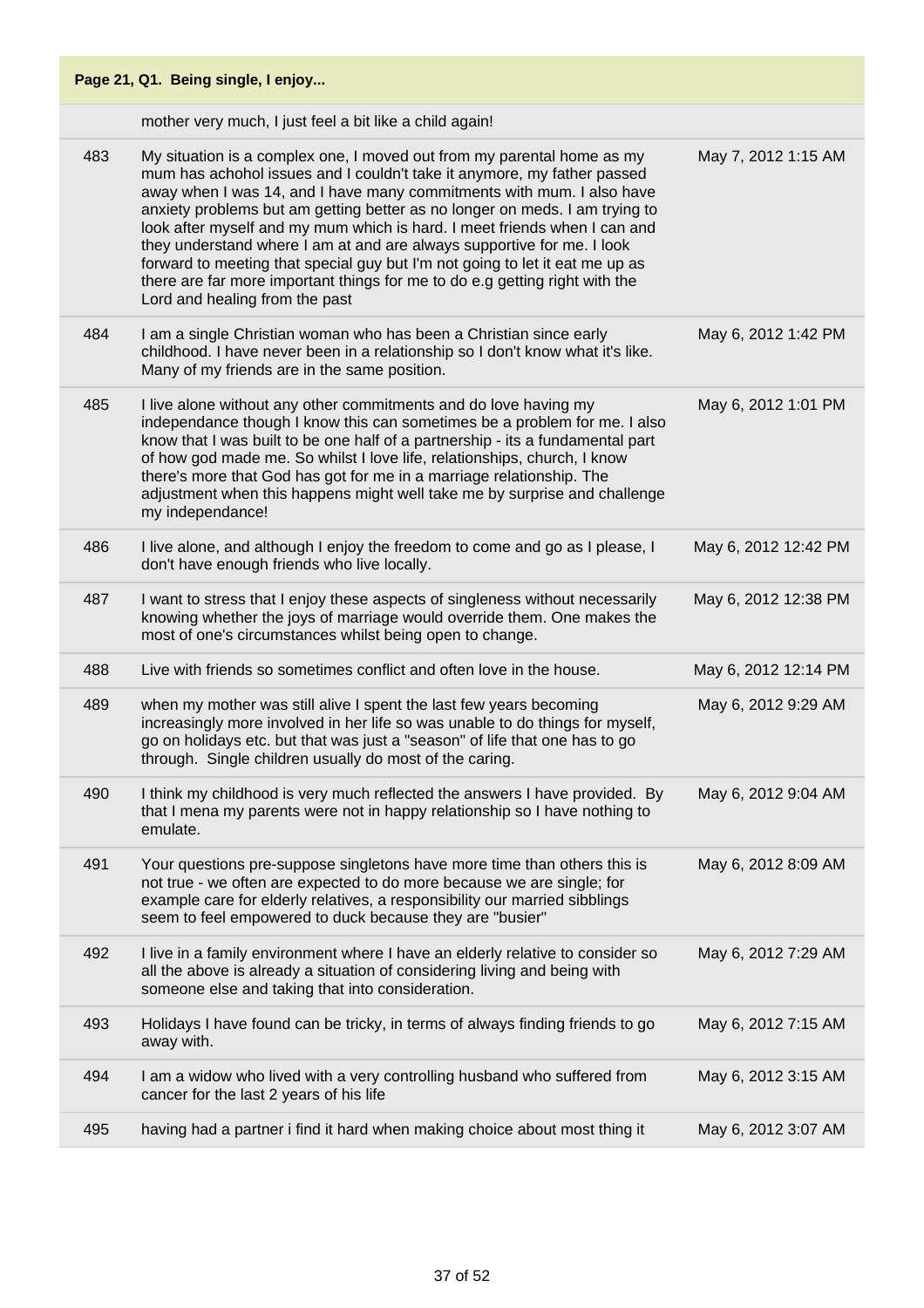# **Page 21, Q1. Being single, I enjoy...** nice to share thing together 496 I am a single working professional May 6, 2012 2:48 AM 497 I am a carer for a parent with Alzheimers. May 6, 2012 1:46 AM 498 Disagree because i believe that whatever i need to do when married, i may have the freedom to continue to do with an understanding partner. 499 I think that singleness brings a lot of freedom, independence and lack of independence, but it also brings a lot of loneliness for me. I am also less active when I am single as I dislike doing activities on my own, and if most of your friends are married with children, you don't have a choice but to consider doing things on your own. 500 Not a free person as responsibilites for extended - not immediate family - for which there is no reciprocal care. so a losing situation all round 501 My children have grown up and youngest is at university and so a few years ago my answers may have differed because of responsibilities. 502 now that my children are older i have a lot more freedom, when they were younger i really struggled and got depressed at times as i felt church could do a lot more for people in my situation

| 502 | now that my children are older i have a lot more freedom, when they were<br>younger i really struggled and got depressed at times as i felt church could<br>do a lot more for people in my situation                                                                                                                                                                                                                                                                                                                                                                                                                                                                                                                                                                                                                                                                                                                                                      | May 5, 2012 1:59 PM  |
|-----|-----------------------------------------------------------------------------------------------------------------------------------------------------------------------------------------------------------------------------------------------------------------------------------------------------------------------------------------------------------------------------------------------------------------------------------------------------------------------------------------------------------------------------------------------------------------------------------------------------------------------------------------------------------------------------------------------------------------------------------------------------------------------------------------------------------------------------------------------------------------------------------------------------------------------------------------------------------|----------------------|
| 503 | Feel I ned to be happy with myself before entering into another realtionship                                                                                                                                                                                                                                                                                                                                                                                                                                                                                                                                                                                                                                                                                                                                                                                                                                                                              | May 5, 2012 1:32 PM  |
| 504 | I am a single woman, I would have liked to share all my experiences with my<br>husband if I had one.                                                                                                                                                                                                                                                                                                                                                                                                                                                                                                                                                                                                                                                                                                                                                                                                                                                      | May 5, 2012 12:21 PM |
| 505 | I have never had a different marital status with which to compare my current<br>marital status so I am not answering this question.                                                                                                                                                                                                                                                                                                                                                                                                                                                                                                                                                                                                                                                                                                                                                                                                                       | May 5, 2012 11:27 AM |
| 506 | I believe that if the right choice was made and God's blessing was upon it<br>then I would be happier married as i find it very lonely being single and living<br>alone. I believe that we were designed to be in relationship. I miss being<br>loved and having the opportunity to love someone                                                                                                                                                                                                                                                                                                                                                                                                                                                                                                                                                                                                                                                          | May 5, 2012 10:17 AM |
| 507 | but I would welcome having someone else, my own family as I always have<br>to visit other people's family. My children visit less than if I had a partner. And<br>I have had enough of so-called independence and making all the decisions<br>and doing everything from admin to cleaning to last me six lifetimes. I will<br>probably live in a community or another family if i do not get married again<br>because living alone is just too difficult after so many years, although I like<br>being alone. But it is not natural and I tend to become a hermit. However,<br>this is because I do not have any lovers either, whereas many people,<br>Christians and non Christians alike, might be single but actually have the odd<br>lover or more. Being single does not mean no sex for many, whereas for me<br>I see no reason not to get married. This is maybe one reason why lots of<br>people don't see the need to get married or remarried? | May 5, 2012 8:52 AM  |
| 508 | Peaceful life - yes as I am divorced following a violent relationship - this<br>makes it hard to trust anyone again - male or female. My Christian faith has<br>been refreshed and the church family are very supportive about this issue.                                                                                                                                                                                                                                                                                                                                                                                                                                                                                                                                                                                                                                                                                                                | May 5, 2012 8:23 AM  |
| 509 | I think as a single I am very busy, working full time. I may not have children<br>but I also dont have a spouse of family near by to help me do shopping,<br>errands, housework, ironing etc, sort bills, fix things, organise workmen. I                                                                                                                                                                                                                                                                                                                                                                                                                                                                                                                                                                                                                                                                                                                 | May 5, 2012 8:08 AM  |

May 5, 2012 5:45 PM

May 5, 2012 3:46 PM

May 5, 2012 2:39 PM

May 5, 2012 2:22 PM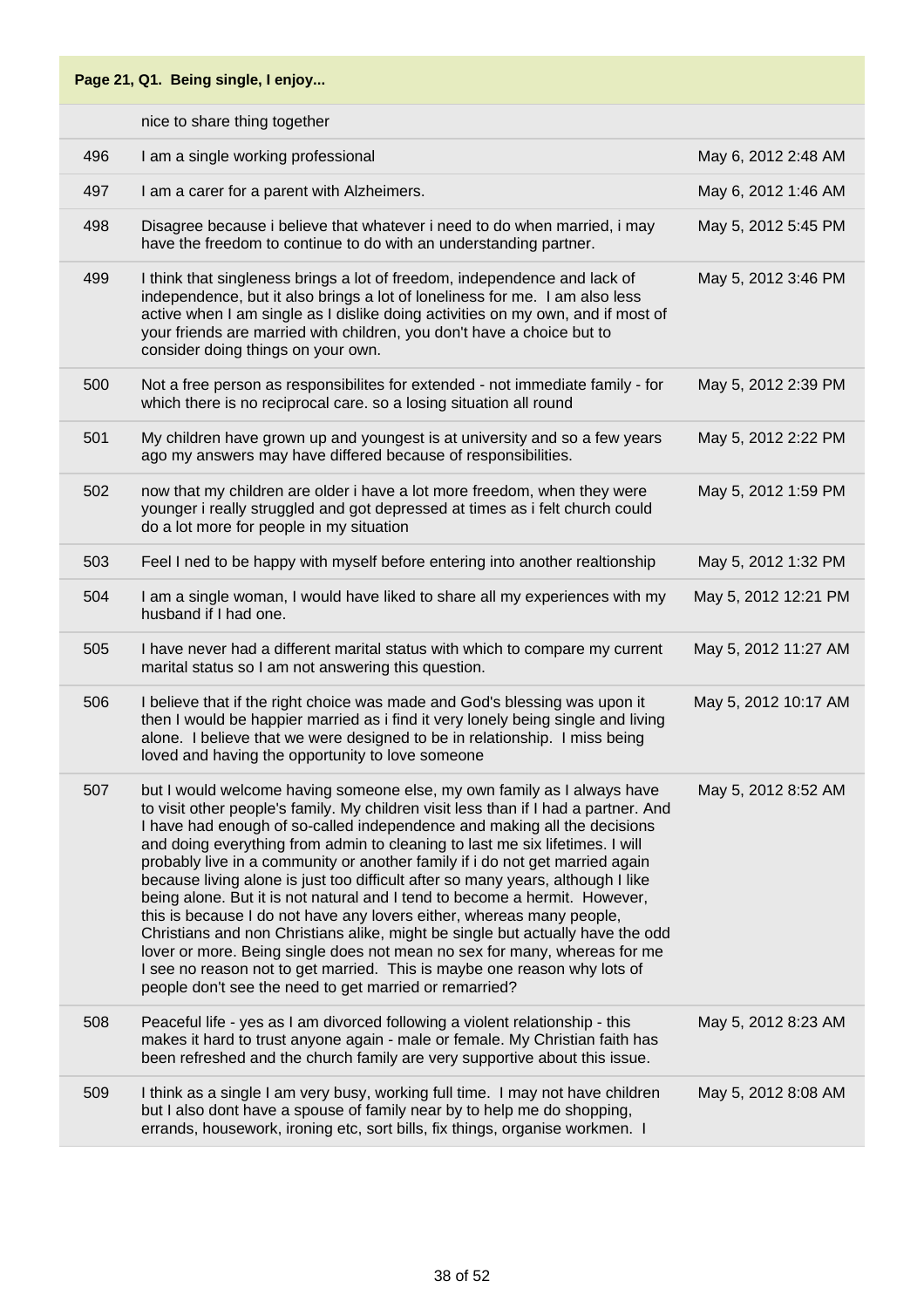|     | Page 21, Q1. Being single, I enjoy                                                                                                                                                                                                                                                                                                                                                                                                                                                                                                                                                                                                                                                                                                                                                                                                                                                                                                                                                                                                   |                      |
|-----|--------------------------------------------------------------------------------------------------------------------------------------------------------------------------------------------------------------------------------------------------------------------------------------------------------------------------------------------------------------------------------------------------------------------------------------------------------------------------------------------------------------------------------------------------------------------------------------------------------------------------------------------------------------------------------------------------------------------------------------------------------------------------------------------------------------------------------------------------------------------------------------------------------------------------------------------------------------------------------------------------------------------------------------|----------------------|
|     | have to do it all, no one else to pick up slack or help out. Especially difficult<br>when ill.                                                                                                                                                                                                                                                                                                                                                                                                                                                                                                                                                                                                                                                                                                                                                                                                                                                                                                                                       |                      |
| 510 | Due to my unemployment I am back at the family home, shared with foster<br>children with significant additional needs, in whose care I am involved. I am<br>also in a rural community separated from friends and places which might<br>offer those social choices. These things make meeting someone difficult<br>anyway, as well as highlighting how much I feel I'm missing out on.                                                                                                                                                                                                                                                                                                                                                                                                                                                                                                                                                                                                                                                | May 5, 2012 7:54 AM  |
| 511 | At the moment I live with a parent and my brother, but I would like to have<br>my own independence to live my own life without arguements and tension<br>between me and my brother.                                                                                                                                                                                                                                                                                                                                                                                                                                                                                                                                                                                                                                                                                                                                                                                                                                                  | May 5, 2012 7:22 AM  |
| 512 | I would answer these questions more positively if I wasn't living at home with<br>my parents, who've been unhappily married for 30 years next July. Also, my<br>Dad is dementing (though undiagnosed) and he's very withdrawn and a lot of<br>work for Mum. I don't do much of what's traditionally considered housework,<br>but I'm the first port of call for everything that goes wrong with the family<br>computers which all need replacing (and so does the router and the ISP, but<br>that's Dad's decision, and he'll never decide for change). I also end up being<br>a shoulder for Mum when she's getting overwhelmed by Dad. I also find that<br>I have very little energy left at the weekend to do much more than go to<br>church on Sunday, so it's energy rather than time that's my limiting factor for<br>doing the good things listed above. Mum blames my long work days as by<br>the time I've caught two buses out in the morning, done a day's work, and<br>caught two buses home again that's 12 hours gone. | May 5, 2012 7:09 AM  |
| 513 | After being an abused wife I feel free and would not want the life that I left<br>behind.                                                                                                                                                                                                                                                                                                                                                                                                                                                                                                                                                                                                                                                                                                                                                                                                                                                                                                                                            | May 5, 2012 6:45 AM  |
| 514 | I have an immune condition which limits my energy and the amount in which<br>i can do and this has strongly effected my answers. I actually find that being<br>in a relationship I am able to do more as some of the things in life are shared<br>which makes it easier for me.                                                                                                                                                                                                                                                                                                                                                                                                                                                                                                                                                                                                                                                                                                                                                      | May 5, 2012 4:56 AM  |
| 515 | Being single as Foster Carer has a lot of advantages                                                                                                                                                                                                                                                                                                                                                                                                                                                                                                                                                                                                                                                                                                                                                                                                                                                                                                                                                                                 | May 5, 2012 4:33 AM  |
| 516 | I am a single parent                                                                                                                                                                                                                                                                                                                                                                                                                                                                                                                                                                                                                                                                                                                                                                                                                                                                                                                                                                                                                 | May 5, 2012 3:45 AM  |
| 517 | Although fairly well I have a long term chronic illness which can be difficult to<br>cope alone. i find being alone very stressful at times especially during school<br>holidays and bank holidays. miss the caring for another and companionship.<br>Think I have a lot of qualities and love to offer to another. Financial<br>restrictions can make life difficult when you can't afford to travel alone, away<br>on a course, often things to absorb my interests are expensive and so the<br>freedom of being free is negated.                                                                                                                                                                                                                                                                                                                                                                                                                                                                                                  | May 5, 2012 2:55 AM  |
| 518 | I'm not really entirely happy being single!                                                                                                                                                                                                                                                                                                                                                                                                                                                                                                                                                                                                                                                                                                                                                                                                                                                                                                                                                                                          | May 5, 2012 1:14 AM  |
| 519 | I do enjoy doing many of these things, however as a single person I also<br>hope to meet a marriage partner where we share some of those desires and<br>are stronger doing them together.                                                                                                                                                                                                                                                                                                                                                                                                                                                                                                                                                                                                                                                                                                                                                                                                                                            | May 5, 2012 12:34 AM |
| 520 | Single parent with 3 children living at home. Work commitments and health<br>problems of 1 child restrict social and holiday possibilities                                                                                                                                                                                                                                                                                                                                                                                                                                                                                                                                                                                                                                                                                                                                                                                                                                                                                           | May 4, 2012 4:57 PM  |
| 521 | I'm 40 this year so finding my soulmate has been playing on my mind for a<br>number of years. Whilst I am happy in my life and at home I am unhappy that                                                                                                                                                                                                                                                                                                                                                                                                                                                                                                                                                                                                                                                                                                                                                                                                                                                                             | May 4, 2012 4:42 PM  |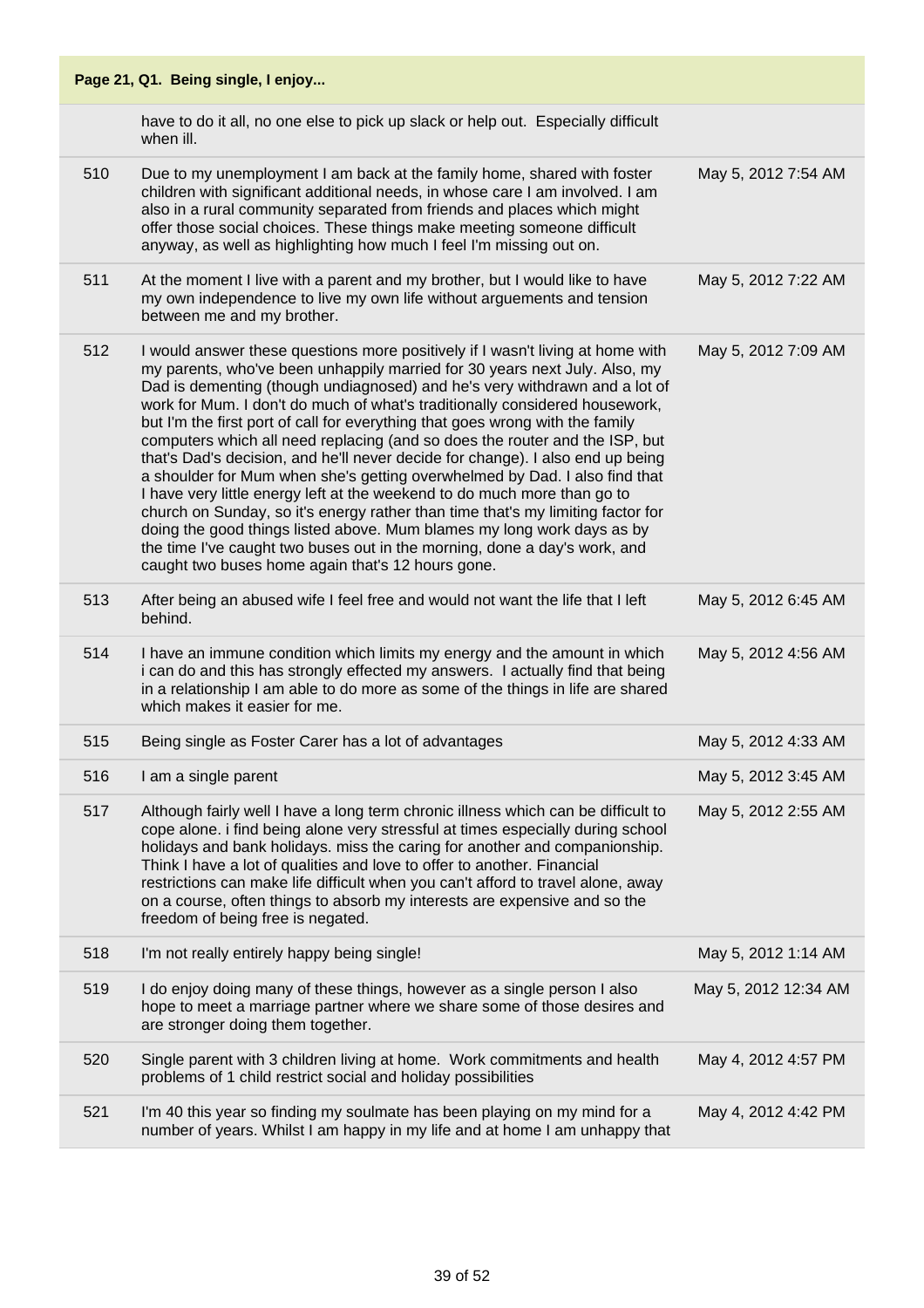|     | Page 21, Q1. Being single, I enjoy                                                                                                                                                                                                                                                                                                                                                                                                                                                                                                                                                                                                                |                      |
|-----|---------------------------------------------------------------------------------------------------------------------------------------------------------------------------------------------------------------------------------------------------------------------------------------------------------------------------------------------------------------------------------------------------------------------------------------------------------------------------------------------------------------------------------------------------------------------------------------------------------------------------------------------------|----------------------|
|     | everyone else seems to have 'started' their lives and journeys with their<br>partners whereas I feel somewhatstagnant. But I know and need to<br>continue to have faith that God has this all under control.                                                                                                                                                                                                                                                                                                                                                                                                                                      |                      |
| 522 | Carer for parent noty living with me                                                                                                                                                                                                                                                                                                                                                                                                                                                                                                                                                                                                              | May 4, 2012 3:51 PM  |
| 523 | The word single has become confused. There is a huge difference between<br>those with children/divorced etc. I believe being single means having never<br>been married.                                                                                                                                                                                                                                                                                                                                                                                                                                                                           | May 4, 2012 3:31 PM  |
| 524 | Being single with children and no assistance from church family to help me<br>look after my children means i cannot attend church events in evenings and<br>some other times. I have no time for myself or opportunities for developing<br>my ministry/calling as I am always at home with my children in the evenings.<br>I never get invites to other christian homes or meetings with other people of<br>any age really. it is disappointing that the church has no groups to cater for<br>single mums and dads together with other singles in any way. I feel left out<br>and only able to attend on Sunday mornings because of my situation. | May 4, 2012 2:07 PM  |
| 525 | I was happy in my marriage and it added to, rather than took away from<br>being able to spend time with family, friends etc; my late husband was<br>always supportive in all my involvement with church/christian life. Planning<br>holidays as a single is not anything like as enjoyyable as it was when my<br>husband was alive; it was stressful in the yeears after his death, especially<br>when the children were younger.                                                                                                                                                                                                                 | May 4, 2012 2:04 PM  |
| 526 | I am the sole parent for my 13 year old son. We visit his dad in Germany<br>once a year. I am the sole earner so don't have the money to pursue<br>hobbies much.                                                                                                                                                                                                                                                                                                                                                                                                                                                                                  | May 4, 2012 1:53 PM  |
| 527 | The so-called 'advantages' listed above are more than offset by the<br>loneliness and unmet emotional needs.                                                                                                                                                                                                                                                                                                                                                                                                                                                                                                                                      | May 4, 2012 1:35 PM  |
| 528 | I have 2 children who I look after full time and so some of the questions<br>above I am unable to answer proper;y as I have responsibilities with them                                                                                                                                                                                                                                                                                                                                                                                                                                                                                            | May 4, 2012 1:01 PM  |
| 529 | I have been single all my life. Nobody wants me and I'm just waiting to be<br>called by my Maker Dear Lord and Father of Mankind                                                                                                                                                                                                                                                                                                                                                                                                                                                                                                                  | May 4, 2012 12:12 PM |
| 530 | Looking after other people can be family, friends etc, not just a spouse.<br>Even long distance family can be a responsibility. Also, if I were married I<br>hope I wouldn't be a "responsibility to be looked after", that makes me sound<br>helpless! If I get married I don't want to be looked after, I want someone to<br>stand beside me, not in front of me to shield me!                                                                                                                                                                                                                                                                  | May 4, 2012 11:57 AM |
| 531 | SINGLE PARENT TO TEENAGERS BRINGS SEPARATE CHALLENGES<br><b>AND ISSUES</b>                                                                                                                                                                                                                                                                                                                                                                                                                                                                                                                                                                        | May 4, 2012 11:49 AM |
| 532 | IN all cases being single has added to the amount of work I have to do at<br>home and has further limited what I can do in terms of going out and<br>spending time as I choose. I only get 2 nights per fortnight to myself when<br>my children see my ex-husband and then I'm usually so tired I can't really do<br>anything                                                                                                                                                                                                                                                                                                                     | May 4, 2012 11:34 AM |
| 533 | I've recently chosen to foster 2 chidiren on a permanent basis so asnwering<br>these questions is not appropriate.                                                                                                                                                                                                                                                                                                                                                                                                                                                                                                                                | May 4, 2012 11:22 AM |
| 534 | I love my children dearly but the work load is sometimes overwhelming and                                                                                                                                                                                                                                                                                                                                                                                                                                                                                                                                                                         | May 4, 2012 11:18 AM |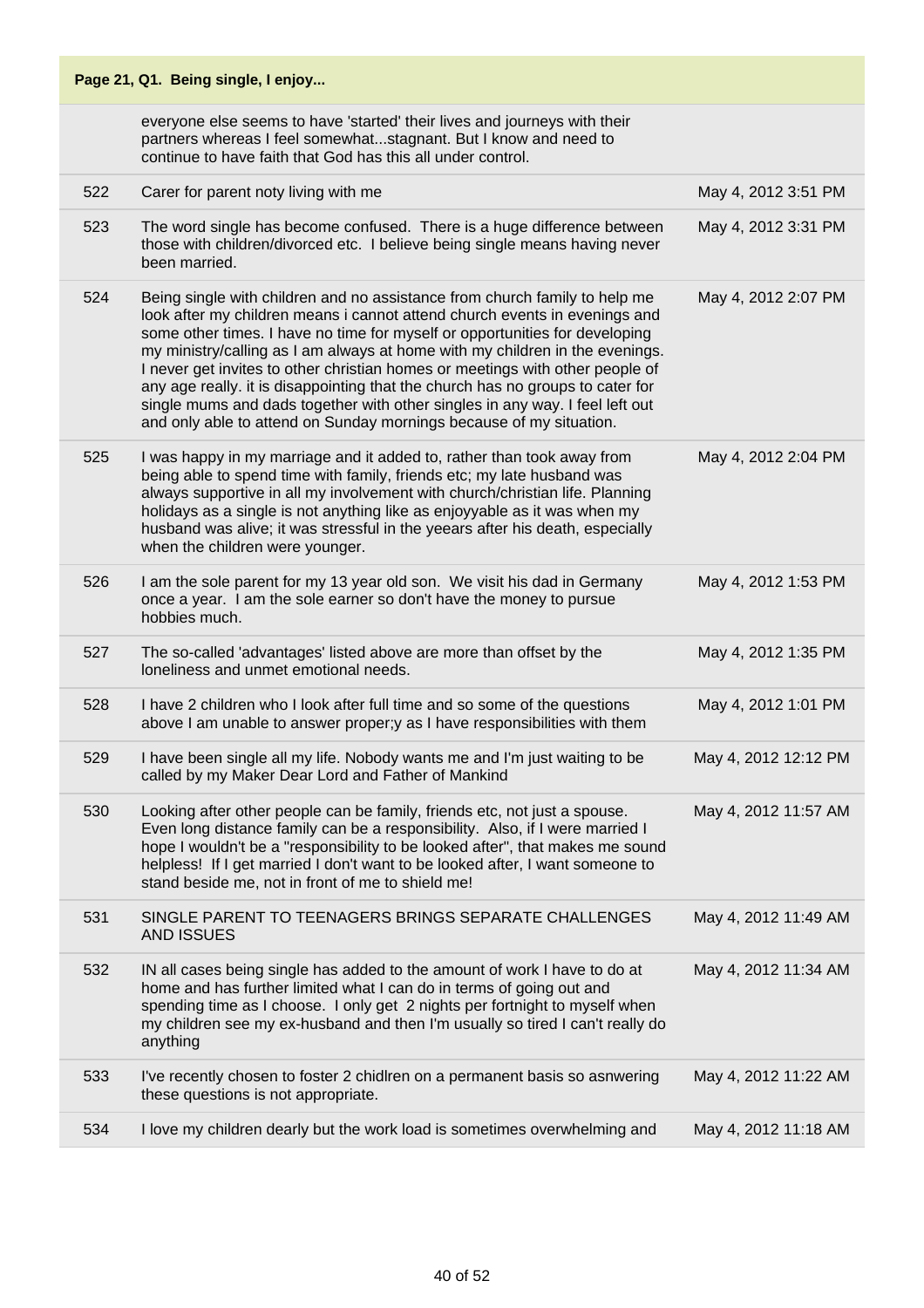|     | Page 21, Q1. Being single, I enjoy                                                                                                                                                                                                                                                                                                                                                                                                                                                                                                                                                                                                                                                                                                                                                                                                                                                                                                                                                                                                                                     |                      |
|-----|------------------------------------------------------------------------------------------------------------------------------------------------------------------------------------------------------------------------------------------------------------------------------------------------------------------------------------------------------------------------------------------------------------------------------------------------------------------------------------------------------------------------------------------------------------------------------------------------------------------------------------------------------------------------------------------------------------------------------------------------------------------------------------------------------------------------------------------------------------------------------------------------------------------------------------------------------------------------------------------------------------------------------------------------------------------------|----------------------|
|     | gives little opportunity for self indulgence or freedom Depends on your<br>support network                                                                                                                                                                                                                                                                                                                                                                                                                                                                                                                                                                                                                                                                                                                                                                                                                                                                                                                                                                             |                      |
| 535 | I have children so freedom and spare time dont come into the equation, if i<br>had a partner then i would have more freedom and spare time to do as i wish<br>because the child care would be shared                                                                                                                                                                                                                                                                                                                                                                                                                                                                                                                                                                                                                                                                                                                                                                                                                                                                   | May 4, 2012 10:36 AM |
| 536 | I am single and alone (not a single parent). I am introverted, so I tend not to<br>need other people close to me.                                                                                                                                                                                                                                                                                                                                                                                                                                                                                                                                                                                                                                                                                                                                                                                                                                                                                                                                                      | May 4, 2012 6:13 AM  |
| 537 | These questions are all based on the premise that single people have more<br>time on their hands, which is, quite frankly, complete bollocks. As a single<br>person, you have to do your own shopping, cooking, cleaning and ironing,<br>mow your own lawn, sort out your own financial affairs etc. etc., as well as<br>arranging your own social life, because it's not waiting at home for you when<br>you get back from work. There is nobody to help share this load. And you<br>have to do all this on a single income, so you can't afford any paid help with<br>domestic chores that you might be able to if you were in a couple. Oh, and of<br>course as a single person, you end up spending a lot of time doing online<br>dating - hopefully worth it in the end, but really hard work, and extremely time<br>consuming. Married people don't have this demand on their time, do they?<br>So, no, actually, I don't have any extra spare time to devote to prayer or<br>ministry, because after all that, I'm too bloody knackered and need some<br>sleep. | May 4, 2012 4:05 AM  |
| 538 | I make pursuing what I believe God is calling me in to, my mission but I<br>would very much like someone to share the journey and maybe the mission,<br>with.                                                                                                                                                                                                                                                                                                                                                                                                                                                                                                                                                                                                                                                                                                                                                                                                                                                                                                          | May 4, 2012 2:40 AM  |
| 539 | Single parent so that impacts levels of freedom and choice.                                                                                                                                                                                                                                                                                                                                                                                                                                                                                                                                                                                                                                                                                                                                                                                                                                                                                                                                                                                                            | May 4, 2012 1:04 AM  |
| 540 | I would rather die than go on a singles holiday (an exaggeration but) The<br>stuggle is, who do you go on holiday with, I find this the hardest thing of all,<br>and the older I get the less people there are to ask.                                                                                                                                                                                                                                                                                                                                                                                                                                                                                                                                                                                                                                                                                                                                                                                                                                                 | May 3, 2012 11:13 PM |
| 541 | SPEND MORE TIME WITH GOD LET HIM BE THE BEST MATCH MAKER<br>IF GODS WILL TO BE SOMEONE                                                                                                                                                                                                                                                                                                                                                                                                                                                                                                                                                                                                                                                                                                                                                                                                                                                                                                                                                                                 | May 3, 2012 3:57 PM  |
| 542 | since hitting my mid 30s my opinion has changed. I was very happy being<br>single and could not wonder why people would get upset at not being - I was<br>my own person. Now I feel different. Life is about relationships and sharing.<br>Nothing better than to be a mother - woman was created for company for a<br>man.                                                                                                                                                                                                                                                                                                                                                                                                                                                                                                                                                                                                                                                                                                                                            | May 3, 2012 2:16 PM  |
| 543 | As a single parent there is very little time I have to myself. When I was<br>married my wife and I both had ministries which we could support each other<br>in by sharing the care of the kids. Now I have the sole responsibility it really<br>limits the time and "space" I have                                                                                                                                                                                                                                                                                                                                                                                                                                                                                                                                                                                                                                                                                                                                                                                     | May 3, 2012 2:01 PM  |
| 544 | I share a flat and enjoy living with others. I wouldn't want to live alone and<br>think that those who live alone have to guard against becoming a little<br>inflexible and intolerant as the years go by! But I have moved around quite a<br>bit and shared with different people - overall a positive experience, but there<br>can be a feeling of impermanence.                                                                                                                                                                                                                                                                                                                                                                                                                                                                                                                                                                                                                                                                                                     | May 3, 2012 1:58 PM  |
| 545 | Becoming single was not a choice, but accept that there are benefits to<br>having my own independence . I would prefer to share life with another but<br>accept also that being single maybe God's plan for me.                                                                                                                                                                                                                                                                                                                                                                                                                                                                                                                                                                                                                                                                                                                                                                                                                                                        | May 3, 2012 12:17 PM |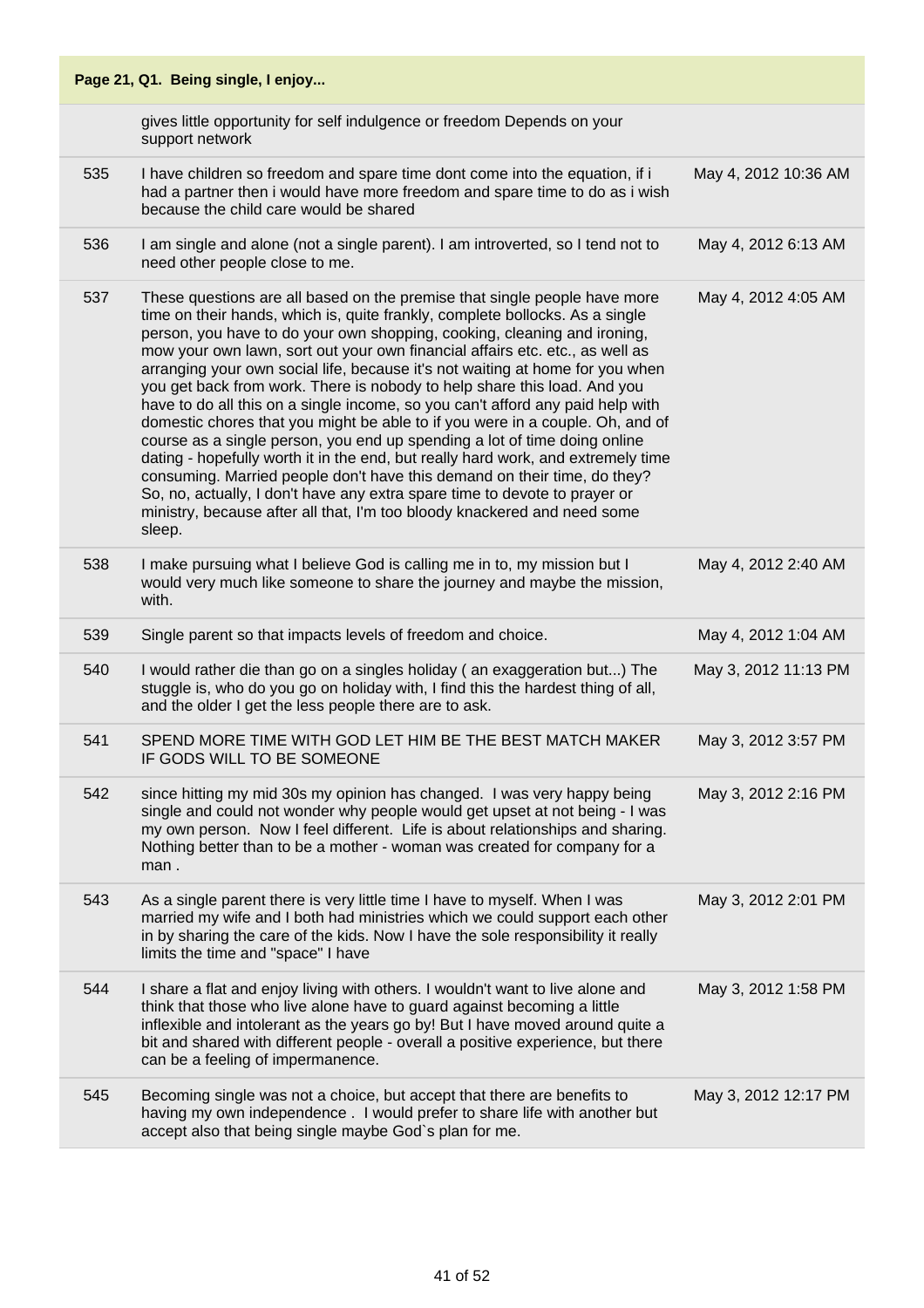|     | Page 21, Q1. Being single, I enjoy                                                                                                                                                                                                                                                                                                                                                                                    |                      |
|-----|-----------------------------------------------------------------------------------------------------------------------------------------------------------------------------------------------------------------------------------------------------------------------------------------------------------------------------------------------------------------------------------------------------------------------|----------------------|
| 546 | I am happy but would prefer a boyfriend to meet 'the one' as then I would be<br>able to enjoy doing things together including going to church, sharing our<br>faith, spending tie with our friends and family as a couple.                                                                                                                                                                                            | May 3, 2012 12:01 PM |
| 547 | Having a dependent child means I can't have total freedom or independence<br>as I have a responsibility to him. Being separated also means I live on a<br>reduced income, so don't have the financial independence I would like, or the<br>means to visit places or do things that I would enjoy.                                                                                                                     | May 3, 2012 11:49 AM |
| 548 | I don't just enjoy these because I am single. I don't have more time to myself<br>do spend doing things. I work long hours and I have to do everything myself.                                                                                                                                                                                                                                                        | May 3, 2012 11:45 AM |
| 549 | yes I am a single parent and it is such a blessing to have some time<br>occasionally (when children are with ex-spouse) to discover being single<br>again. I make my own plans and it will be a while before I feel confident<br>enough to want to share that with someone in a serious way. With all the<br>positive aspects of companionship, also come the responsibilities.                                       | May 3, 2012 11:33 AM |
| 550 | My employment involves caring.                                                                                                                                                                                                                                                                                                                                                                                        | May 3, 2012 11:26 AM |
| 551 | I have recently started going out with someone, after many years of being<br>single, and I have struggled to let go of all the above and live a different way<br>in a relationship. It has taken me nearly 6 months to leave my single life - the<br>only life I knew how to do really.                                                                                                                               | May 3, 2012 11:14 AM |
| 552 | There's only so long you can devote to prayer and faith. Life is for living.                                                                                                                                                                                                                                                                                                                                          | May 3, 2012 10:32 AM |
| 553 | Not a carer but have involvement in my grandchildrens lives which is<br>wonderful.                                                                                                                                                                                                                                                                                                                                    | May 3, 2012 10:30 AM |
| 554 | With my children living with me at weekends and travelling 120 miles to be<br>with them I find that, if anything, life is more restrictive now than when I was<br>married but that is down to individual circumstances                                                                                                                                                                                                | May 3, 2012 10:24 AM |
| 555 | I think that in the larger churches people can get away with an awful lot more<br>than they would if they were in smaller churches. Also people can feel very<br>much smaller in bigger churches especially if they are single and feel<br>unloved or unwanted by others.                                                                                                                                             | May 3, 2012 9:54 AM  |
| 556 | Single, never married                                                                                                                                                                                                                                                                                                                                                                                                 | May 3, 2012 8:33 AM  |
| 557 | I have been single so long, it's difficult for me to answer questions relating to<br>'being with someone', as I don't know really what to compare my singleness<br>with                                                                                                                                                                                                                                               | May 3, 2012 7:05 AM  |
| 558 | No children. Afraid of dying barren!! Please help me!                                                                                                                                                                                                                                                                                                                                                                 | May 3, 2012 6:25 AM  |
| 559 | My wife's departure caused me some financial distress, so despite being<br>single my scope for independent action was often limited by lack of<br>resources. As for spending time with friends, most of my peers are now<br>busy with raising children. It seems to be equally true within the church that<br>couples tend to spend time with other couples.                                                          | May 3, 2012 6:11 AM  |
| 560 | I was happy being single and lived a full life, however I wanted to be dating<br>and enjoy both the sharing and time responsibility that comes with that. I was<br>not in self-pity for being single but I did want to be in a relationship and am<br>enjoying the early stages of the relationship I have recently embarked on. I<br>don't think marriage is the solution to happiness, not at all; but in my case I | May 3, 2012 5:30 AM  |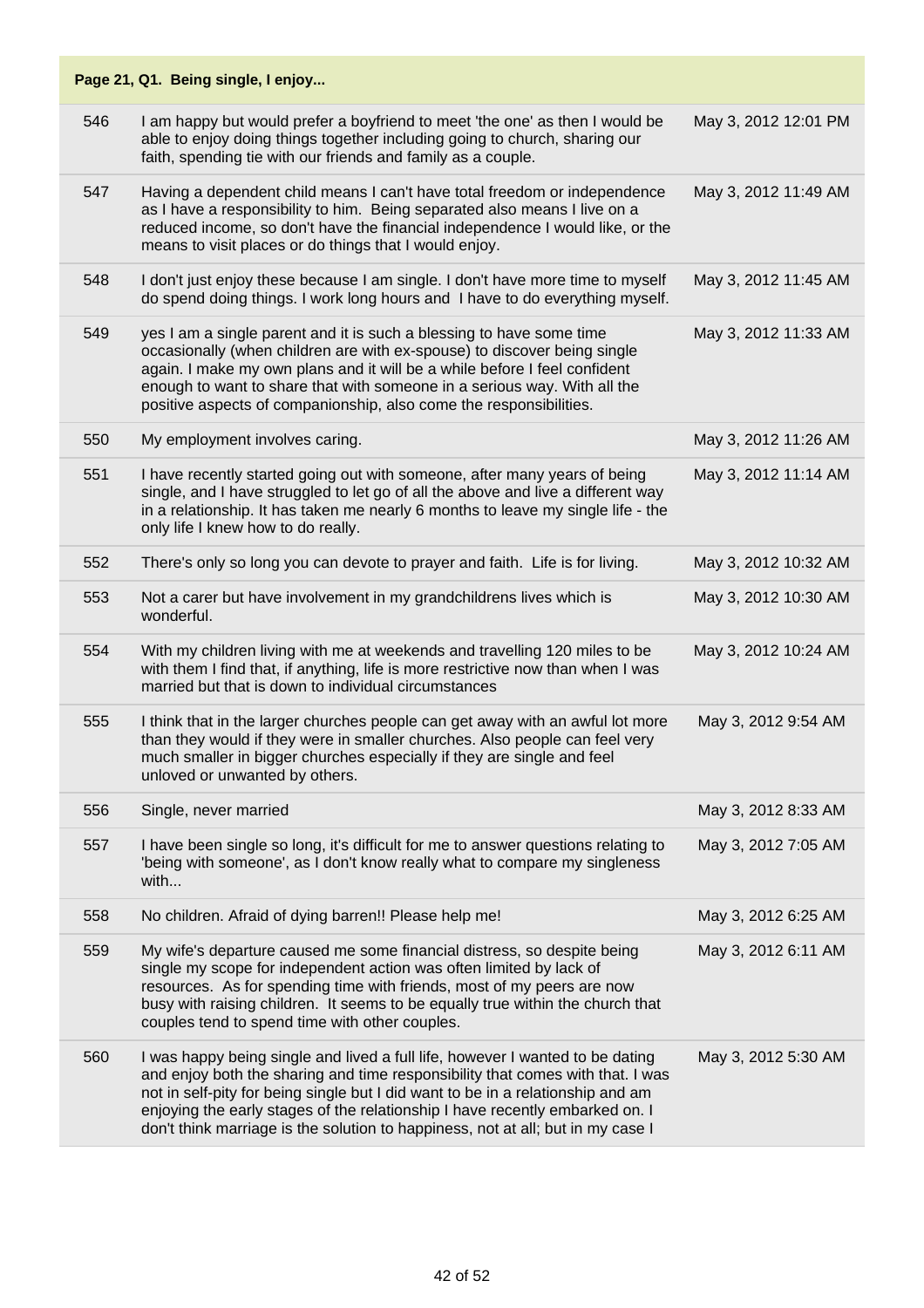|     | Page 21, Q1. Being single, I enjoy                                                                                                                                                                                                                                                                                                                                                                                                                         |                      |
|-----|------------------------------------------------------------------------------------------------------------------------------------------------------------------------------------------------------------------------------------------------------------------------------------------------------------------------------------------------------------------------------------------------------------------------------------------------------------|----------------------|
|     | think their is a desire to be married one day and living a life of singleness did<br>not appeal. I personally do not have some false idea that marriage will be<br>bliss (divorced parents and friends show otherwise) but I do believe that I<br>can have a fruitful marriage that with hard work and perseverance will make<br>me happier than if I remained single.                                                                                     |                      |
| 561 | It is difficult to measure my answers by the choices given as they can<br>fluctuate at given times as i'd like sometimes to be able to let my partner<br>make shared choices/decisions around social, future plans - Hope this<br>makes sense.                                                                                                                                                                                                             | May 3, 2012 4:49 AM  |
| 562 | Am a carer for my father who has alzheimers but would love a family of my<br>own. My married sister does nothing for my Dad. You feel much more<br>responsible for your parents when you are single. I do however have lovely<br>christian parents!!                                                                                                                                                                                                       | May 3, 2012 2:27 AM  |
| 563 | I am a single parent, so am therefore restricted on my decisions                                                                                                                                                                                                                                                                                                                                                                                           | May 3, 2012 2:24 AM  |
| 564 | I have two children living part time with me. I was married to a manipulative<br>and controlling man.                                                                                                                                                                                                                                                                                                                                                      | May 3, 2012 2:22 AM  |
| 565 | It has its benefits beingsingle but also its negatives. Im asingle parent.                                                                                                                                                                                                                                                                                                                                                                                 | May 3, 2012 2:16 AM  |
| 566 | I feel like i wish there was someone by my side i have alot of love to give the<br>right person i would love to take care of them and make them happy. but<br>God perhaps has other plans for me i dont know at this stage i wait and hope<br>someone comes along i think though i want to give faith a helping hand i<br>dont think God would mind i have prayed for his trust in me.                                                                     | May 3, 2012 1:21 AM  |
| 567 | singleness was aproprite, marrgie not the answer to happnes but needs<br>work like any relationsip and one model of living life as is singleness, how to<br>help single people feel fullifn and have apprprite stageges to meet som of<br>those emotion needs and support you get comfrot and compny you get in a<br>marrage but in a appreoapate plutonic way. give permision for single people<br>to explore who they like and ehy safly and approptarly | May 3, 2012 1:14 AM  |
| 568 | I am a single parent and don't enjoy much independence or freedom<br>regardless of whether I'm attached or not. However, most of the things<br>mentioned here, like holidays, I prefer to have the input of a significant other<br>on rather than doing my own thing. I would tend not to do anything at all on<br>my own.                                                                                                                                 | May 3, 2012 1:11 AM  |
| 569 | I feel that my ultimate goal in life is to be a wife & mother. I feel that at 23 it is<br>difficult to meet someone who will be both interested in me & who shares this<br>goal, most people of a similar age will not yet know whether this is what they<br>want from life.                                                                                                                                                                               | May 3, 2012 12:34 AM |
| 570 | I am a single parent living with my mum so I have a good mix.                                                                                                                                                                                                                                                                                                                                                                                              | May 3, 2012 12:04 AM |
| 571 | I'm undecided about my single state, as I had an extremly difficult<br>relationship with my ex husband, which caused me many years of<br>unhappiness, a place I would never want to go back to. Having said that I<br>see a lot of happy relationship within my church and often feel I would like<br>that.                                                                                                                                                | May 2, 2012 10:36 PM |
| 572 | Well i enjoy being able to make my own decissions but this is only because i<br>have had toonce i enjoyed the flavour of someone elseand i hate doing<br>things on my owni enjoyed being married and having someone to share life                                                                                                                                                                                                                          | May 2, 2012 6:21 PM  |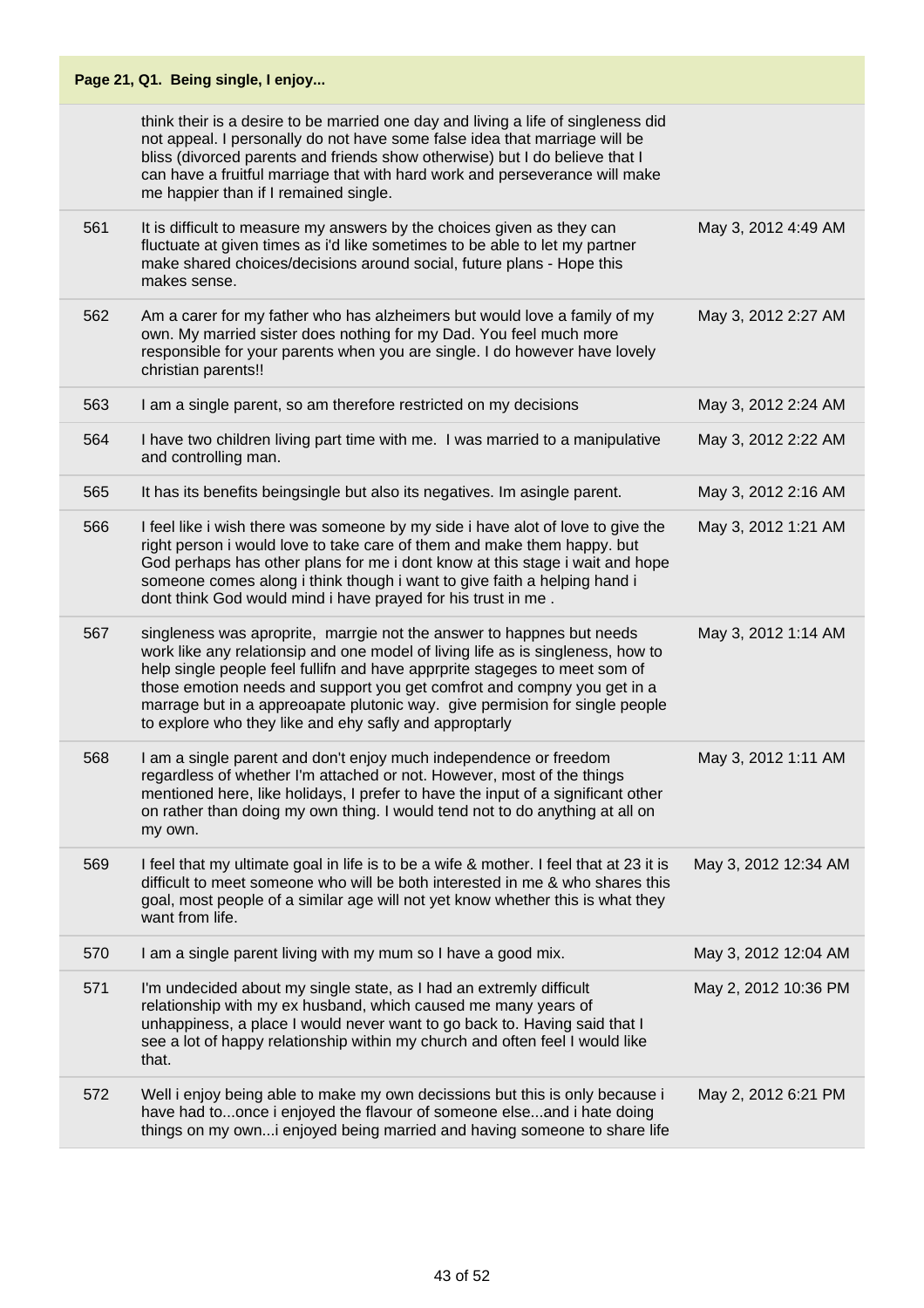with...unfortunately they were habitually unfaithfull to both myself and the family

573 It is certainly a strange thing to be single and a parent. You are neither single or married, neither alone or with anyone. It definitely has its rewards, i enjoy spending more time with my daughter than i would if i was married and as she has been chronically sick for the past seven years i am glad we have been alone. It does lack substance though. and i wish i had someone to share it with. I am happy whether i am single or married, but to be married to a christian would be wonderful, but having not experienced it i am not sure i could adapt easily to the changes it would bring. We have not had a man in our home for 18 years and it would be extremely weird now. You sometimes wonder if you are better off staying single but am aware of missing dimensions to life and the lack of a role model for her. Caring is exhausting and i would have been useless as a partner but i would have so welcomed being someone that somebody cared about, but we were too busy fighting her illness. Would be lovely just sometimes to have someone stronger than me who could say, its going to be alright. Thank God he says he will be a husband to those who have none and a father to the fatherless. x May 2, 2012 4:47 PM 574 I have a mental illness (bipolar disorder) so finding somebody who accepts that is really difficult. I would far rather be single than in a relationship with somebody who isn't who God wants me to be with/isn't right for me. I'm not prepared to compromise on my future. May 2, 2012 3:04 PM 575 When youve been waiting and waiting for ages in agreement with what you believe God is saying re a relationship it is frustrating .. Most ladies in my category will now have children of one age or another .. my dilemma is that I either take on someone with such attachments or stay single because there are relatively few really single women left for my age. May 2, 2012 2:45 PM 576 I have been married in the past so can see the benefits of singleness and being in a Christian marriage. I am learning to appreciate my singleness for now and the freedom and independance that gives me, but would really like to be married again in the future. May 2, 2012 2:35 PM 577 I don't want to be single. I have been married for 31 years so singleness is a steep learning curve. I realise the vaule of being whole married or single. May 2, 2012 2:26 PM 578 I know you know this but the questions above are a little difficult to answer without an actual other half! It would depend on the character, habits and priorities of my other half what effect the partnership would have on my enjoyment of the above! May 2, 2012 2:16 PM 579 Difficult to answer. I'm single but still have family and other commitments. Recently started a relationship, and so far I find being with him more peaceful than being at home! May 2, 2012 2:11 PM 580 Have children to look after May 2, 2012 2:10 PM 581 Singlw parent of 3 for last 10 years, eldest now nearly 18 so little time for me would have been nice to have had another pair of hands around and to share parenting with. May 2, 2012 2:04 PM 582 As a single I can enjoy what can become a 'selfish' lifestyle but actually as a single I would quite like to be able to share these experiences with someone else. I do have rich friendships (and am never lacking in things to do) but many of these are now married with families and sometimes being the add May 2, 2012 1:54 PM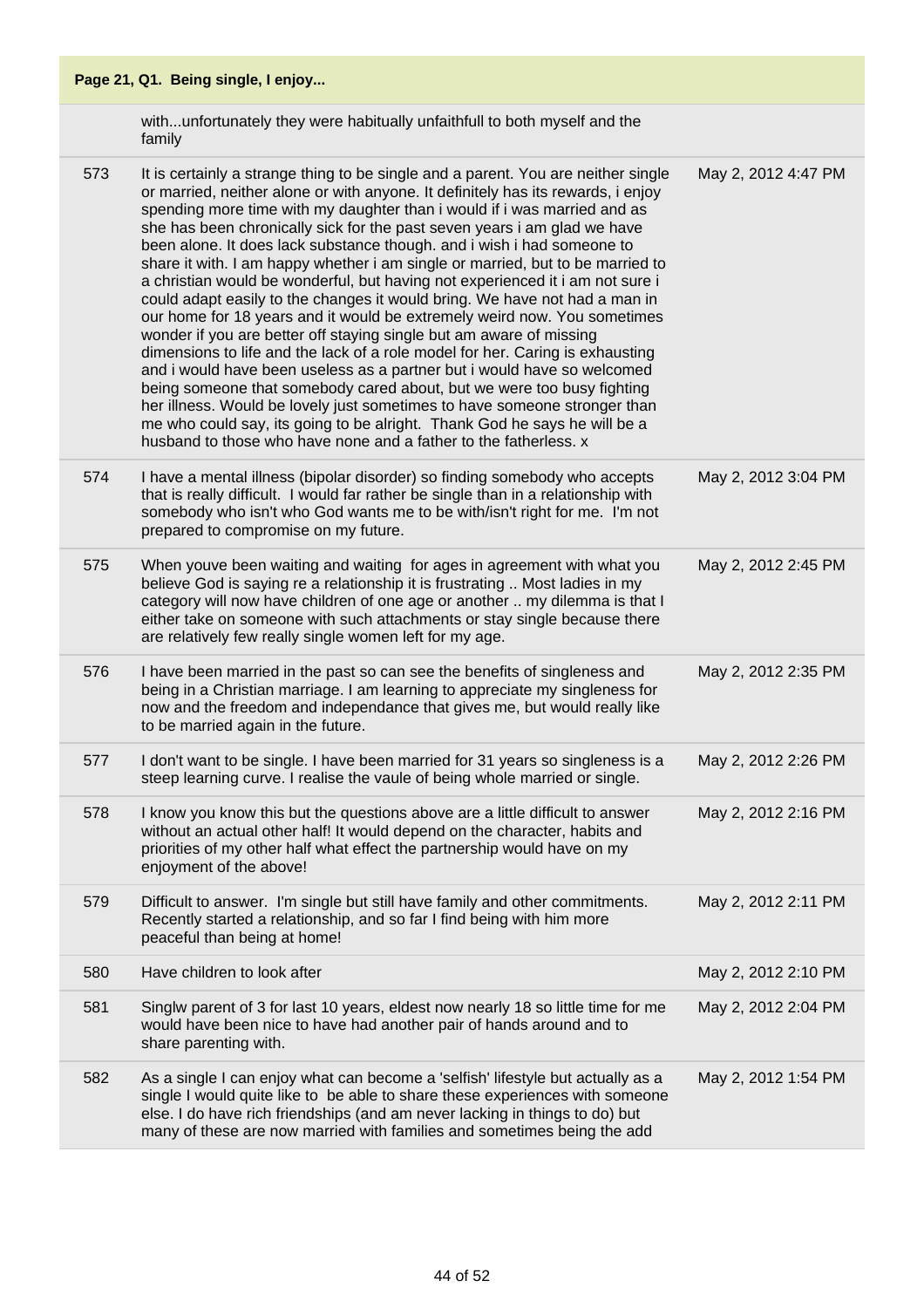|     | Page 21, Q1. Being single, I enjoy                                                                                                                                                                                                                                                                                                                                                                                                                            |                      |
|-----|---------------------------------------------------------------------------------------------------------------------------------------------------------------------------------------------------------------------------------------------------------------------------------------------------------------------------------------------------------------------------------------------------------------------------------------------------------------|----------------------|
|     | on at social events or church family events just reinforces being single. (if<br>that makes sense?!)                                                                                                                                                                                                                                                                                                                                                          |                      |
| 583 | never had a relationship so don't know the alternative                                                                                                                                                                                                                                                                                                                                                                                                        | May 2, 2012 1:46 PM  |
| 584 | I am more positive than I have ever been about my singleness - but it is not<br>that way from choice- I know that I would prefer to be married.                                                                                                                                                                                                                                                                                                               | May 2, 2012 1:43 PM  |
| 585 | I have three children, so don't enjoy the benefits of a peaceful home, or not<br>having another to care for! I would like to share that responsibility with<br>someone else, but still have a lot of fun on my own, and would rather have<br>children than not.                                                                                                                                                                                               | May 2, 2012 1:41 PM  |
| 586 | I have been single for all of my life, so I don't really know what it's like to be<br>in a relationship with someone. I have put a tick next to the things that I<br>would find hard to give up, though, if/when I do get into a relationship.<br>Another thing that I would find hard to give up is some of my time spent on<br>hobbies, e.g. playing musical instruments, reading books etc.                                                                | May 2, 2012 1:39 PM  |
| 587 | I am a single parent.                                                                                                                                                                                                                                                                                                                                                                                                                                         | May 2, 2012 1:39 PM  |
| 588 | Being single is where I am right now. Not always easy sometimes lonely. But<br>learning contentment in God has been a real breakthrough. Befreinding<br>other singles and supporting them is good. Its not always about finding a<br>partner. More about serving together. This life is short Jesus our Lord is<br>coming back so best focus my energies seeking His face,                                                                                    | May 2, 2012 1:26 PM  |
| 589 | Having been married, i bellieve there are more benefits and that being<br>married could actually enhance all the above statements. It is a misnomer<br>that singles have more time and freedom. I find beause I have to think of and<br>do everything (work and home) my time is quite committed. Also not having<br>partner can restrict holiday opps etc eg no one to go with, single<br>supplements, safety aspects of being a single woman on holiday etc | May 2, 2012 1:26 PM  |
| 590 | all my friends r married or have a partner, at weekends they r busy, so i don, t<br>get to see my friends as offten as i would like.i haven,t been on holiday for<br>7yrs because i have no one to go with                                                                                                                                                                                                                                                    | May 2, 2012 1:20 PM  |
| 591 | Being disabled, I have often felt pressured by a partner for doing more than<br>I'm capable of because we should be spending lots of time together. In the<br>end, I can find it a burden and get more sick                                                                                                                                                                                                                                                   | May 2, 2012 1:11 PM  |
| 592 | Being a widow my past experience has taught me that marriage suits me<br>best.                                                                                                                                                                                                                                                                                                                                                                                | May 2, 2012 12:48 PM |
| 593 | I LOVE BEING A HELPMATE, THE LONELINESS, DECISIONS, AND<br>CHALLENGE TO BE BOLD, AND OUTGOING IS HUGE. bE EASY TO<br>SHRINK BACK AND HIDE AWAY !!! ALSO I MISS HUGS AND JUST<br>BEING LOVED, SO HAVE TO TRUST GOD TO FILL THESE EMPTY<br>SPACES.                                                                                                                                                                                                              | May 2, 2012 12:41 PM |
| 594 | Even though being single is better than being married to the wrong person,<br>and there is a peace in that, to have someone who shares your life as<br>christians, is what I pray for. Nothing less will do                                                                                                                                                                                                                                                   | May 2, 2012 12:09 PM |
| 595 | Yes I am a single parent now, so I am not as free as some might be, but I am<br>content, and the freedom from major conflict is wonderful! My older children<br>do babysit so I am able to get out on my own sometimes.                                                                                                                                                                                                                                       | May 2, 2012 12:03 PM |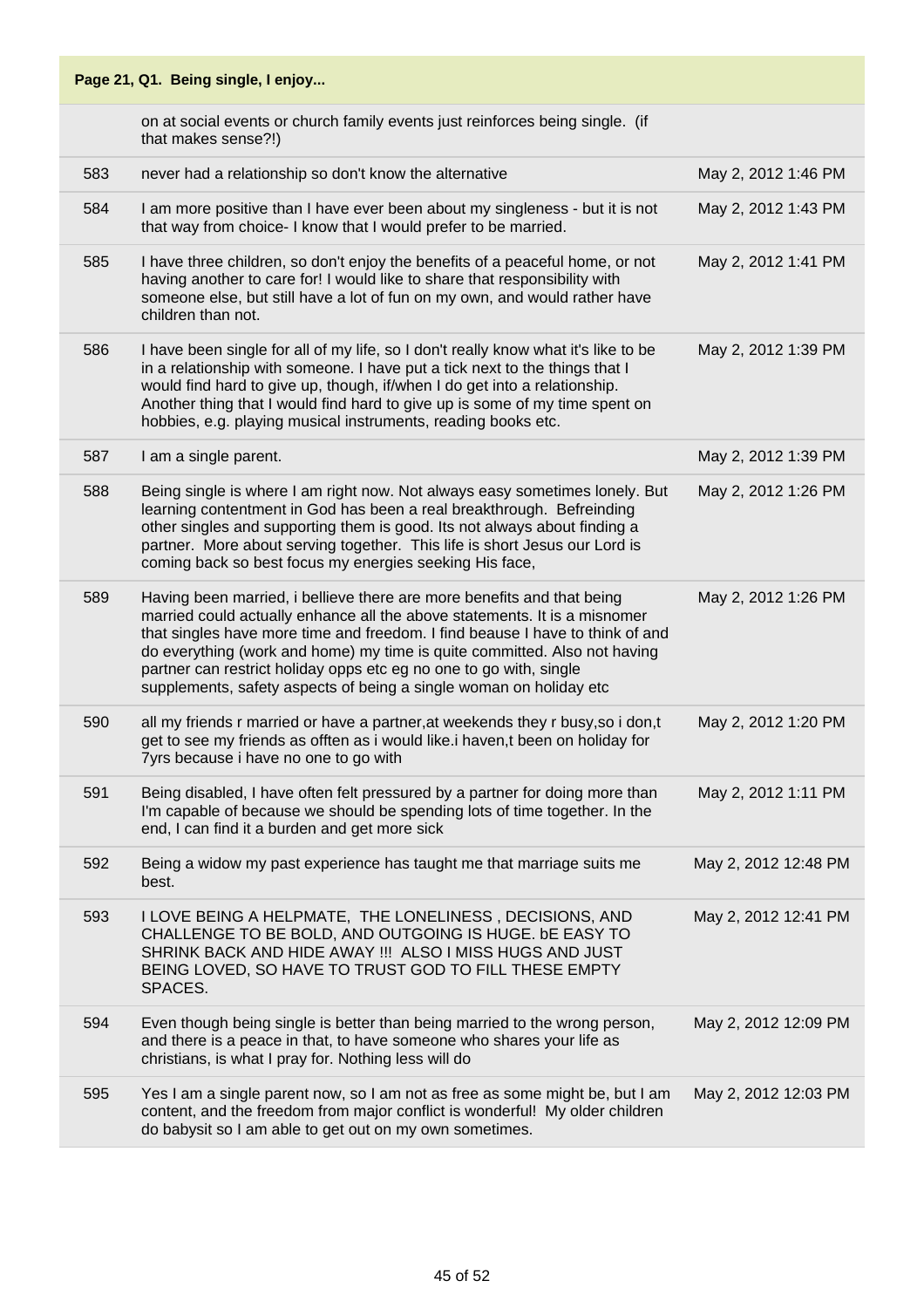|     | Page 21, Q1. Being single, I enjoy                                                                                                                                                                                                                                                                                                                                                                                                                                                                                                                                                                                                                                                                                            |                      |
|-----|-------------------------------------------------------------------------------------------------------------------------------------------------------------------------------------------------------------------------------------------------------------------------------------------------------------------------------------------------------------------------------------------------------------------------------------------------------------------------------------------------------------------------------------------------------------------------------------------------------------------------------------------------------------------------------------------------------------------------------|----------------------|
| 596 | Just got divorced                                                                                                                                                                                                                                                                                                                                                                                                                                                                                                                                                                                                                                                                                                             | May 2, 2012 11:58 AM |
| 597 | I have answered the above as a single 25 year old living at home currently<br>starting on the journey of exploring my calling from God.                                                                                                                                                                                                                                                                                                                                                                                                                                                                                                                                                                                       | May 2, 2012 11:54 AM |
| 598 | Now I know why I'm single! - but I still find some women very beautiful and<br>that can hurt.                                                                                                                                                                                                                                                                                                                                                                                                                                                                                                                                                                                                                                 | May 2, 2012 11:31 AM |
| 599 | Single parent                                                                                                                                                                                                                                                                                                                                                                                                                                                                                                                                                                                                                                                                                                                 | May 2, 2012 11:30 AM |
| 600 | good comment, as a single parent my choices here are limited                                                                                                                                                                                                                                                                                                                                                                                                                                                                                                                                                                                                                                                                  | May 2, 2012 11:24 AM |
| 601 | I am a full time working woman, for a few years I had extra responsibility of<br>looking after parents every weekend but they are now in a residential home.<br>However, I am now left with no close family and am on my own. I have<br>spent the last two Christmas Days on my own with nobody from my church<br>even asking my circumstances. I am independent and can cope but it's a bit<br>of a lonely life sometimes and I would not wish to be invited to somebody's<br>for the sake of it, in fact if they do not embrace me most of the year I would<br>rather they did not bother at Christmas.                                                                                                                     | May 2, 2012 11:16 AM |
| 602 | All of the above I agree with, but it is still a lonely existence.                                                                                                                                                                                                                                                                                                                                                                                                                                                                                                                                                                                                                                                            | May 2, 2012 10:57 AM |
| 603 | I think there is the myth that as a single person you must have lots of extra<br>time. If you are a couple you split a lot of the 'living' duties such as car and<br>house maintenance, cooking, cleaning, earning money, sorting finances,<br>budgeting, planning holidays and you have a default person to spend time<br>with where as a single person you do all those things alone AND have to<br>arrange your social life all the time. I LOVE the independence. Sometimes I<br>am overwhelmed with all the possiblities. Sometimes I feel like I'd like<br>someone else to make a decision for me.                                                                                                                      | May 2, 2012 10:56 AM |
| 604 | One of the main reasons I have chosen for now to stay single is that I have<br>felt that for a season at least, I am more free to serve God than I might be<br>were I married.                                                                                                                                                                                                                                                                                                                                                                                                                                                                                                                                                | May 2, 2012 10:40 AM |
| 605 | Having children constrains the independence and freedom to do what I want.                                                                                                                                                                                                                                                                                                                                                                                                                                                                                                                                                                                                                                                    | May 2, 2012 10:38 AM |
| 606 | I feel that with the support of a partner I would be more able to pursue my<br>calling and ministry. I do not spend a great deal of time with my biological<br>family, if I had a partner they would be my family so in that sense I would<br>then spend more time with my family than I do presently, but then obviously I<br>would spend less time with friends. I would love to enjoy the responsibility of<br>looking after children.                                                                                                                                                                                                                                                                                     | May 2, 2012 10:35 AM |
| 607 | I am a single parent so I do not get a lot of free time, I also work part time<br>and have quite a demanding job.                                                                                                                                                                                                                                                                                                                                                                                                                                                                                                                                                                                                             | May 2, 2012 10:33 AM |
| 608 | I see my singleness as freedom, but am anxious about the future at times.<br>It's nice to make your own choices, but sometimes it would be nice for<br>someone to help you make those choices, and to support you in them.<br>Sometimes it would be nice to have someone to 'argue' with, or to disagree<br>with. Time and space to devote to prayer does not necessarily come with<br>singleness - you should have that anyway. I only link my singleness with<br>loneliness when I need some comfort (times of difficult decisions, or illness),<br>and I'm not sure how to get round that. Generally, my singleness is a state<br>of contentment, but there is space in that contentment for change into a<br>partnership. | May 2, 2012 10:33 AM |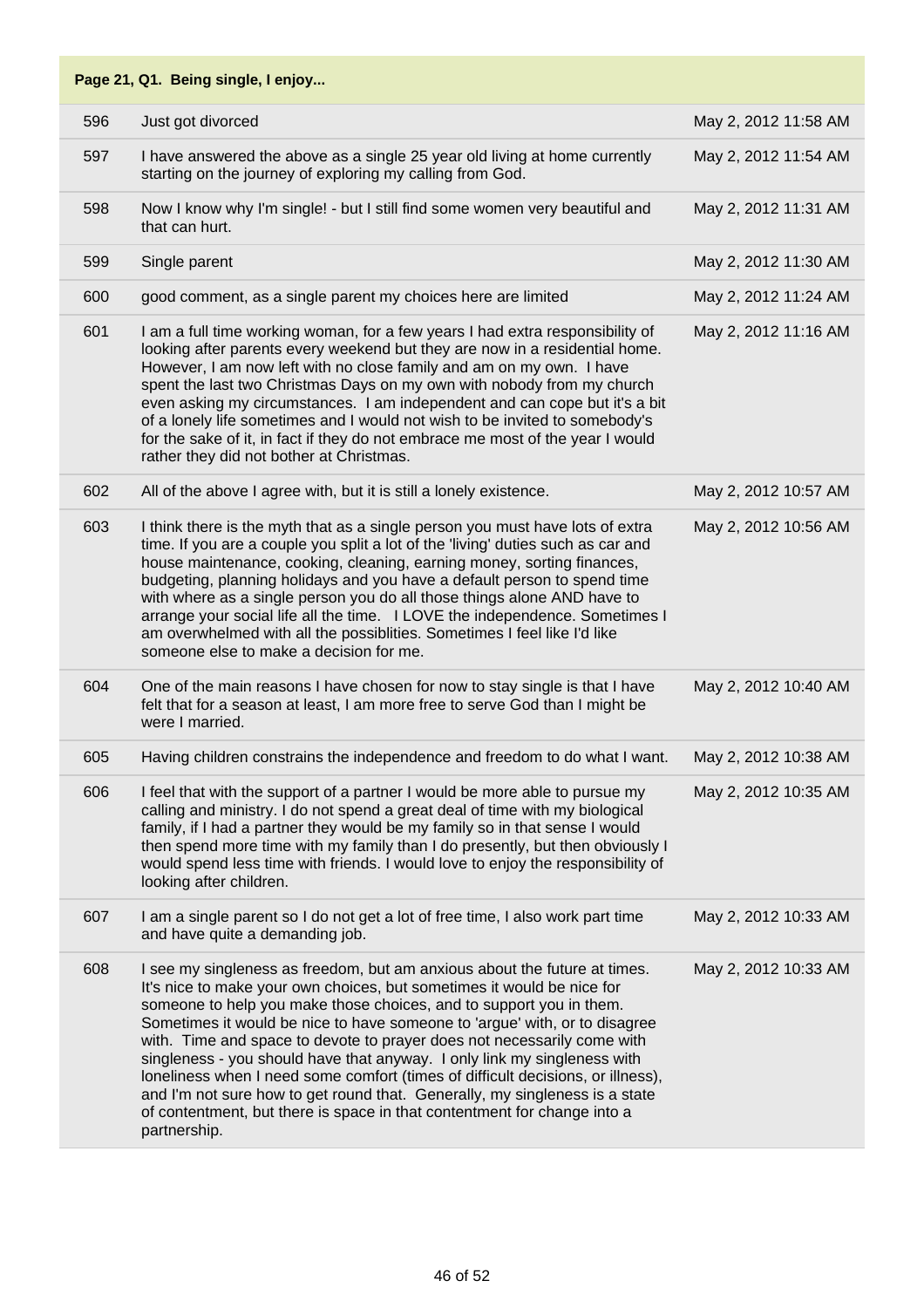| 609 | I have elderly parents and so am not free of responsibilities, but holidays are<br>a tricky one as they have to be planned well in advance or you have to go on<br>your own!                                                                                                                                                                                                                                                                                                                             | May 2, 2012 10:14 AM |
|-----|----------------------------------------------------------------------------------------------------------------------------------------------------------------------------------------------------------------------------------------------------------------------------------------------------------------------------------------------------------------------------------------------------------------------------------------------------------------------------------------------------------|----------------------|
| 610 | I am a single parent and therefore my time is quite restricted because I work<br>part time as well.                                                                                                                                                                                                                                                                                                                                                                                                      | May 2, 2012 10:08 AM |
| 611 | Am a single person                                                                                                                                                                                                                                                                                                                                                                                                                                                                                       | May 2, 2012 10:07 AM |
| 612 | I am single but live with my 15 year-old daughter and so do not feel totally<br>independent. I do not earn enough money to have the freedom to choose<br>about holidays.                                                                                                                                                                                                                                                                                                                                 | May 2, 2012 9:57 AM  |
| 613 | I often think of both sides: being single has its advantages like<br>independence, freedom, pursuing a ministry and use the time as you like;<br>however, I am a very caring person and caring for someone else I love would<br>make me happier, although I tend to consider the downside of marriage too,<br>arguing, decision making and different opinions, etc. Prayer and time for God<br>should not depend on marriage; if anything, marriage creates more time to<br>spend together and with God. | May 2, 2012 9:56 AM  |
| 614 | As dad lives with me at the moment, my responses are different to what they<br>would have been two or three years ago.                                                                                                                                                                                                                                                                                                                                                                                   | May 2, 2012 9:52 AM  |
| 615 | Have always been single.                                                                                                                                                                                                                                                                                                                                                                                                                                                                                 | May 2, 2012 9:37 AM  |
| 616 | single parent with son going of to university this year. Also have nephew in<br>20's living with me at the moment                                                                                                                                                                                                                                                                                                                                                                                        | May 2, 2012 9:35 AM  |
| 617 | I think it is a myth that single people have more time. I am the breadwinner,<br>the cook, cleaner, shopper, gardener, painter, decorator, and I am expected<br>to serve in the church, which I do, and I am expected to be hospitable and<br>social!                                                                                                                                                                                                                                                    | May 2, 2012 9:31 AM  |
| 618 | I do enjoy these things, but if I wasn't single I'd enjoy planning holidays and<br>the future with another person. Both scenarios are positive if you want them<br>to be.                                                                                                                                                                                                                                                                                                                                | May 2, 2012 9:30 AM  |
| 619 | I'm happy to be single and have spent more than half my adult life being<br>single and as a single parent. I'm reluctant to change that status but am<br>happy to consider the possibility of a wife.                                                                                                                                                                                                                                                                                                    | May 2, 2012 9:27 AM  |
| 620 | As a lone parent I felt I did not want to introduce any other man into my<br>childrens life as they had a quite traumatic time with their father becoming<br>mentally ill and leaving us I felt they needed the stability of me devoting<br>myself to them and giving them the best upbringing I could in the<br>circumstances. It is only now that my children are all adults that I am looking<br>to have a relationship.                                                                              | May 2, 2012 9:26 AM  |
| 621 | I have been single for quite a while and have become a little less blown<br>around by feelings. I am also quite financially independent and find it difficult<br>to think of having to support someone who is not in a similar position, even<br>though this feels a little against what a 'good Christian should think'                                                                                                                                                                                 | May 2, 2012 9:26 AM  |
| 622 | i am a single parent so find it hard with bringing my children up alone not that<br>bein married was easy just this is not how i feel it was meant to be, i hope to<br>meet a christian, havnt had much luck so far                                                                                                                                                                                                                                                                                      | May 2, 2012 9:25 AM  |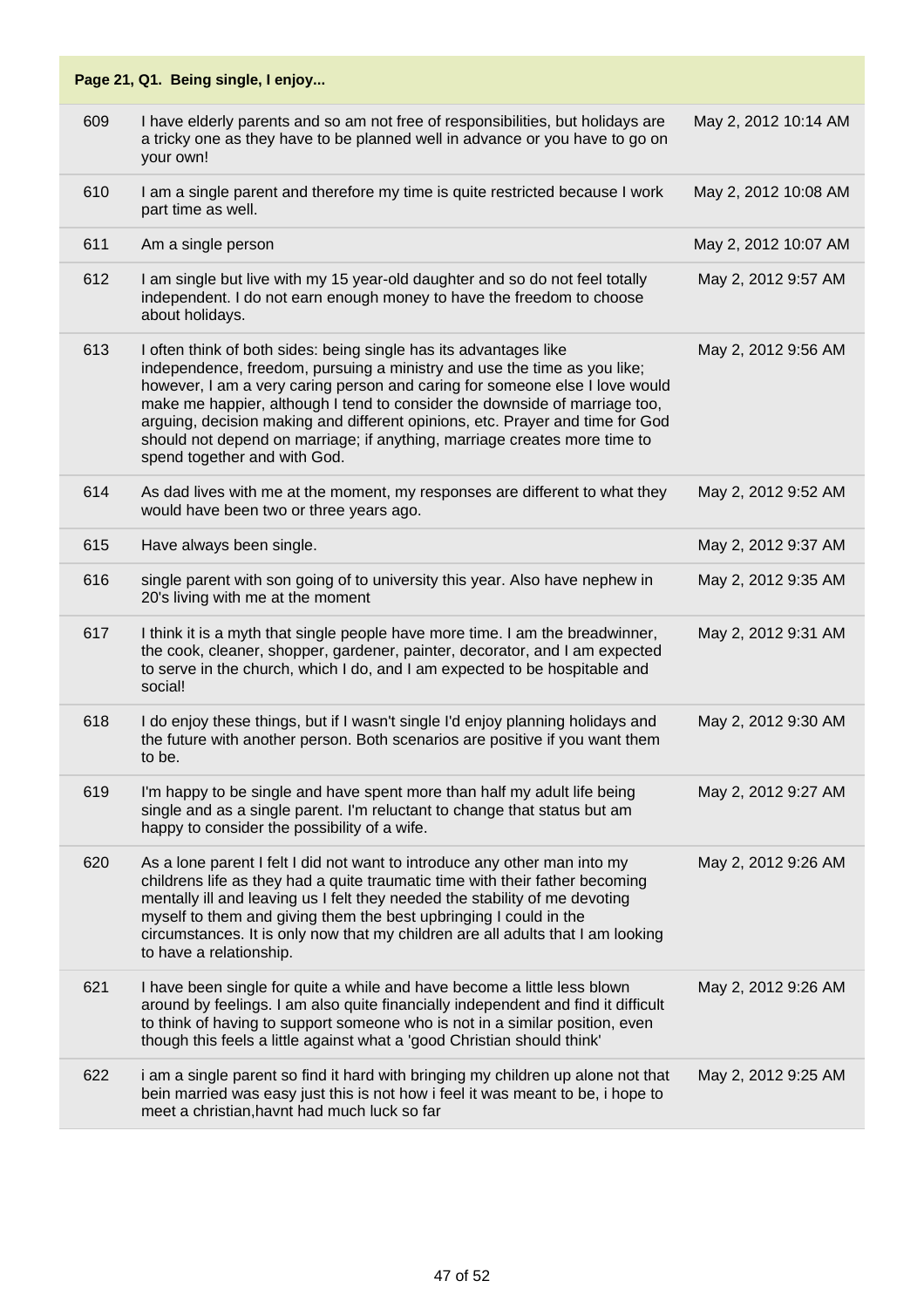| 623 | Planning holidays is very hard, you are expected to share a bedroom with<br>people you don't know or pay extra - friends are often not free at the same<br>time and many years I have not had a holiday as I have no-one to go with<br>and the thought of having to make endless polite conversation with people<br>you have never met before does not make for a totally relaxing time. Looking<br>after elderly parents has been described as the "single woman's burden" if<br>you are single there is often a perception that you have more time than your<br>married siblings to care for your parents - robbing you of time to put your<br>own need for intimacy in relationship first and making finding someone less<br>likely as you are worn out by weekends away looking after elderly relatives.<br>Many of my single friends left the church in their early 30s as they had not<br>successfully found partners in the church, they all entered relationships with<br>non-christians as a result. Churches don't help single people just enjoy the<br>fact rather than being stuck home alone single people often get stuck into<br>ministry as a distraction from loneliness rather than from a total heartfelt<br>burden to serve | May 2, 2012 9:25 AM |
|-----|-------------------------------------------------------------------------------------------------------------------------------------------------------------------------------------------------------------------------------------------------------------------------------------------------------------------------------------------------------------------------------------------------------------------------------------------------------------------------------------------------------------------------------------------------------------------------------------------------------------------------------------------------------------------------------------------------------------------------------------------------------------------------------------------------------------------------------------------------------------------------------------------------------------------------------------------------------------------------------------------------------------------------------------------------------------------------------------------------------------------------------------------------------------------------------------------------------------------------------------------------|---------------------|
| 624 | Am not a single parent or career but have a job that involves long hours and<br>takes me all over the country                                                                                                                                                                                                                                                                                                                                                                                                                                                                                                                                                                                                                                                                                                                                                                                                                                                                                                                                                                                                                                                                                                                                   | May 2, 2012 9:24 AM |
| 625 | It is an advantage when studying to be single. Much easier than when having<br>the demands of spose/small children.                                                                                                                                                                                                                                                                                                                                                                                                                                                                                                                                                                                                                                                                                                                                                                                                                                                                                                                                                                                                                                                                                                                             | May 2, 2012 9:22 AM |
| 626 | I may be happy most of the time being single, but there are times I am<br>overwhelmed with loneliness. I get on very well with lots of freinds children<br>but they are not mine. I have no reason to come home, no one to share my<br>life with, no reason to get up in the morning apart from work. I am very good<br>at being "busy", busy being lonely. I am rarely in. If you want to be sure to<br>get hold of me text me as I'll be out and about. Married couples do not<br>usually have time for those who are still single. We are the forgotten,<br>invisibles who help out at church. Whom people dump on because we have<br>no families of our own therefore we are more expendable.                                                                                                                                                                                                                                                                                                                                                                                                                                                                                                                                               | May 2, 2012 9:19 AM |
| 627 | I was a PT carer for my mum and being single, and not having anyone to<br>support me was very hard indeed.                                                                                                                                                                                                                                                                                                                                                                                                                                                                                                                                                                                                                                                                                                                                                                                                                                                                                                                                                                                                                                                                                                                                      | May 2, 2012 9:07 AM |
| 628 | I am a single parent                                                                                                                                                                                                                                                                                                                                                                                                                                                                                                                                                                                                                                                                                                                                                                                                                                                                                                                                                                                                                                                                                                                                                                                                                            | May 2, 2012 9:04 AM |
| 629 | My busy job (and additional study) are often an excuse for not making more<br>of an effort to find a partner. However, the long school holidays are<br>unbearably long with no one to spend them.                                                                                                                                                                                                                                                                                                                                                                                                                                                                                                                                                                                                                                                                                                                                                                                                                                                                                                                                                                                                                                               | May 2, 2012 9:03 AM |
| 630 | I am disabled myself i am early sixties there are no wheelchair user (s) to<br>contact with. it would nice feel contact other christians                                                                                                                                                                                                                                                                                                                                                                                                                                                                                                                                                                                                                                                                                                                                                                                                                                                                                                                                                                                                                                                                                                        | May 2, 2012 8:54 AM |
| 631 | I agree to all the above questions but I answered disregarding the fact that I<br>am a singloe parent.                                                                                                                                                                                                                                                                                                                                                                                                                                                                                                                                                                                                                                                                                                                                                                                                                                                                                                                                                                                                                                                                                                                                          | May 2, 2012 8:47 AM |
| 632 | its great but ive been single for 11 years now and no joy so a man would be<br>great                                                                                                                                                                                                                                                                                                                                                                                                                                                                                                                                                                                                                                                                                                                                                                                                                                                                                                                                                                                                                                                                                                                                                            | May 2, 2012 8:46 AM |
| 633 | Single parent                                                                                                                                                                                                                                                                                                                                                                                                                                                                                                                                                                                                                                                                                                                                                                                                                                                                                                                                                                                                                                                                                                                                                                                                                                   | May 2, 2012 8:44 AM |
| 634 | 63 YEAR OLD DIVORCED BLOKE Now meeting someone through<br>CC. I am blissfully happy. Really extactically happy !!!!!!!!                                                                                                                                                                                                                                                                                                                                                                                                                                                                                                                                                                                                                                                                                                                                                                                                                                                                                                                                                                                                                                                                                                                         | May 2, 2012 8:40 AM |
| 635 | was a single parent & married twice now so feel although I would like to meet<br>someone to share my life with I feel I would do a great mis justice to being                                                                                                                                                                                                                                                                                                                                                                                                                                                                                                                                                                                                                                                                                                                                                                                                                                                                                                                                                                                                                                                                                   | May 2, 2012 8:31 AM |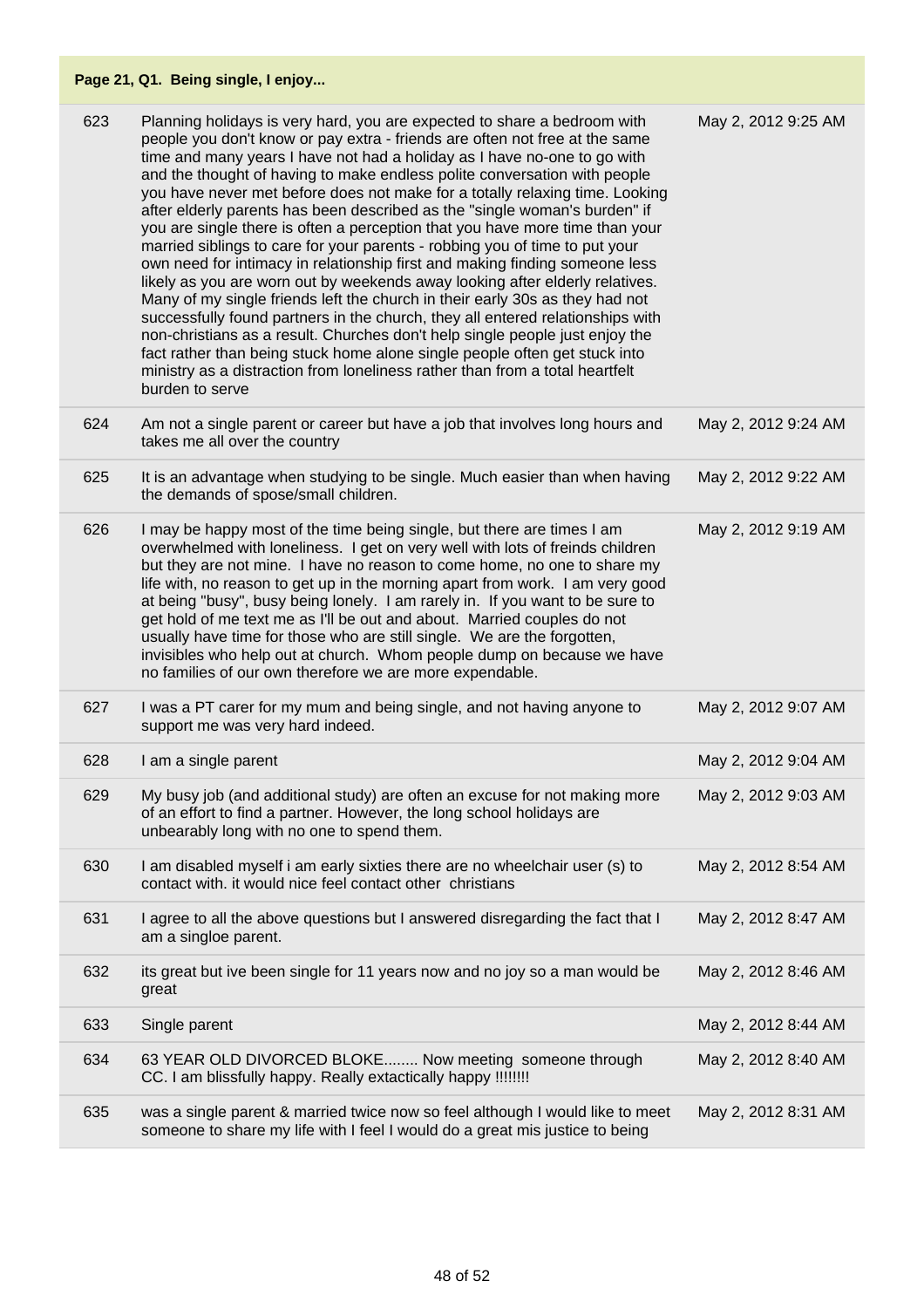|     | Page 21, Q1. Being single, I enjoy                                                                                                                                                                                                                                                                                                                                                                                                                                                                                                                                                                                                                               |                     |
|-----|------------------------------------------------------------------------------------------------------------------------------------------------------------------------------------------------------------------------------------------------------------------------------------------------------------------------------------------------------------------------------------------------------------------------------------------------------------------------------------------------------------------------------------------------------------------------------------------------------------------------------------------------------------------|---------------------|
|     | 'married' again (as a christian) which, at low points makes me feel apathetic<br>because I cant see a Christian man wanting to marry a twice divorced<br>woman. BUT Ive overcome this now but mainly, sadly with an increase in<br>non-christian friends. This was one of the reasons I have signed up to your<br>site - hoping to make some friends who are enlightened in the ways of life<br>and how it can turn out, in the area of marriage differently to the considered<br>church 'norm'.                                                                                                                                                                 |                     |
| 636 | I don't have a peaceful home life even though I am single - one of my adult<br>daughters lives with me and she can argue for England! Also, I need to<br>spend quite a lot of time with my elderly parents - my father is now very<br>disabled - so I have little time for myself.                                                                                                                                                                                                                                                                                                                                                                               | May 2, 2012 8:26 AM |
| 637 | The ones about peace and time don't apply to single parents!                                                                                                                                                                                                                                                                                                                                                                                                                                                                                                                                                                                                     | May 2, 2012 8:16 AM |
| 638 | My own situation is that I am single which has its advantages however, I<br>would like to share my life with someone and have a close relationship, but I<br>feel that there are not enough outlets for me to mix with other singles around<br>my age.                                                                                                                                                                                                                                                                                                                                                                                                           | May 2, 2012 8:08 AM |
| 639 | I have the responsibilty to look after my mother - as aa single I feel I have no<br>support in that                                                                                                                                                                                                                                                                                                                                                                                                                                                                                                                                                              | May 2, 2012 7:51 AM |
| 640 | It's just that I'm still young :)                                                                                                                                                                                                                                                                                                                                                                                                                                                                                                                                                                                                                                | May 2, 2012 7:49 AM |
| 641 | being single parent restricts the time you have available which also alienates<br>you from other single people particularly men who have lots of free time                                                                                                                                                                                                                                                                                                                                                                                                                                                                                                       | May 2, 2012 7:48 AM |
| 642 | I'm a single parent so haven't always had that much freedom.                                                                                                                                                                                                                                                                                                                                                                                                                                                                                                                                                                                                     | May 2, 2012 7:45 AM |
| 643 | I think I would able to enjoy the above activities even if I were married. Well,<br>a few of them to a certain extent atleast!                                                                                                                                                                                                                                                                                                                                                                                                                                                                                                                                   | May 2, 2012 7:27 AM |
| 644 | no comment                                                                                                                                                                                                                                                                                                                                                                                                                                                                                                                                                                                                                                                       | May 2, 2012 7:19 AM |
| 645 | I am a single mid twenties male living in rented accomodation with a very<br>comfortable income and a secure job, life in that aspect is jus peachy                                                                                                                                                                                                                                                                                                                                                                                                                                                                                                              | May 2, 2012 7:16 AM |
| 646 | For question 24 I wouldn't use the word happy but would use the word<br>fulfilled. Being happy is a choice you make. e.g. being grateful and focussing<br>on the positives which you can do because of your relationship with God.<br>Being fulfilled I find harder to do and thats what causes me to struggle as a<br>single person.                                                                                                                                                                                                                                                                                                                            | May 2, 2012 7:14 AM |
| 647 | My circumstances mean I am trapped in a flat and town that I hate. It deosnt<br>matter if I am single of married as I am misrable where I am. The Church of<br>course is only intrested that I continue to go to their meetings and dont want<br>me to move away for that reason. If they really wanted whats best for me<br>they would help me move despite it meaning that they would have one less<br>attendee. However, they are small and are not supportive of my desire to<br>move, so I feel they are motivated by their own best intrests ahead of mine. I<br>need help to move and they wouldnt help, even if they had the money (which<br>they dont). | May 2, 2012 7:13 AM |
| 648 | I still have a lot of unresolved feelings for my ex-husband and hate being<br>divorced, I always believed marriage was forever.                                                                                                                                                                                                                                                                                                                                                                                                                                                                                                                                  | May 2, 2012 7:02 AM |
| 649 | I agree with those statements but that still doesn't mean I like being                                                                                                                                                                                                                                                                                                                                                                                                                                                                                                                                                                                           | May 2, 2012 6:58 AM |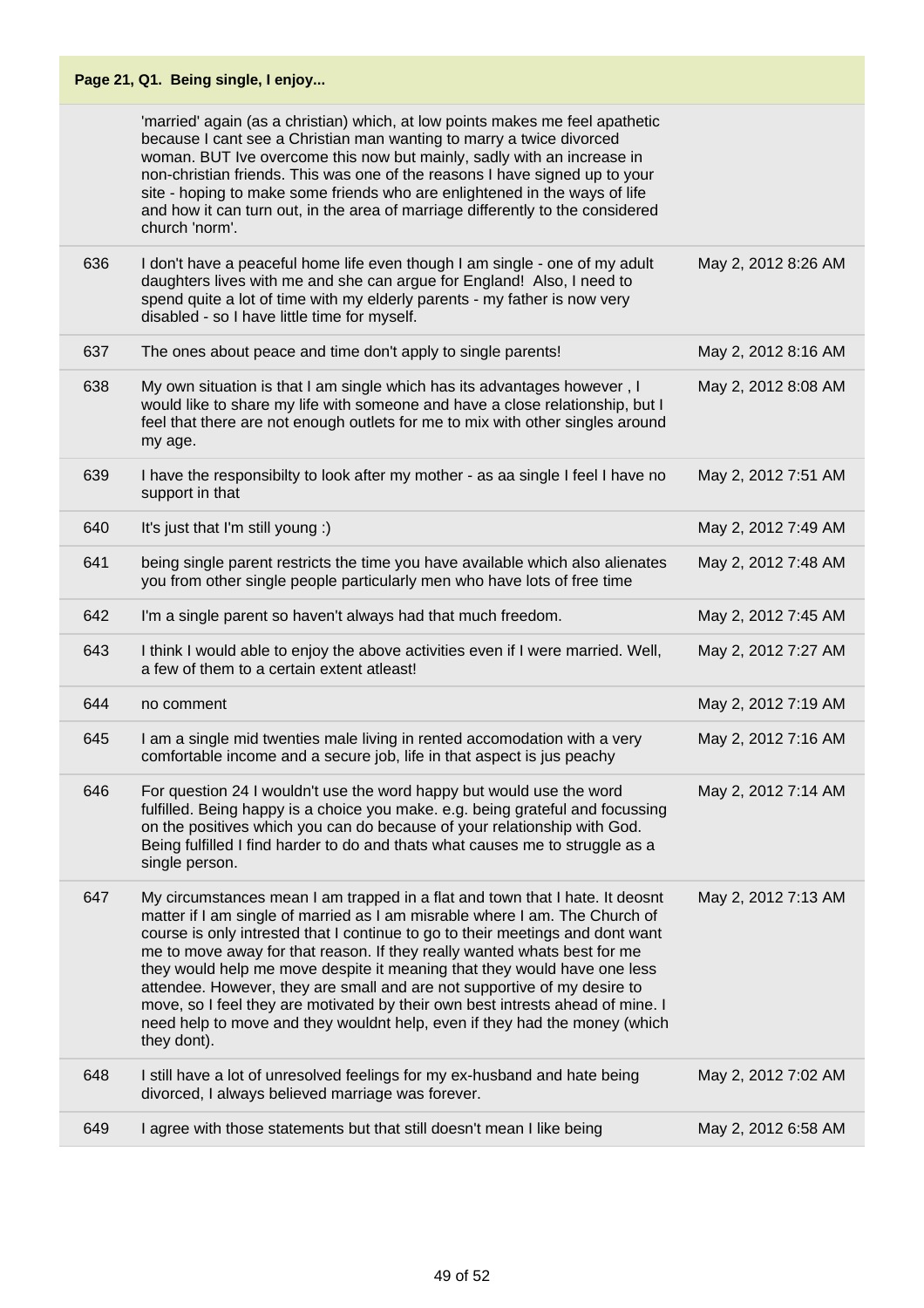#### **Page 21, Q1. Being single, I enjoy...** single.On paper those things all make sense but underneath their is a great desire for a close relationship with some one. 650 I am a single parent May 2, 2012 6:55 AM 651 My experience of marriage was extremely positive and I would love to be in that sort of relationship again. May 2, 2012 6:51 AM 652 As a single parent I always have the children to consider and be responsible for. May 2, 2012 6:49 AM 653 I enjoy the above situations and make use of the fact that I am single, but I don't wish to be single. I have tried a number of different things - visiting different churches, going to conferences, getting involved with different ministries in the church, speed dating, online dating. During the online dating experience, men didn't initiate anything, seemed scared and pretty passive, so it was a pretty negative experience. I mention it here, as I don't know if there are other places to pass on that opinion. May 2, 2012 6:49 AM 654 I am a missionary in South Sudan, would I still be able to be living in Africa if I was married, I don't know? I had been content with being single up until about a year ago, I'm not sure why it changed but it did, it's very hard to meet people on the mission field. May 2, 2012 6:46 AM 655 I think as a single parent you feel very responsible for your children - even adult children. Also if you have to work f/t as I do then you have very little spare time. May 2, 2012 6:45 AM 656 going on hoilday, on ones own is not fun. prayer on own is ok but if on goes on retreat it no good, they one need to spend time on own, to seek god , i spend time on my own in the first place, so why go? greenbelt better you not on our own. May 2, 2012 6:39 AM 657 Single no children May 2, 2012 6:38 AM 658 I am a single parent with 2 teenagers so my home is neither peaceful and I still feel tied to a certain extent. [ 2 boys 18 and 16 ] May 2, 2012 6:35 AM 659 Single, living at home with family May 2, 2012 6:35 AM 660 I spend most of my time working hard and looking after my two grown up (?) children. May 2, 2012 6:24 AM 661 I need a father figure for my child.I am a happy person but I want a home for my child and I want more kids too and no one cares May 2, 2012 6:20 AM 662 I am a single parent with older children. It would be nice to have someone to share day to day issues, both good and bad with, as well as having someone to share activities with. I think the longer you are on your own though the more you can get used to being able to do your own thing. May 2, 2012 6:15 AM 663 The peaceful home life I love but my reasoning is not about peace to live without arguments May 2, 2012 5:59 AM 664 I have bee single a long time. Would like to have remarried but have never met the right person. Now my sister has dementia and I have become one of her carers so would not be able to give time to a relationship. May 2, 2012 5:54 AM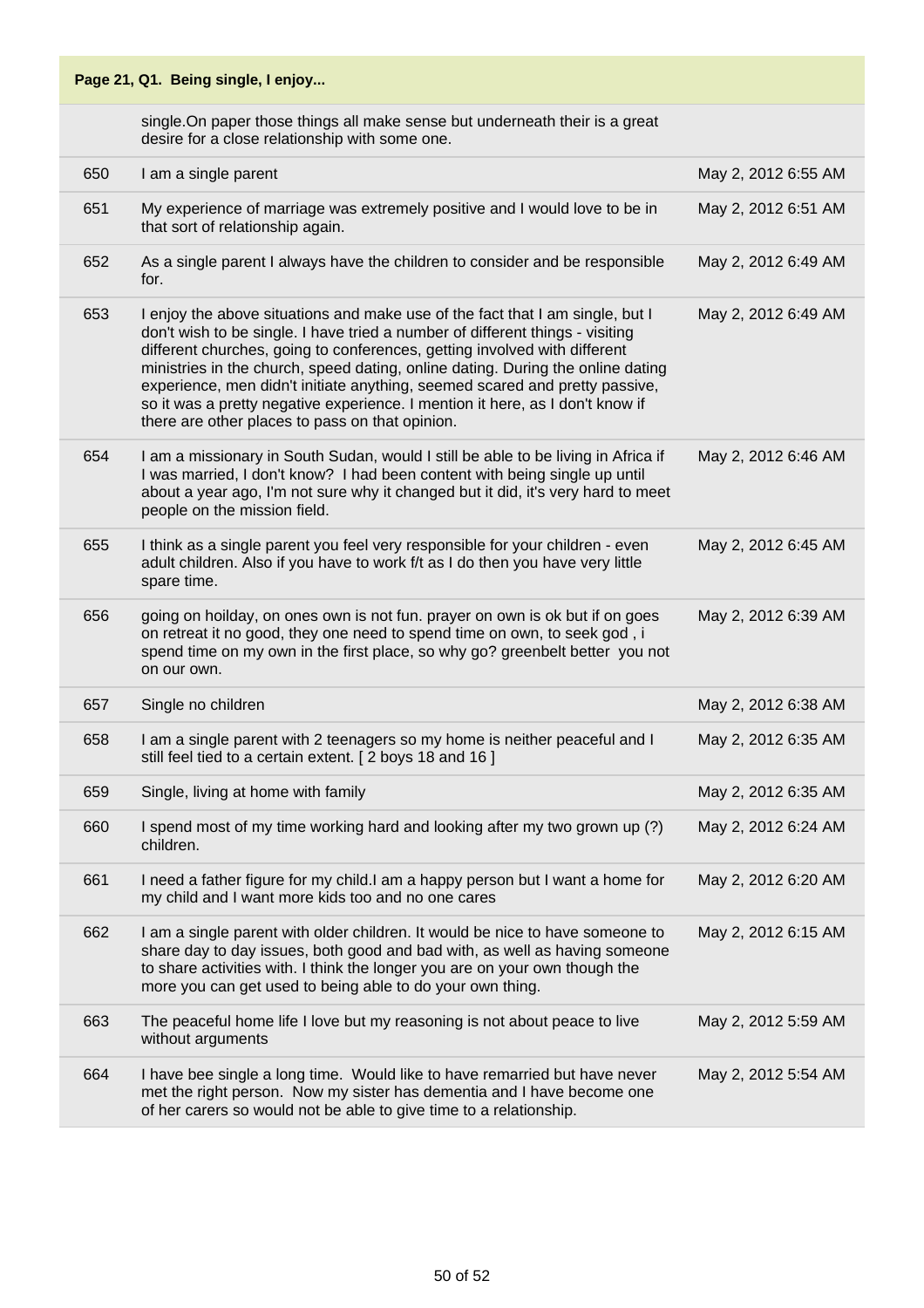|     | Page 21, Q1. Being single, I enjoy                                                                                                                                                                                                                                                                                                                                                                                                                                                                                                                                                                                                                                                                                                                                                                                                                                                                                                                                                                                                                                                                                                                                                                                                                                                                                                                                                                                                                                                                                                                                                  |                     |
|-----|-------------------------------------------------------------------------------------------------------------------------------------------------------------------------------------------------------------------------------------------------------------------------------------------------------------------------------------------------------------------------------------------------------------------------------------------------------------------------------------------------------------------------------------------------------------------------------------------------------------------------------------------------------------------------------------------------------------------------------------------------------------------------------------------------------------------------------------------------------------------------------------------------------------------------------------------------------------------------------------------------------------------------------------------------------------------------------------------------------------------------------------------------------------------------------------------------------------------------------------------------------------------------------------------------------------------------------------------------------------------------------------------------------------------------------------------------------------------------------------------------------------------------------------------------------------------------------------|---------------------|
| 665 | as a single parent I am not experiencing the freedom. I have all the work and<br>no support, so all the issues and arguements and noone to revive me!                                                                                                                                                                                                                                                                                                                                                                                                                                                                                                                                                                                                                                                                                                                                                                                                                                                                                                                                                                                                                                                                                                                                                                                                                                                                                                                                                                                                                               | May 2, 2012 5:52 AM |
| 666 | I miss my husband best freind of 40 years and there is a void that cannot be<br>filled.                                                                                                                                                                                                                                                                                                                                                                                                                                                                                                                                                                                                                                                                                                                                                                                                                                                                                                                                                                                                                                                                                                                                                                                                                                                                                                                                                                                                                                                                                             | May 2, 2012 5:52 AM |
| 667 | Sharing a home with flatmates is not more conflict-free than sharing with<br>family!                                                                                                                                                                                                                                                                                                                                                                                                                                                                                                                                                                                                                                                                                                                                                                                                                                                                                                                                                                                                                                                                                                                                                                                                                                                                                                                                                                                                                                                                                                | May 2, 2012 5:50 AM |
| 668 | have disagreed or put sometimes agree only because living alone can also<br>bring other constraints ie. lack of money and resources that a lot of married<br>couples enjoy. I remember bemoaning my lack of time to a married christian<br>friend; his responce was that he had more free time than me since a lot of<br>the chores and work of running a home were split between he and his wife<br>and that it was no wonder he had more free time and energy than me.                                                                                                                                                                                                                                                                                                                                                                                                                                                                                                                                                                                                                                                                                                                                                                                                                                                                                                                                                                                                                                                                                                            | May 2, 2012 5:48 AM |
| 669 | I have litte freedom due to living with my disabled son as a lone parent                                                                                                                                                                                                                                                                                                                                                                                                                                                                                                                                                                                                                                                                                                                                                                                                                                                                                                                                                                                                                                                                                                                                                                                                                                                                                                                                                                                                                                                                                                            | May 2, 2012 5:42 AM |
| 670 | single never been married carer for mother but my happiness cannot last for<br>ever particularly if i marry (joke)                                                                                                                                                                                                                                                                                                                                                                                                                                                                                                                                                                                                                                                                                                                                                                                                                                                                                                                                                                                                                                                                                                                                                                                                                                                                                                                                                                                                                                                                  | May 2, 2012 5:37 AM |
| 671 | As a single person living alone, I value all the things mentioned above and<br>try to make the best of them. I just know from past experience that I am far<br>happier when I am living with someone else, even if it is just a flat share.                                                                                                                                                                                                                                                                                                                                                                                                                                                                                                                                                                                                                                                                                                                                                                                                                                                                                                                                                                                                                                                                                                                                                                                                                                                                                                                                         | May 2, 2012 5:36 AM |
| 672 | i have no children. the main reason for wanting to get married is that i'd love<br>to have a family. i believe that my mentor might have encouraged me to go<br>ahead and marry the non christian because she knows how important to me<br>this is. i have been in both healthy and unhealthy relationships with both<br>christians and non christains. i am someone of very strong faith. i would not<br>encorurage people to date non christains unless this was the case and they<br>were really committed to their faith. because i grew up in a non christian<br>family i find it normal and fairly easy to defend my faith. issues between me<br>and the non christian recently have made me even more determined not to<br>commit to a serious relationship with him unless he first turns to God. he has<br>moments of openess when i'm certain that this is the path that he will take.<br>its just a matter of time and continuing in prayer. i would rather stay single<br>than be in a relationship which took me away from God, God knows this and<br>protects me. I would love to have children but have told the Lord many times<br>that i am prepared to surrender marraige for him, but then on other days i<br>ask him if i can get married and have a partner. there are many things i will<br>miss about being single when i settle down, but i would prefer to be with<br>someone as all my family have partners, and it is when i am with them that i<br>feel most alone. i tend to get on with things better and be more positive when<br>i am with someone. | May 2, 2012 5:34 AM |
| 673 | single parent                                                                                                                                                                                                                                                                                                                                                                                                                                                                                                                                                                                                                                                                                                                                                                                                                                                                                                                                                                                                                                                                                                                                                                                                                                                                                                                                                                                                                                                                                                                                                                       | May 2, 2012 5:32 AM |
| 674 | don't know.                                                                                                                                                                                                                                                                                                                                                                                                                                                                                                                                                                                                                                                                                                                                                                                                                                                                                                                                                                                                                                                                                                                                                                                                                                                                                                                                                                                                                                                                                                                                                                         | May 2, 2012 5:32 AM |
| 675 | I am a widow and have been out on dates but find it difficult at this age as my<br>lifestyle has been set.                                                                                                                                                                                                                                                                                                                                                                                                                                                                                                                                                                                                                                                                                                                                                                                                                                                                                                                                                                                                                                                                                                                                                                                                                                                                                                                                                                                                                                                                          | May 2, 2012 5:30 AM |
| 676 | I have a health condition which leaves me with very little energy. It can be a<br>real blessing to be living on my own with no need to feel responsible for<br>anybody else, but at the same time, loving companionship would make a big<br>difference to my life (which is why I said I would be happier being in a<br>relationship in response to the previous question).                                                                                                                                                                                                                                                                                                                                                                                                                                                                                                                                                                                                                                                                                                                                                                                                                                                                                                                                                                                                                                                                                                                                                                                                         | May 2, 2012 5:29 AM |